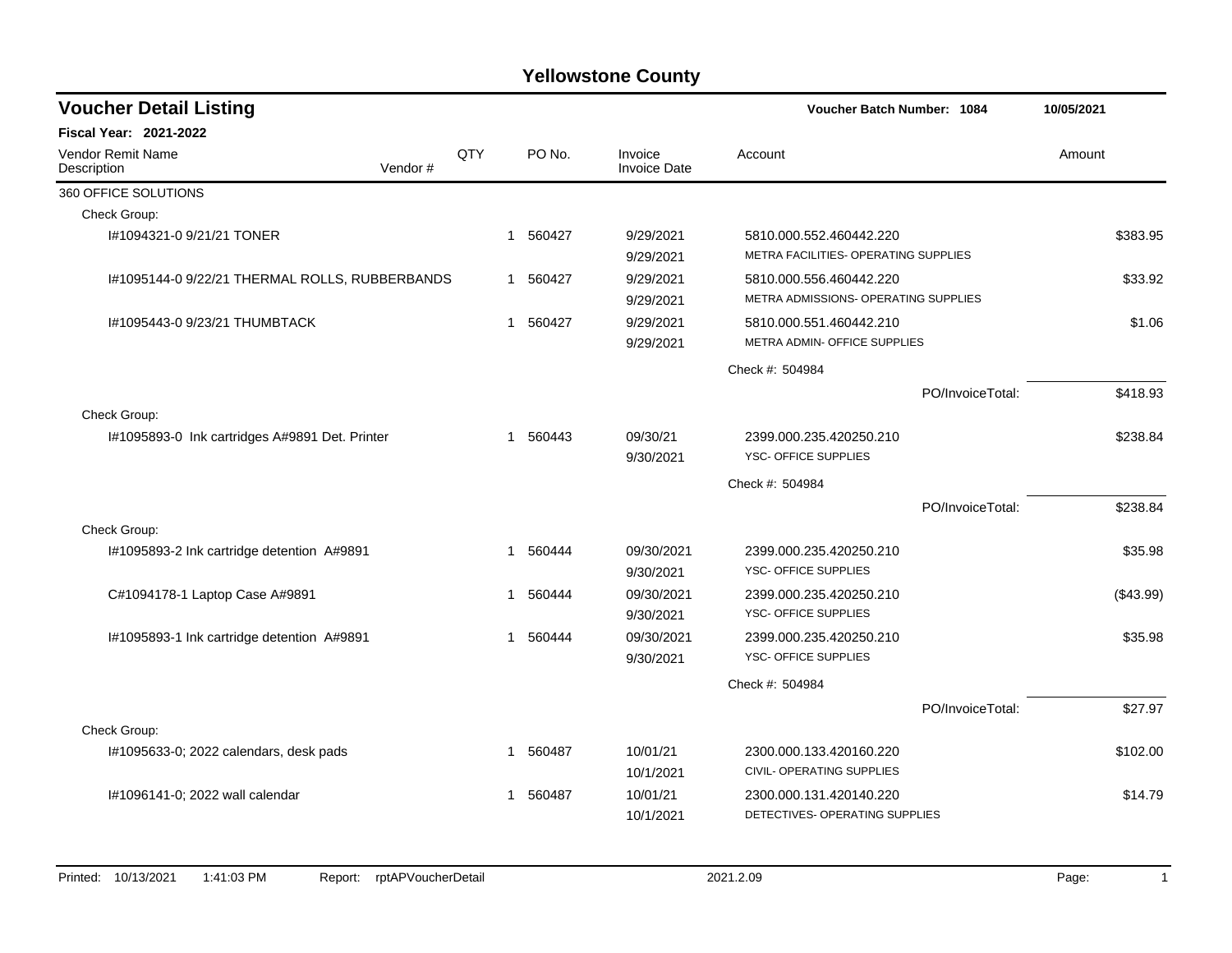|                                                                    |                    |                |           | <b>Yellowstone County</b>      |                                                                      |            |
|--------------------------------------------------------------------|--------------------|----------------|-----------|--------------------------------|----------------------------------------------------------------------|------------|
| <b>Voucher Detail Listing</b>                                      |                    |                |           |                                | Voucher Batch Number: 1084                                           | 10/05/2021 |
| Fiscal Year: 2021-2022                                             |                    |                |           |                                |                                                                      |            |
| Vendor Remit Name<br>Description                                   | Vendor#            | QTY            | PO No.    | Invoice<br><b>Invoice Date</b> | Account                                                              | Amount     |
| 1#1095633-0; 2022 calendars, desk pads                             |                    | $\overline{1}$ | 560487    | 10/01/21<br>10/1/2021          | 2300.000.131.420140.220<br>DETECTIVES- OPERATING SUPPLIES            | \$151.78   |
| I#1095633-0; 2022 calendars, desk pads                             |                    | -1             | 560487    | 10/01/21<br>10/1/2021          | 2300.000.130.420110.210<br>ADMIN- OFFICE SUPPLIES                    | \$146.02   |
| I#IN197140; C#5659-01overage fee 8/25-9/24/21                      |                    | 1.             | 560487    | 10/01/21<br>10/1/2021          | 2300.000.130.420110.363<br><b>ADMIN- MACHINE MAINT</b>               | \$179.17   |
|                                                                    |                    |                |           |                                | Check #: 504984                                                      |            |
| Check Group:                                                       |                    |                |           |                                | PO/InvoiceTotal:                                                     | \$593.76   |
| I#1096565-0 Pens, Tape & Correction tape                           |                    |                | 1 560488  | 10/01/2021<br>10/1/2021        | 1000.000.113.410540.210<br>TREASURER- OFFICE SUPPLIES                | \$79.70    |
|                                                                    |                    |                |           |                                | Check #: 504984                                                      |            |
|                                                                    |                    |                |           |                                | PO/InvoiceTotal:                                                     | \$79.70    |
|                                                                    |                    |                |           |                                | Vendor Total:                                                        | \$1,359.20 |
| ACE HARDWARE.<br>Check Group:                                      | 002250             |                |           |                                |                                                                      |            |
| INV# 218124/1 9/20/21 PARTS FOR FOOD SERVICE<br><b>BLDG REPAIR</b> |                    |                | 1 560410  | 09/29/21                       | 5810.000.553.460442.362                                              | \$26.97    |
|                                                                    |                    |                |           | 9/29/2021                      | METRA CONCESSIONS- MAINT & REPAIRS                                   |            |
| INV# 217946/1 9/14/21 TAPE/PEGS/POST FOR STALLS<br><b>REPAIR</b>   |                    | 1              | 560410    | 09/29/21                       | 5810.000.552.460442.230                                              | \$34.89    |
|                                                                    |                    |                |           | 9/29/2021                      | METRA FACILITIES- REPAIR & MAINT SUPPLIES                            |            |
| INV# 218004/1 9/16/21 HOSE FITTINGS                                |                    | $\mathbf 1$    | 560410    | 09/29/21<br>9/29/2021          | 5810.000.552.460442.230<br>METRA FACILITIES- REPAIR & MAINT SUPPLIES | \$17.98    |
|                                                                    |                    |                |           |                                | Check #: 504985                                                      |            |
|                                                                    |                    |                |           |                                | PO/InvoiceTotal:                                                     | \$79.84    |
|                                                                    |                    |                |           |                                | Vendor Total:                                                        | \$79.84    |
| ADVANCED PRODUCTS                                                  |                    |                |           |                                |                                                                      |            |
| Check Group:                                                       |                    |                |           |                                |                                                                      |            |
| I#20042164 Repl. OC10-4F Fogger                                    |                    |                | 10 560422 | 09/29/21<br>9/29/2021          | 2300.000.130.420110.226<br>ADMIN- CLOTHING & UNIFORMS                | \$146.85   |
| Printed: 10/13/2021<br>1:41:03 PM<br>Report:                       | rptAPVoucherDetail |                |           |                                | 2021.2.09                                                            | Page:<br>2 |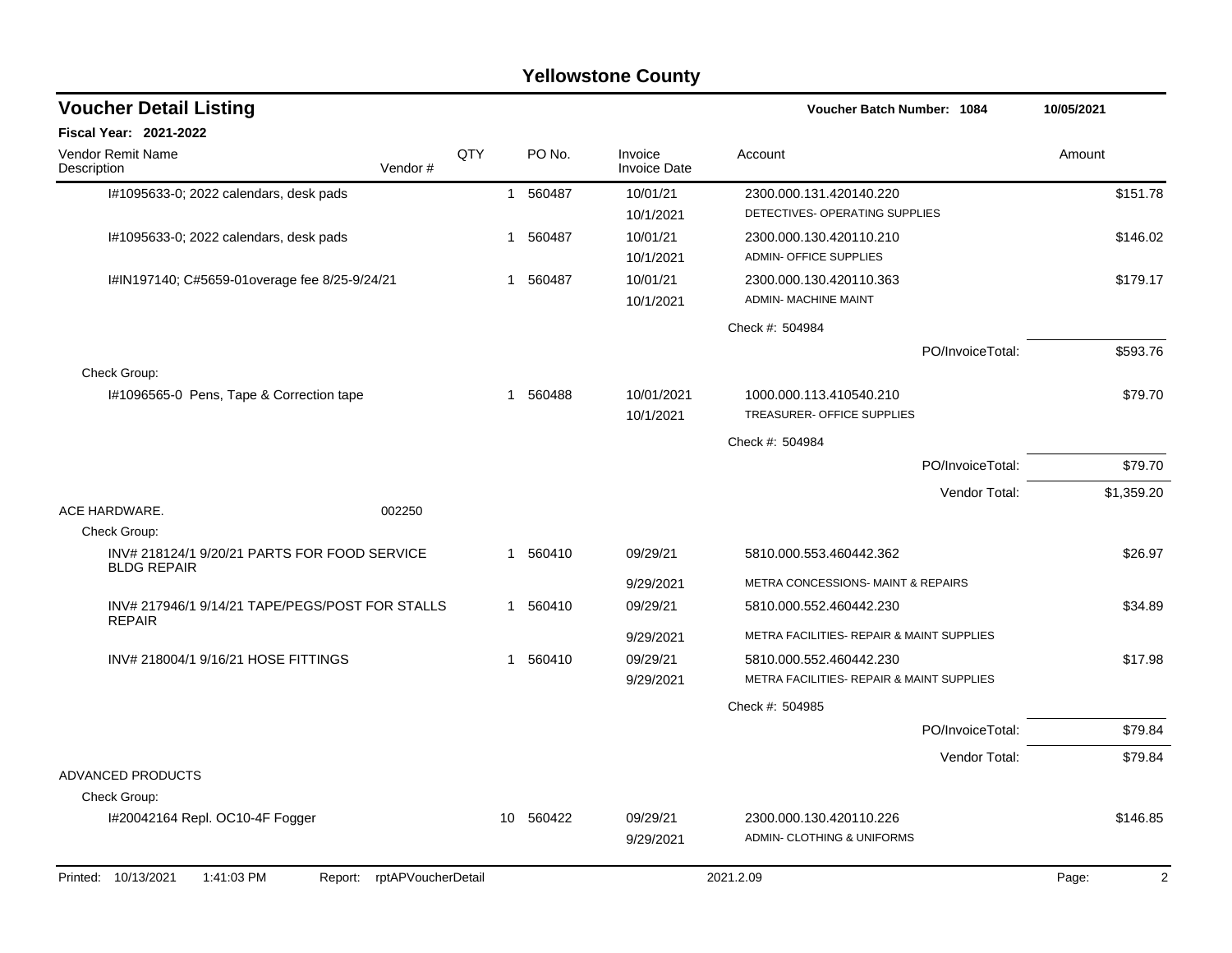| <b>Yellowstone County</b> |  |
|---------------------------|--|
|---------------------------|--|

| <b>Voucher Detail Listing</b>                 |                    |     |                        |                                | Voucher Batch Number: 1084                              |                  | 10/05/2021 |
|-----------------------------------------------|--------------------|-----|------------------------|--------------------------------|---------------------------------------------------------|------------------|------------|
| Fiscal Year: 2021-2022                        |                    |     |                        |                                |                                                         |                  |            |
| Vendor Remit Name<br>Description              | Vendor#            | QTY | PO No.                 | Invoice<br><b>Invoice Date</b> | Account                                                 |                  | Amount     |
|                                               |                    |     |                        |                                | Check #: 504986                                         |                  |            |
|                                               |                    |     |                        |                                |                                                         | PO/InvoiceTotal: | \$146.85   |
|                                               |                    |     |                        |                                |                                                         | Vendor Total:    | \$146.85   |
| AIR CONTROLS CO<br>Check Group:               | 001147             |     |                        |                                |                                                         |                  |            |
| I#11945 Repaired freezer A# 2644              |                    |     | 560447<br>1            | 10/01/21<br>10/1/2021          | 2399.000.235.420250.360<br>YSC- REPAIRS & MAINT SERVICE |                  | \$317.96   |
| I#11946 Repair kitchen stove/oven A# 2644     |                    |     | 560447<br>1            | 10/01/21<br>10/1/2021          | 2399.000.235.420250.360<br>YSC- REPAIRS & MAINT SERVICE |                  | \$142.50   |
| I#11985 Repair stove/oven A# 2644             |                    |     | 560447<br>$\mathbf{1}$ | 10/01/21<br>10/1/2021          | 2399.000.235.420250.360<br>YSC- REPAIRS & MAINT SERVICE |                  | \$484.74   |
|                                               |                    |     |                        |                                | Check #: 504987                                         |                  |            |
|                                               |                    |     |                        |                                |                                                         | PO/InvoiceTotal: | \$945.20   |
|                                               |                    |     |                        |                                |                                                         | Vendor Total:    | \$945.20   |
| AMERICAN WATER TECHNOLOGIES<br>Check Group:   | 002490             |     |                        |                                |                                                         |                  |            |
| A#316229 SEPT 2021 WATER                      |                    |     | 560493<br>$\mathbf{1}$ | 10/01/21<br>10/1/2021          | 1000.000.145.411200.342<br><b>FACILITIES- WATER</b>     |                  | \$8.00     |
|                                               |                    |     |                        |                                | Check #: 504988                                         |                  |            |
|                                               |                    |     |                        |                                |                                                         | PO/InvoiceTotal: | \$8.00     |
|                                               |                    |     |                        |                                |                                                         | Vendor Total:    | \$8.00     |
| ANGEL LIND'S DAIRY INC                        |                    |     |                        |                                |                                                         |                  |            |
| Check Group:<br>I# 8011973 A# YOUTHS / Dairy  |                    |     | 560421<br>$\mathbf{1}$ | 09/29/21<br>9/29/2021          | 2399.000.235.420250.223<br>YSC-FOOD                     |                  | \$212.28   |
|                                               |                    |     |                        |                                | Check #: 504989                                         |                  |            |
|                                               |                    |     |                        |                                |                                                         | PO/InvoiceTotal: | \$212.28   |
|                                               |                    |     |                        |                                |                                                         | Vendor Total:    | \$212.28   |
| <b>BARGREEN ELLINGSON INC</b><br>Check Group: | 046659             |     |                        |                                |                                                         |                  |            |
| Printed: 10/13/2021<br>1:41:03 PM<br>Report:  | rptAPVoucherDetail |     |                        |                                | 2021.2.09                                               |                  | Page:<br>3 |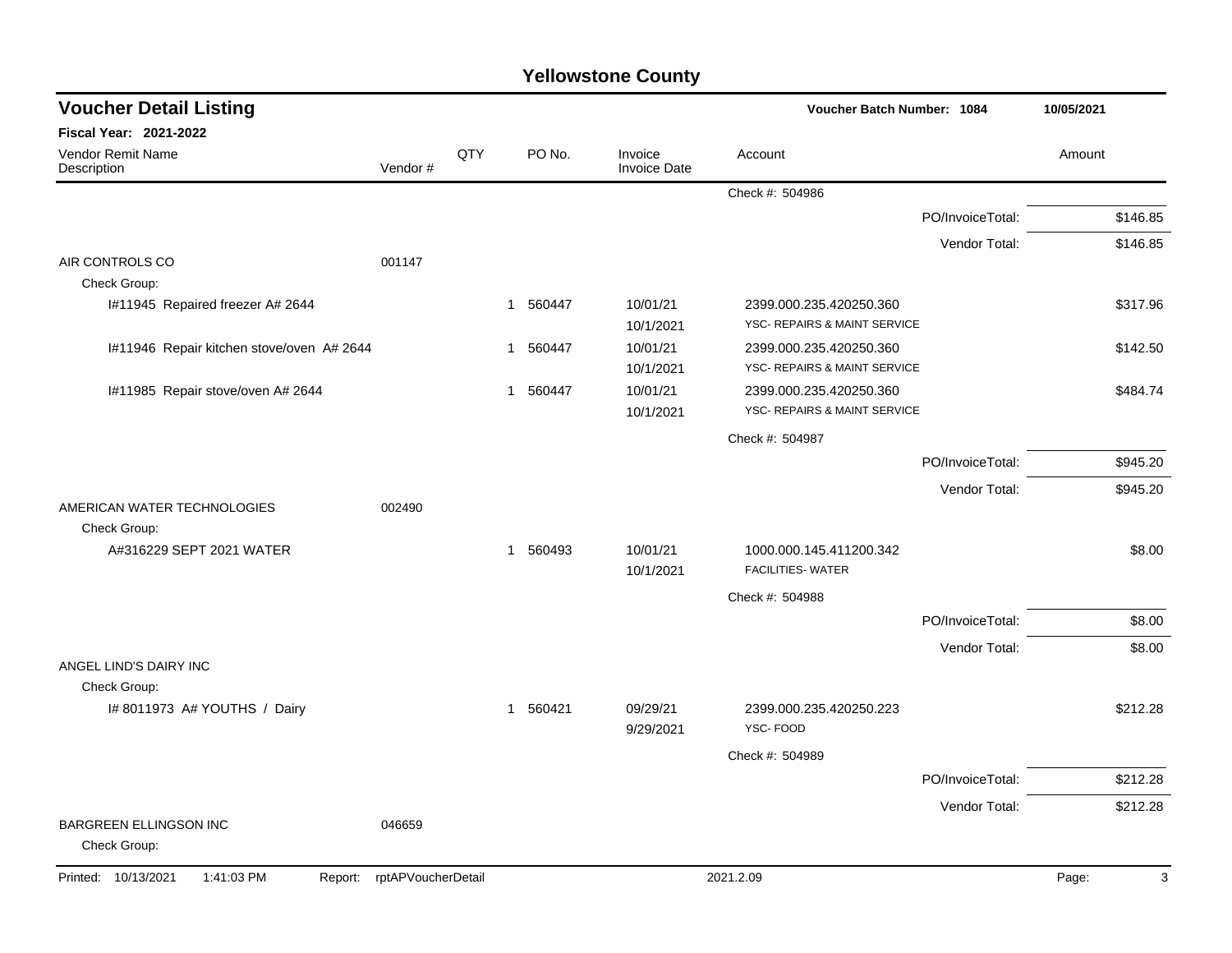|                                                   |                    |     |           | <b>Yellowstone County</b>      |                                                           |            |
|---------------------------------------------------|--------------------|-----|-----------|--------------------------------|-----------------------------------------------------------|------------|
| <b>Voucher Detail Listing</b>                     |                    |     |           |                                | <b>Voucher Batch Number: 1084</b>                         | 10/05/2021 |
| Fiscal Year: 2021-2022                            |                    |     |           |                                |                                                           |            |
| Vendor Remit Name<br>Description                  | Vendor#            | QTY | PO No.    | Invoice<br><b>Invoice Date</b> | Account                                                   | Amount     |
| I#010039667 TOILET PAPER                          |                    | 20  | 560419    | 09/29/21<br>9/29/2021          | 2300.000.136.420200.220<br>DETENTION- OPERATING SUPPLIES  | \$872.00   |
| I#010039667 WHT COCKTAIL NAP                      |                    | 20  | 560419    | 09/29/21<br>9/29/2021          | 2300.000.136.420200.220<br>DETENTION- OPERATING SUPPLIES  | \$360.00   |
| 1#010039667 KRAFT BAGS                            |                    | 10  | 560419    | 09/29/21<br>9/29/2021          | 2300.000.136.420200.220<br>DETENTION- OPERATING SUPPLIES  | \$778.00   |
| I#010039667 SPRAYER                               |                    | 24  | 560419    | 09/29/21<br>9/29/2021          | 2300.000.136.420200.224<br>DETENTION- JANITORIAL SUPPLIES | \$28.80    |
|                                                   |                    |     |           |                                | Check #: 504990                                           |            |
|                                                   |                    |     |           |                                | PO/InvoiceTotal:                                          | \$2,038.80 |
|                                                   |                    |     |           |                                | Vendor Total:                                             | \$2,038.80 |
| BATTERIES PLUS STORE #253<br>Check Group:         | 042967             |     |           |                                |                                                           |            |
| I#P43948776; Car #101 battery                     |                    | 1   | 560480    | 10/01/21<br>10/1/2021          | 2300.000.130.420110.361<br><b>ADMIN- VEHICLE REPAIRS</b>  | \$148.00   |
|                                                   |                    |     |           |                                | Check #: 504991                                           |            |
|                                                   |                    |     |           |                                | PO/InvoiceTotal:                                          | \$148.00   |
| <b>BENTON MEDIA INC</b>                           |                    |     |           |                                | Vendor Total:                                             | \$148.00   |
| Check Group:                                      |                    |     |           |                                |                                                           |            |
| 1#668 LUKE COMBS CONCERT CHANGES VIDEO<br>9/23/21 |                    | 1   | 560431    | 09/29/21                       | 5810.000.555.460442.337                                   | \$650.00   |
|                                                   |                    |     |           | 9/29/2021                      | METRA MARKETING- PUBLICITY/ADVERTSING                     |            |
|                                                   |                    |     |           |                                | Check #: 504992                                           |            |
|                                                   |                    |     |           |                                | PO/InvoiceTotal:                                          | \$650.00   |
| <b>BIG SKY COMMUNICATIONS</b>                     | 038208             |     |           |                                | Vendor Total:                                             | \$650.00   |
| Check Group:                                      |                    |     |           |                                |                                                           |            |
| I#83335; Handset Cord 25ft Black                  |                    |     | 10 560499 | 10/01/21<br>10/1/2021          | 6060.000.608.500800.220<br>TECHNOLOGY- OPERATING SUPPLIES | \$40.00    |
| Printed: 10/13/2021<br>1:41:03 PM<br>Report:      | rptAPVoucherDetail |     |           |                                | 2021.2.09                                                 | Page:<br>4 |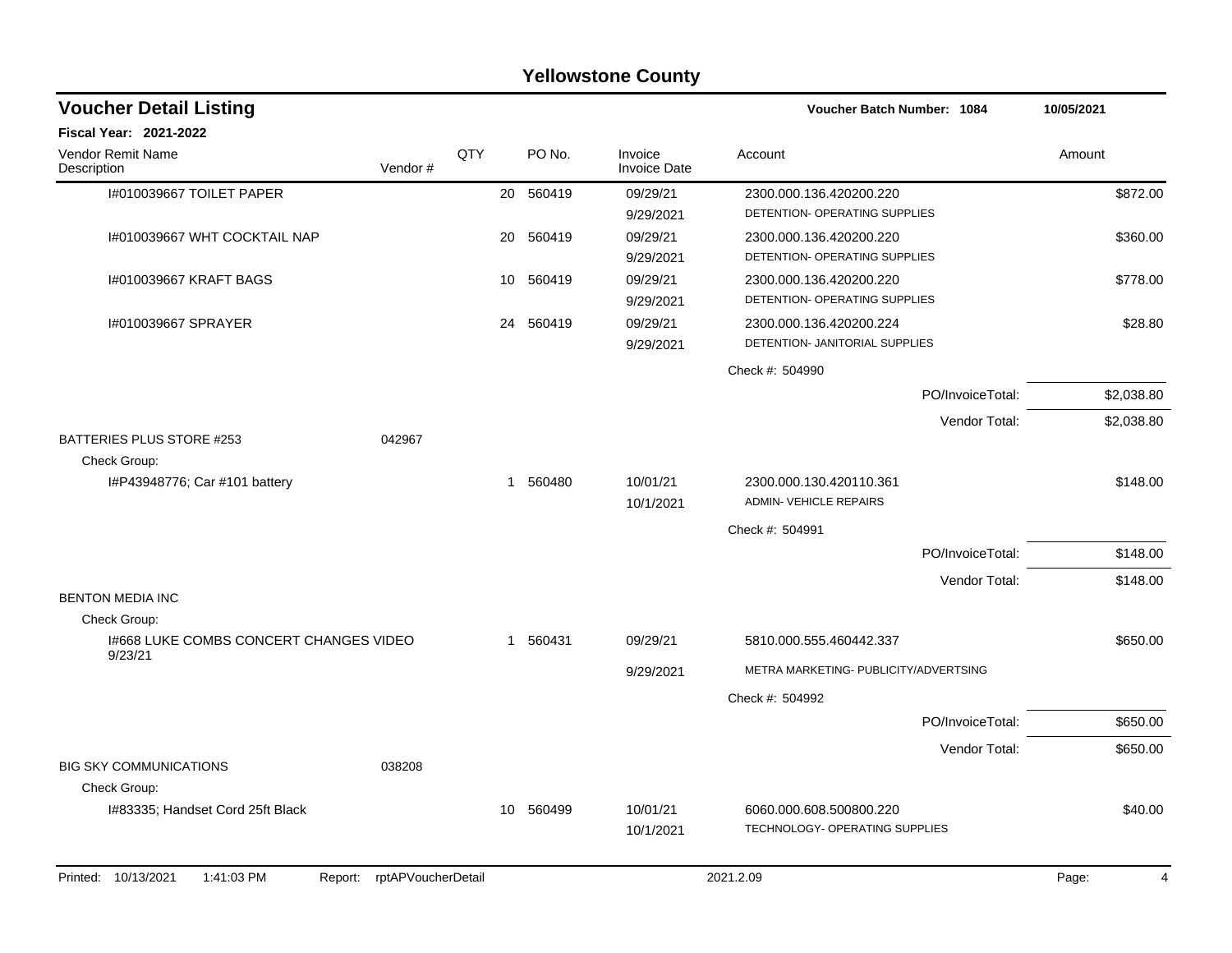| <b>Yellowstone County</b> |  |
|---------------------------|--|
|---------------------------|--|

| <b>Voucher Detail Listing</b>                       |                            |              |           |                                |                                                           | <b>Voucher Batch Number: 1084</b> |            |  |  |
|-----------------------------------------------------|----------------------------|--------------|-----------|--------------------------------|-----------------------------------------------------------|-----------------------------------|------------|--|--|
| Fiscal Year: 2021-2022                              |                            |              |           |                                |                                                           |                                   |            |  |  |
| Vendor Remit Name<br>Description                    | QTY<br>Vendor#             |              | PO No.    | Invoice<br><b>Invoice Date</b> | Account                                                   |                                   | Amount     |  |  |
| I#83335; Handset Cord 12 ft Black                   |                            |              | 25 560499 | 10/01/21                       | 6060.000.608.500800.220                                   |                                   | \$75.00    |  |  |
|                                                     |                            |              |           | 10/1/2021                      | TECHNOLOGY- OPERATING SUPPLIES                            |                                   |            |  |  |
|                                                     |                            |              |           |                                | Check #: 504993                                           |                                   |            |  |  |
|                                                     |                            |              |           |                                |                                                           | PO/InvoiceTotal:                  | \$115.00   |  |  |
|                                                     |                            |              |           |                                |                                                           | Vendor Total:                     | \$115.00   |  |  |
| <b>BILLINGS CONSTRUCTION SUPPLY</b><br>Check Group: |                            |              |           |                                |                                                           |                                   |            |  |  |
| I#128573 9/21/21 TOILETS LUKE COMBS                 |                            | $\mathbf{1}$ | 560430    | 09/29/21<br>9/29/2021          | 5810.000.554.460442.533<br>METRA EVENTS- EQUIPMENT RENTAL |                                   | \$1,014.00 |  |  |
|                                                     |                            |              |           |                                | Check #: 504994                                           |                                   |            |  |  |
|                                                     |                            |              |           |                                |                                                           | PO/InvoiceTotal:                  | \$1,014.00 |  |  |
|                                                     |                            |              |           |                                |                                                           | Vendor Total:                     | \$1,014.00 |  |  |
| CANTRELL, COLLEEN<br>Check Group:                   |                            |              |           |                                |                                                           |                                   |            |  |  |
| COVA BURIAL BENEFIT WILLIAM M CANTRELL 8/2/21       |                            | $\mathbf{1}$ | 560500    | 10/01/21<br>10/1/2021          | 1000.000.199.450200.396<br>MISC- FUNERAL EXPENSE/BURIALS  |                                   | \$250.00   |  |  |
|                                                     |                            |              |           |                                | Check #: 504995                                           |                                   |            |  |  |
|                                                     |                            |              |           |                                |                                                           | PO/InvoiceTotal:                  | \$250.00   |  |  |
|                                                     |                            |              |           |                                |                                                           |                                   |            |  |  |
| CENTURYLINK.                                        |                            |              |           |                                |                                                           | Vendor Total:                     | \$250.00   |  |  |
| Check Group:                                        |                            |              |           |                                |                                                           |                                   |            |  |  |
| A#89610621 I#242809655 9/12/21 FIBER                |                            | $\mathbf 1$  | 560426    | 09/29/21<br>9/29/2021          | 5810.000.552.460442.345<br>METRA FACILITIES- PHONE        |                                   | \$2,036.94 |  |  |
|                                                     |                            |              |           |                                | Check #: 504996                                           |                                   |            |  |  |
|                                                     |                            |              |           |                                |                                                           | PO/InvoiceTotal:                  | \$2,036.94 |  |  |
|                                                     |                            |              |           |                                |                                                           | Vendor Total:                     | \$2,036.94 |  |  |
| CENTURYLINK                                         |                            |              |           |                                |                                                           |                                   |            |  |  |
| Check Group:                                        |                            |              |           |                                |                                                           |                                   |            |  |  |
| A#4062523159-286B Monthly Chgs 09/16/21             |                            | -1           | 560464    | 10/01/21<br>10/1/2021          | 2399.000.235.420250.345<br>YSC- TELEPHONE & TECHNOLOGY    |                                   | \$25.46    |  |  |
| Printed: 10/13/2021<br>1:41:03 PM                   | Report: rptAPVoucherDetail |              |           |                                | 2021.2.09                                                 |                                   | Page:<br>5 |  |  |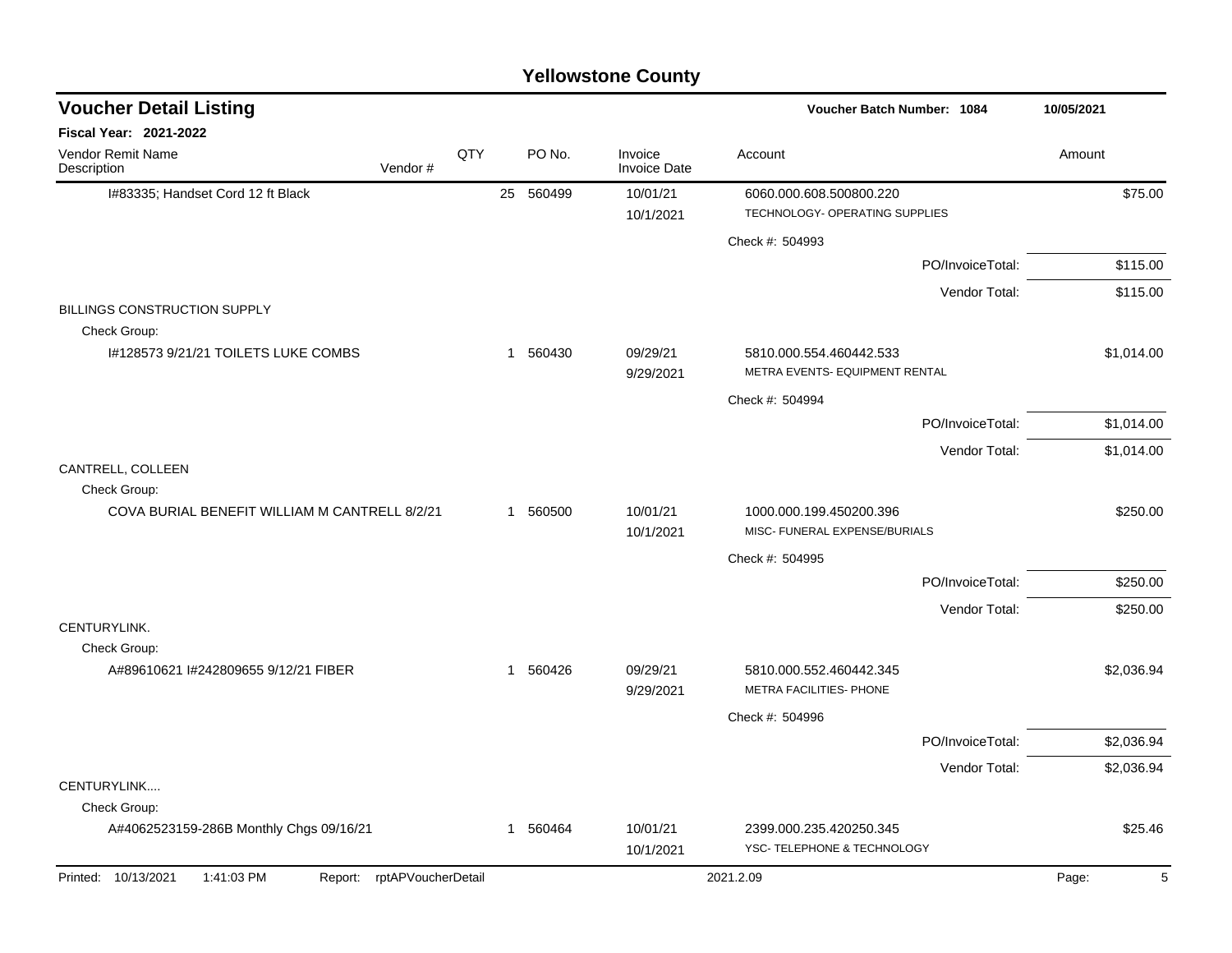| <b>Voucher Detail Listing</b>                               |                    |     |          |                                |                                                           | Voucher Batch Number: 1084 |             |
|-------------------------------------------------------------|--------------------|-----|----------|--------------------------------|-----------------------------------------------------------|----------------------------|-------------|
| <b>Fiscal Year: 2021-2022</b>                               |                    |     |          |                                |                                                           |                            |             |
| Vendor Remit Name<br>Description                            | Vendor#            | QTY | PO No.   | Invoice<br><b>Invoice Date</b> | Account                                                   |                            | Amount      |
|                                                             |                    |     |          |                                | Check #: 504997                                           |                            |             |
|                                                             |                    |     |          |                                |                                                           | PO/InvoiceTotal:           | \$25.46     |
|                                                             |                    |     |          |                                |                                                           | Vendor Total:              | \$25.46     |
| CERIUM NETWORKS, INC                                        |                    |     |          |                                |                                                           |                            |             |
| Check Group:                                                |                    |     |          |                                |                                                           |                            |             |
| I# 1091489; Remote Training; ESA UPGRADE                    |                    |     | 5 560455 | 10/01/21<br>10/1/2021          | 1000.000.115.410580.380<br>IT-TRAINING                    |                            | \$975.00    |
|                                                             |                    |     |          |                                | Check #: 504998                                           |                            |             |
|                                                             |                    |     |          |                                |                                                           | PO/InvoiceTotal:           | \$975.00    |
|                                                             |                    |     |          |                                |                                                           | Vendor Total:              | \$975.00    |
| CITY OF BILLINGS INFORMATION TECHNOLOGY<br>Check Group:     | 034515             |     |          |                                |                                                           |                            |             |
| FY22 Computer Svc 1st 1/2 62019113939041<br>620019110349241 |                    |     | 1 560478 | 10/01/21                       | 2300.000.134.420170.397                                   |                            | \$75,355.00 |
|                                                             |                    |     |          | 10/1/2021                      | CONTRACT W/BLGS- COMPUTER                                 |                            |             |
|                                                             |                    |     |          |                                | Check #: 504999                                           |                            |             |
|                                                             |                    |     |          |                                |                                                           | PO/InvoiceTotal:           | \$75,355.00 |
|                                                             |                    |     |          |                                |                                                           | Vendor Total:              | \$75,355.00 |
| <b>CROWLEY FLECK PLLP</b><br>Check Group:                   |                    |     |          |                                |                                                           |                            |             |
| 1#944883 LEGAL FEES 10/20-4/21                              |                    |     | 1 560463 | 10/01/21<br>10/1/2021          | 7254.000.730.431200.362<br>BIRELY DRAIN- MAINT & REPAIRS  |                            | \$3,350.50  |
|                                                             |                    |     |          |                                | Check #: 505000                                           |                            |             |
|                                                             |                    |     |          |                                |                                                           | PO/InvoiceTotal:           | \$3,350.50  |
|                                                             |                    |     |          |                                |                                                           | Vendor Total:              | \$3,350.50  |
| D & D TRANSPORT REFRIGERATION SERVICE<br>Check Group:       | 022448             |     |          |                                |                                                           |                            |             |
| i#S79596 9/24/21 GOLF CART RENTAL LUKE COMBS                |                    |     | 1 560413 | 09/29/21<br>9/29/2021          | 5810.000.554.460442.533<br>METRA EVENTS- EQUIPMENT RENTAL |                            | \$300.00    |
|                                                             |                    |     |          |                                | Check #: 505001                                           |                            |             |
|                                                             |                    |     |          |                                |                                                           |                            |             |
| 1:41:03 PM<br>Printed: 10/13/2021<br>Report:                | rptAPVoucherDetail |     |          |                                | 2021.2.09                                                 |                            | Page:<br>6  |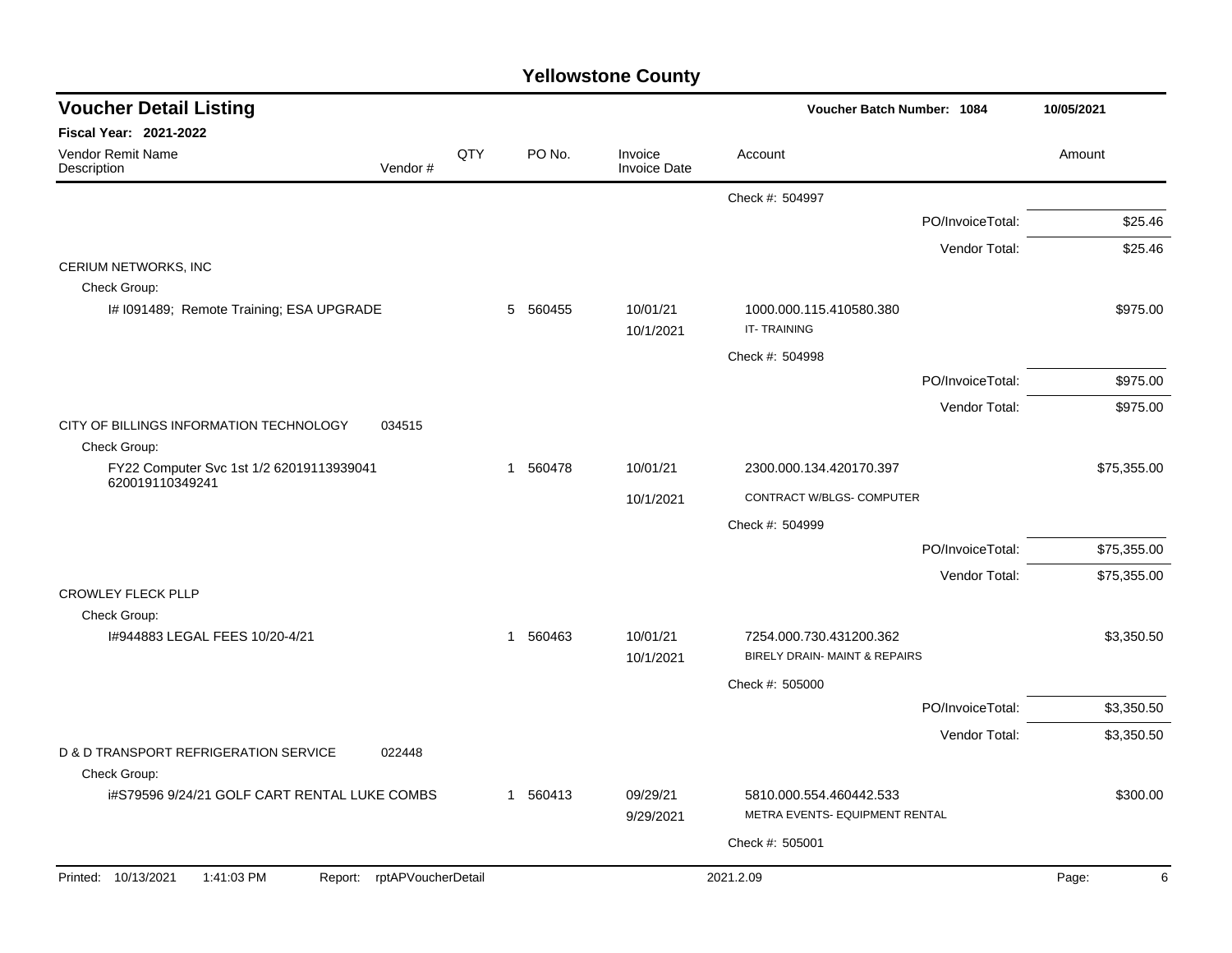| <b>Voucher Detail Listing</b>                                   |     |              |          |                         | Voucher Batch Number: 1084                                       | 10/05/2021       |                         |
|-----------------------------------------------------------------|-----|--------------|----------|-------------------------|------------------------------------------------------------------|------------------|-------------------------|
| Fiscal Year: 2021-2022                                          |     |              |          |                         |                                                                  |                  |                         |
| Vendor Remit Name<br>Vendor#<br>Description                     | QTY |              | PO No.   | Invoice<br>Invoice Date | Account                                                          |                  | Amount                  |
|                                                                 |     |              |          |                         |                                                                  | PO/InvoiceTotal: | \$300.00                |
|                                                                 |     |              |          |                         |                                                                  | Vendor Total:    | \$300.00                |
| DATSOPOULOS MACDONALD & LIND, PC<br>Check Group:                |     |              |          |                         |                                                                  |                  |                         |
| Case #12208; I#914835; Mediation Sept 21 C/M<br>#023851/000444  |     | $\mathbf{1}$ | 560470   | 10/01/21                | 2190.000.429.510200.352                                          |                  | \$1,003.33              |
|                                                                 |     |              |          | 10/1/2021               | DEFENSE COSTS- LEGAL SERVICES                                    |                  |                         |
|                                                                 |     |              |          |                         | Check #: 505002                                                  |                  |                         |
|                                                                 |     |              |          |                         |                                                                  | PO/InvoiceTotal: | \$1,003.33              |
|                                                                 |     |              |          |                         |                                                                  | Vendor Total:    | \$1,003.33              |
| DEPNER, JERROLD<br>Check Group:                                 |     |              |          |                         |                                                                  |                  |                         |
| 1#97219/20/21 BLACK CHAIN LINK FENCE REPAIR ON                  |     |              | 1 560424 | 09/29/21                | 5811.000.552.460442.365                                          |                  | \$1,697.00              |
| <b>BENCH</b>                                                    |     |              |          | 9/29/2021               | FACILITIES- GROUND MAINT                                         |                  |                         |
|                                                                 |     |              |          |                         | Check #: 505003                                                  |                  |                         |
|                                                                 |     |              |          |                         |                                                                  | PO/InvoiceTotal: | \$1,697.00              |
|                                                                 |     |              |          |                         |                                                                  | Vendor Total:    | \$1,697.00              |
| <b>DIS Technologies</b><br>004200                               |     |              |          |                         |                                                                  |                  |                         |
| Check Group:                                                    |     |              |          |                         |                                                                  |                  |                         |
| I#8269 PaperVision Annual Maint Thru 10/27/22 A#MT<br>1001      |     | 2            | 560449   | 10/01/21                | 1000.000.144.410800.398                                          |                  | \$540.00                |
|                                                                 |     |              |          | 10/1/2021               | HR- VARIABLE CONTRACT SERVICES                                   |                  |                         |
|                                                                 |     |              |          |                         | Check #: 505004                                                  |                  |                         |
|                                                                 |     |              |          |                         |                                                                  | PO/InvoiceTotal: | \$540.00                |
| ECOLAB INSTITUTIONAL DIVISION<br>035876                         |     |              |          |                         |                                                                  | Vendor Total:    | \$540.00                |
| Check Group:                                                    |     |              |          |                         |                                                                  |                  |                         |
| 1#6263657988 9/15/21 SPRAYER NOSELS                             |     |              | 2 560446 | 10/01/21<br>10/1/2021   | 5810.000.553.460442.220<br>METRA CONCESSIONS- OPERATING SUPPLIES |                  | \$1,227.38              |
|                                                                 |     |              |          |                         | Check #: 505005                                                  |                  |                         |
|                                                                 |     |              |          |                         |                                                                  |                  |                         |
| Report: rptAPVoucherDetail<br>Printed: 10/13/2021<br>1:41:03 PM |     |              |          |                         | 2021.2.09                                                        |                  | $\overline{7}$<br>Page: |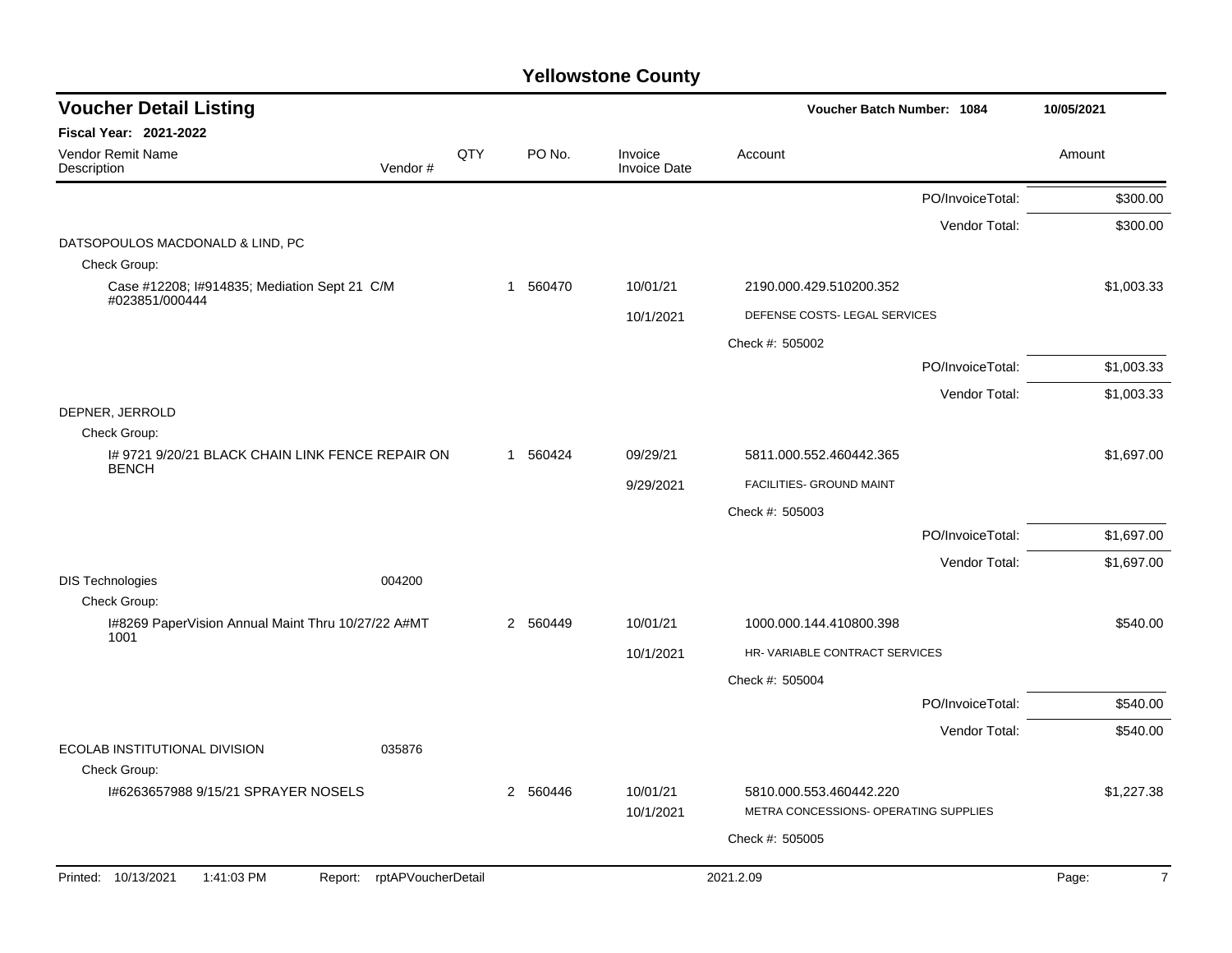| <b>Voucher Detail Listing</b>                                    |         |     |                       |                                |                          | Voucher Batch Number: 1084 |            |  |
|------------------------------------------------------------------|---------|-----|-----------------------|--------------------------------|--------------------------|----------------------------|------------|--|
| <b>Fiscal Year: 2021-2022</b>                                    |         |     |                       |                                |                          |                            |            |  |
| Vendor Remit Name<br>Description                                 | Vendor# | QTY | PO No.                | Invoice<br><b>Invoice Date</b> | Account                  |                            | Amount     |  |
|                                                                  |         |     |                       |                                |                          | PO/InvoiceTotal:           | \$1,227.38 |  |
|                                                                  |         |     |                       |                                |                          | Vendor Total:              | \$1,227.38 |  |
| G & T PLUMBING & MECHANICAL INC                                  |         |     |                       |                                |                          |                            |            |  |
| Check Group:                                                     |         |     |                       |                                |                          |                            |            |  |
| INV#123139/20/21 REPAIR OF UNDERGROUND<br><b>PLUMBING BREAKS</b> |         |     | 1 560425              | 09/29/21                       | 5811.000.552.460442.365  |                            | \$2,792.95 |  |
|                                                                  |         |     |                       | 9/29/2021                      | FACILITIES- GROUND MAINT |                            |            |  |
|                                                                  |         |     |                       |                                | Check #: 505006          |                            |            |  |
|                                                                  |         |     |                       |                                |                          | PO/InvoiceTotal:           | \$2,792.95 |  |
|                                                                  |         |     |                       |                                |                          | Vendor Total:              | \$2,792.95 |  |
| <b>GUARDIAN TAX MT LLC</b>                                       |         |     |                       |                                |                          |                            |            |  |
| Check Group:                                                     |         |     |                       |                                |                          |                            |            |  |
| A10057 Redemption (305)                                          |         |     | 560489<br>1           | 10/01/21                       | 7150.000.000.021250.000  |                            | \$1,513.04 |  |
|                                                                  |         |     |                       | 10/1/2021                      | REDEMPTION DUE TO OTHERS |                            |            |  |
| A09616 Redemption (308)                                          |         |     | 560489<br>1           | 10/01/21                       | 7150.000.000.021250.000  |                            | \$417.45   |  |
|                                                                  |         |     |                       | 10/1/2021                      | REDEMPTION DUE TO OTHERS |                            |            |  |
| A09618 Redemption (309)                                          |         |     | 560489<br>-1          | 10/01/21                       | 7150.000.000.021250.000  |                            | \$404.53   |  |
|                                                                  |         |     |                       | 10/1/2021                      | REDEMPTION DUE TO OTHERS |                            |            |  |
| C05161A Redemption (310)                                         |         |     | 1 560489              | 10/01/21                       | 7150.000.000.021250.000  |                            | \$691.61   |  |
|                                                                  |         |     |                       | 10/1/2021                      | REDEMPTION DUE TO OTHERS |                            |            |  |
| A09614 Redemption (307)                                          |         |     | 560489<br>$\mathbf 1$ | 10/01/21                       | 7150.000.000.021250.000  |                            | \$2,869.94 |  |
|                                                                  |         |     |                       | 10/1/2021                      | REDEMPTION DUE TO OTHERS |                            |            |  |
| A03029 Redemption (306)                                          |         |     | 560489<br>$\mathbf 1$ | 10/01/21                       | 7150.000.000.021250.000  |                            | \$2,217.58 |  |
|                                                                  |         |     |                       | 10/1/2021                      | REDEMPTION DUE TO OTHERS |                            |            |  |
|                                                                  |         |     |                       |                                | Check #: 505007          |                            |            |  |
|                                                                  |         |     |                       |                                |                          | PO/InvoiceTotal:           | \$8,114.15 |  |
|                                                                  |         |     |                       |                                |                          | Vendor Total:              | \$8,114.15 |  |
| HARDRIVES CONSTRUCTION INC<br>Check Group:                       | 003326  |     |                       |                                |                          |                            |            |  |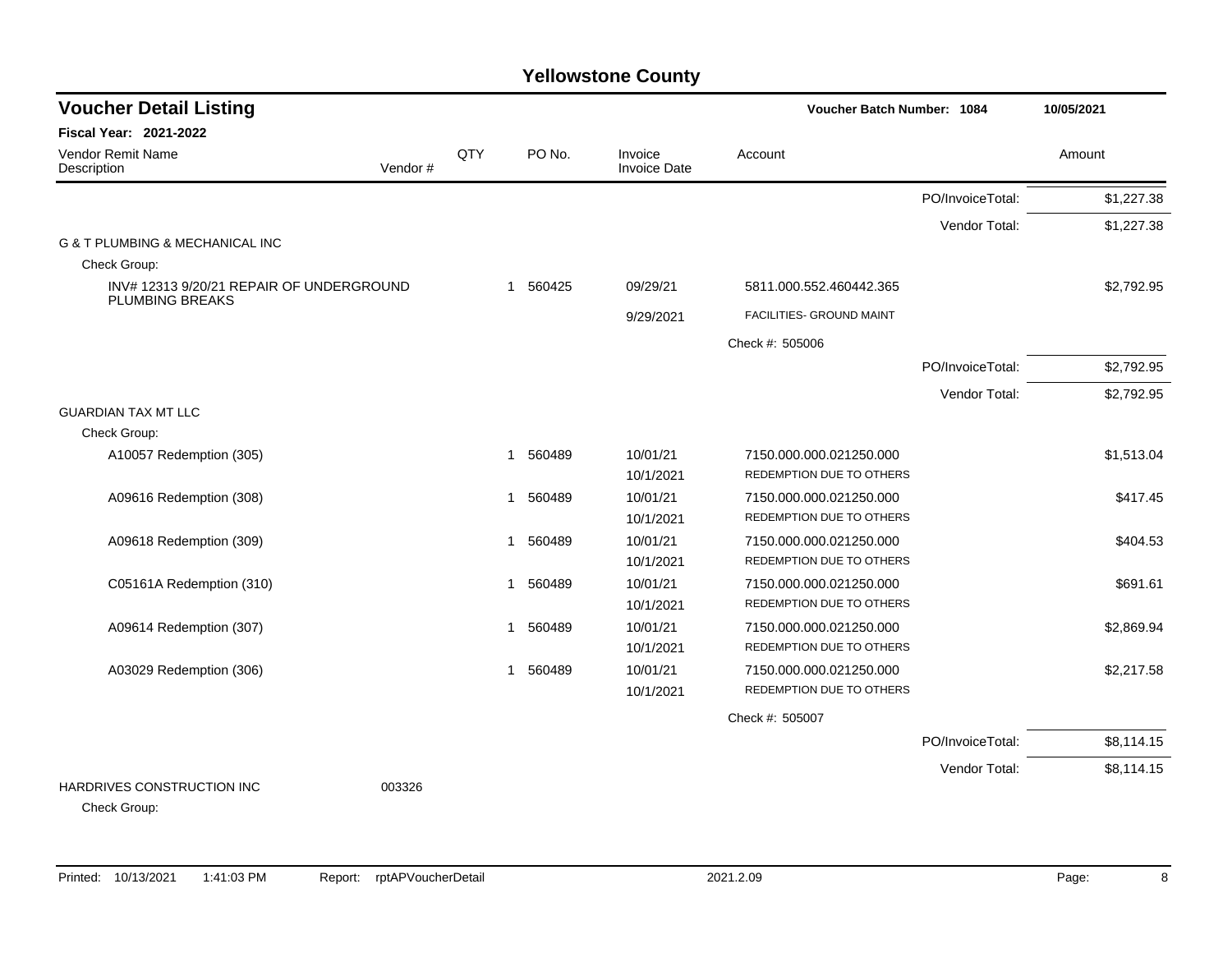| <b>Voucher Detail Listing</b>                                      |     |                        |                                          | Voucher Batch Number: 1084         | 10/05/2021  |  |
|--------------------------------------------------------------------|-----|------------------------|------------------------------------------|------------------------------------|-------------|--|
| Fiscal Year: 2021-2022                                             |     |                        |                                          |                                    |             |  |
| <b>Vendor Remit Name</b><br>Description<br>Vendor#                 | QTY |                        | PO No.<br>Invoice<br><b>Invoice Date</b> | Account                            | Amount      |  |
| 1% Contractor Tax YCSO Shooting Range Rd Hardrives                 |     | 1 560494               | 10/01/21                                 | 4050.000.599.420110.920            | (\$388.96)  |  |
| Const I#1987                                                       |     |                        | 10/1/2021                                | SHERIFF- CAPITAL OUTLAY/ BUILDING  |             |  |
| I#1987 YCSO Shooting Range Road Final                              |     | 1 560494               | 10/01/21                                 | 4050.000.599.420110.920            | \$38,895.52 |  |
|                                                                    |     |                        | 10/1/2021                                | SHERIFF- CAPITAL OUTLAY/ BUILDING  |             |  |
|                                                                    |     |                        |                                          | Check #: 505008                    |             |  |
|                                                                    |     |                        |                                          | PO/InvoiceTotal:                   | \$38,506.56 |  |
|                                                                    |     |                        |                                          | Vendor Total:                      | \$38,506.56 |  |
| <b>HENRY SCHEIN INC</b><br>040079                                  |     |                        |                                          |                                    |             |  |
| Check Group:                                                       |     |                        |                                          |                                    |             |  |
| 1#98747325 SURG BUR                                                |     | 2 560409               | 09/29/21                                 | 2300.000.136.420200.351            | \$26.02     |  |
|                                                                    |     |                        | 9/30/2021                                | DETENTION- MEDICAL/DENTAL SUPPLIES |             |  |
| I#98747325 FILM                                                    |     | 560409<br>1            | 09/29/21                                 | 2300.000.136.420200.351            | \$74.52     |  |
|                                                                    |     |                        | 9/30/2021                                | DETENTION- MEDICAL/DENTAL SUPPLIES |             |  |
| I#98747325 SEPTOCAINE                                              |     | 1                      | 09/29/21<br>560409                       | 2300.000.136.420200.351            | \$47.79     |  |
|                                                                    |     |                        | 9/30/2021                                | DETENTION- MEDICAL/DENTAL SUPPLIES |             |  |
| I#98747325 BENZOJEL                                                |     | 1                      | 09/29/21<br>560409                       | 2300.000.136.420200.351            | \$6.26      |  |
|                                                                    |     |                        | 9/30/2021                                | DETENTION- MEDICAL/DENTAL SUPPLIES |             |  |
| 1#98747325 CRITERION                                               |     | 2<br>560409            | 09/29/21                                 | 2300.000.136.420200.351            | \$75.90     |  |
|                                                                    |     |                        | 9/30/2021                                | DETENTION- MEDICAL/DENTAL SUPPLIES |             |  |
| I#98747325 SUTURE                                                  |     | 3                      | 09/29/21<br>560409                       | 2300.000.136.420200.351            | \$62.37     |  |
|                                                                    |     |                        | 9/30/2021                                | DETENTION- MEDICAL/DENTAL SUPPLIES |             |  |
| 1#98747325 LIDOCAINE                                               |     | 560409<br>$\mathbf{1}$ | 09/29/21                                 | 2300.000.136.420200.351            | \$26.86     |  |
|                                                                    |     |                        | 9/30/2021                                | DETENTION- MEDICAL/DENTAL SUPPLIES |             |  |
|                                                                    |     |                        |                                          | Check #: 505009                    |             |  |
|                                                                    |     |                        |                                          | PO/InvoiceTotal:                   | \$319.72    |  |
|                                                                    |     |                        |                                          | Vendor Total:                      | \$319.72    |  |
| <b>J &amp; M TIRE LLC</b>                                          |     |                        |                                          |                                    |             |  |
| Check Group:                                                       |     |                        |                                          |                                    |             |  |
| I#29805; Car #42 used tire                                         |     | 1 560490               | 10/01/21                                 | 2300.000.132.420150.361            | \$25.00     |  |
|                                                                    |     |                        | 10/1/2021                                | PATROL- VEHICLE REPAIRS            |             |  |
| Printed: 10/13/2021<br>1:41:03 PM<br>rptAPVoucherDetail<br>Report: |     |                        |                                          | 2021.2.09                          | Page:<br>9  |  |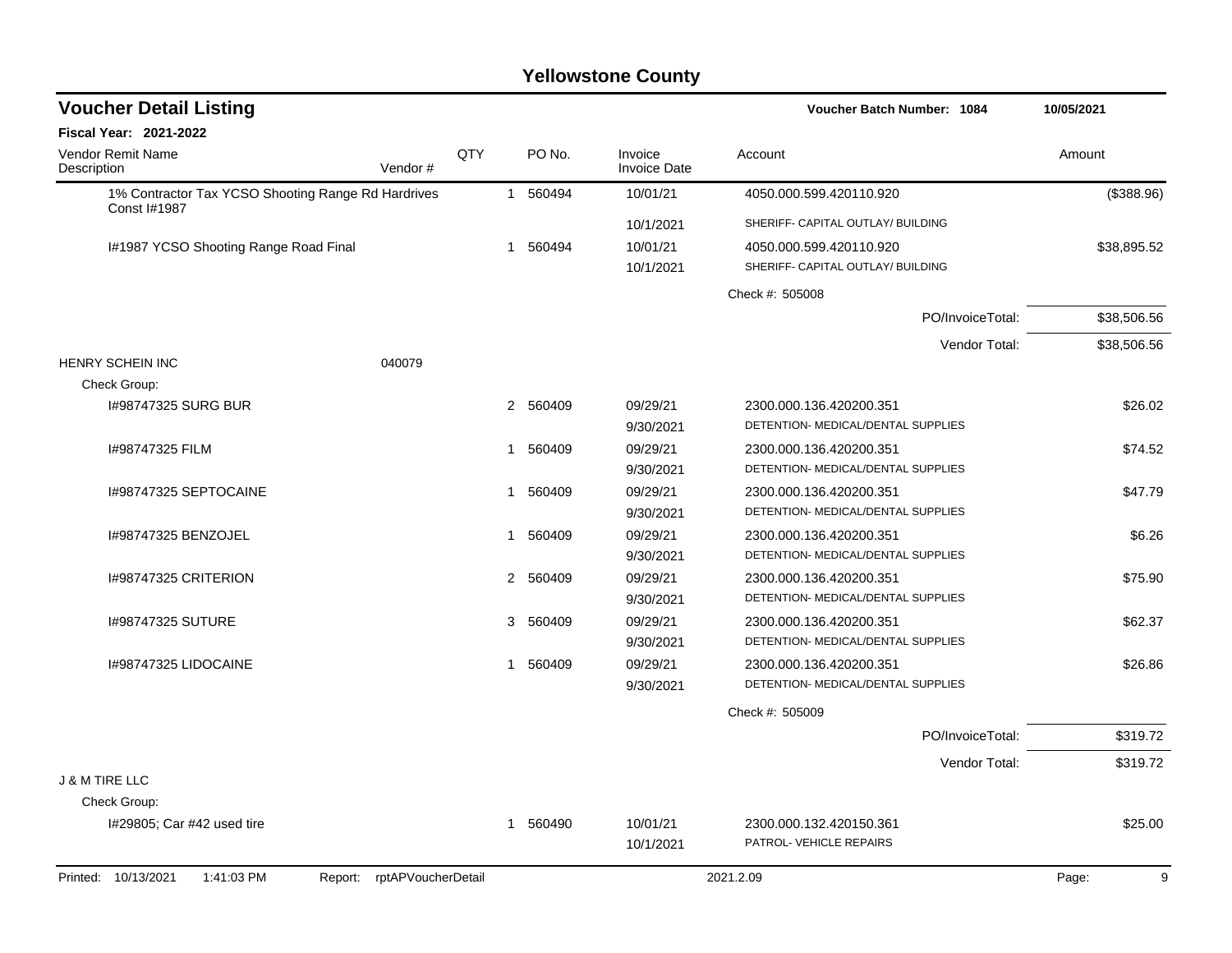| <b>Voucher Detail Listing</b>                                        |                    |     |          |                                | Voucher Batch Number: 1084                                 |                  |        |          |
|----------------------------------------------------------------------|--------------------|-----|----------|--------------------------------|------------------------------------------------------------|------------------|--------|----------|
| Fiscal Year: 2021-2022                                               |                    |     |          |                                |                                                            |                  |        |          |
| <b>Vendor Remit Name</b><br>Description                              | Vendor#            | QTY | PO No.   | Invoice<br><b>Invoice Date</b> | Account                                                    |                  | Amount |          |
|                                                                      |                    |     |          |                                | Check #: 505010                                            |                  |        |          |
|                                                                      |                    |     |          |                                |                                                            | PO/InvoiceTotal: |        | \$25.00  |
|                                                                      |                    |     |          |                                |                                                            | Vendor Total:    |        | \$25.00  |
| <b>KELLING, TAMI</b><br>Check Group:                                 |                    |     |          |                                |                                                            |                  |        |          |
| September 2021 Mileage                                               |                    |     | 1 560469 | 10/01/21<br>10/1/2021          | 2399.000.235.420250.370<br><b>YSC-TRAVEL</b>               |                  |        | \$74.37  |
|                                                                      |                    |     |          |                                | Check #: 505011                                            |                  |        |          |
|                                                                      |                    |     |          |                                |                                                            | PO/InvoiceTotal: |        | \$74.37  |
|                                                                      |                    |     |          |                                |                                                            | Vendor Total:    |        | \$74.37  |
| KINGS ACE HARDWARE, CENTRAL                                          |                    |     |          |                                |                                                            |                  |        |          |
| Check Group:                                                         |                    |     |          |                                |                                                            |                  |        |          |
| I#173200/1-shop supplies A#100418                                    |                    |     | 1 560445 | 09/30/21<br>9/30/2021          | 2140.000.403.431100.220<br><b>WEED- OPERATING SUPPLIES</b> |                  |        | \$33.98  |
|                                                                      |                    |     |          |                                | Check #: 505012                                            |                  |        |          |
|                                                                      |                    |     |          |                                |                                                            | PO/InvoiceTotal: |        | \$33.98  |
|                                                                      |                    |     |          |                                |                                                            | Vendor Total:    |        | \$33.98  |
| KINGS ACE HARDWARE, STATE                                            |                    |     |          |                                |                                                            |                  |        |          |
| Check Group:                                                         |                    |     |          |                                |                                                            |                  |        |          |
| #744112/2 A# 200411 / Padlock, Tape                                  |                    |     | 1 560458 | 10/01/21<br>10/1/2021          | 2399.000.235.420250.360<br>YSC- REPAIRS & MAINT SERVICE    |                  |        | \$20.98  |
|                                                                      |                    |     |          |                                | Check #: 505013                                            |                  |        |          |
|                                                                      |                    |     |          |                                |                                                            | PO/InvoiceTotal: |        | \$20.98  |
|                                                                      |                    |     |          |                                |                                                            | Vendor Total:    |        | \$20.98  |
| LINDER, MIKE                                                         | 021322             |     |          |                                |                                                            |                  |        |          |
| Check Group:<br>Per diem MSPOA board mtg Great Falls 10/6-10/8/21 ML |                    |     | 1 560475 | 10/01/21                       | 2300.000.130.420110.370                                    |                  |        | \$100.00 |
|                                                                      |                    |     |          | 10/1/2021                      | <b>ADMIN-TRAVEL</b>                                        |                  |        |          |
|                                                                      |                    |     |          |                                | Check #: 505014                                            |                  |        |          |
|                                                                      |                    |     |          |                                |                                                            |                  |        |          |
| Printed: 10/13/2021<br>1:41:03 PM<br>Report:                         | rptAPVoucherDetail |     |          |                                | 2021.2.09                                                  |                  | Page:  | 10       |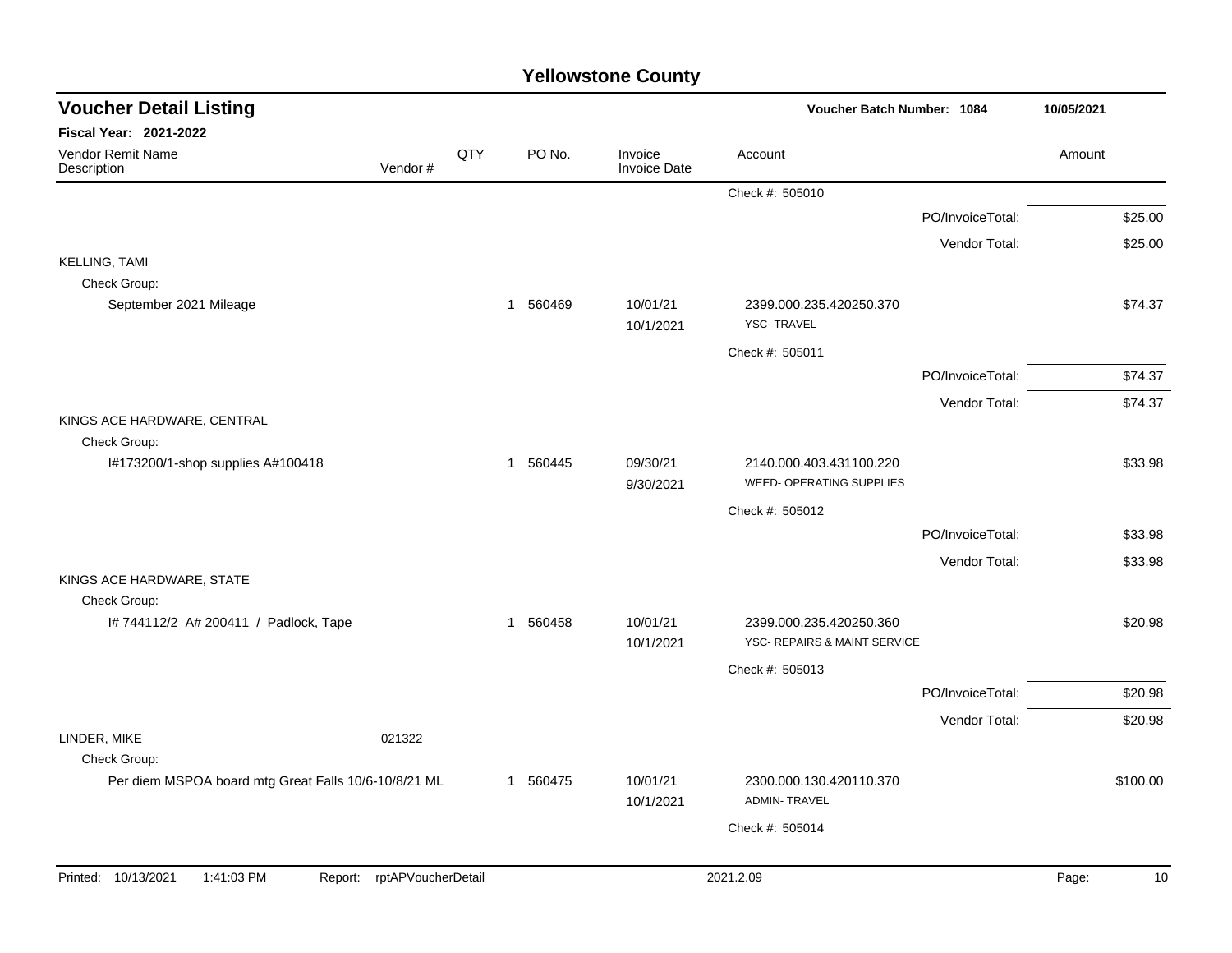| <b>Voucher Detail Listing</b>                                   |                            |     |             |        |                                | Voucher Batch Number: 1084                                          |                  | 10/05/2021 |          |
|-----------------------------------------------------------------|----------------------------|-----|-------------|--------|--------------------------------|---------------------------------------------------------------------|------------------|------------|----------|
| <b>Fiscal Year: 2021-2022</b>                                   |                            |     |             |        |                                |                                                                     |                  |            |          |
| Vendor Remit Name<br>Description                                | Vendor#                    | QTY |             | PO No. | Invoice<br><b>Invoice Date</b> | Account                                                             |                  | Amount     |          |
|                                                                 |                            |     |             |        |                                |                                                                     | PO/InvoiceTotal: |            | \$100.00 |
|                                                                 |                            |     |             |        |                                |                                                                     | Vendor Total:    |            | \$100.00 |
| LP ANDERSON TIRE                                                | 003905                     |     |             |        |                                |                                                                     |                  |            |          |
| Check Group:                                                    |                            |     |             |        |                                |                                                                     |                  |            |          |
| I#1955031 9/28/21 FLAT REPAIR                                   |                            |     | 2 560448    |        | 10/01/21<br>10/1/2021          | 5810.000.552.460442.369<br>METRA FACILITIES- BUILDING/EQUIP REPAIRS |                  |            | \$50.00  |
|                                                                 |                            |     |             |        |                                | Check #: 505015                                                     |                  |            |          |
|                                                                 |                            |     |             |        |                                |                                                                     | PO/InvoiceTotal: |            | \$50.00  |
|                                                                 |                            |     |             |        |                                |                                                                     | Vendor Total:    |            | \$50.00  |
| <b>MASTERCARD B RUTHERFORD</b>                                  |                            |     |             |        |                                |                                                                     |                  |            |          |
| Check Group: B RUTHERFORD                                       |                            |     |             |        |                                |                                                                     |                  |            |          |
| A#5799 Judges Meals (Pioneer Bond)                              |                            |     | -1          | 560485 | 10/01/21                       | 1000.000.104.410600.393                                             |                  |            | \$54.96  |
|                                                                 |                            |     |             |        | 10/1/2021                      | ELECTIONS- ELECTION/OTHER JUDGES                                    |                  |            |          |
| A#5799 Gazette Sub.                                             |                            |     | 1           | 560485 | 10/01/21                       | 1000.000.104.410600.220<br>ELECTIONS- OPERATING SUPPLIES            |                  |            | \$50.00  |
|                                                                 |                            |     |             |        | 10/1/2021                      |                                                                     |                  |            |          |
|                                                                 |                            |     |             |        |                                | Check #: 505016                                                     |                  |            |          |
|                                                                 |                            |     |             |        |                                |                                                                     | PO/InvoiceTotal: |            | \$104.96 |
| MASTERCARD D BAILEY                                             |                            |     |             |        |                                |                                                                     | Vendor Total:    |            | \$104.96 |
| Check Group: D BAILEY                                           |                            |     |             |        |                                |                                                                     |                  |            |          |
| A#2957 FBI COM CLASS W. YSTONE 10/20-24/21 DB                   |                            |     | 1 560436    |        | 09/29/21                       | 2300.000.136.420200.380                                             |                  |            | \$931.50 |
| MASTERCARD<br><b>P-Card Payee:</b>                              |                            |     |             |        | 9/29/2021                      | <b>DETENTION- TRAINING</b>                                          |                  |            |          |
|                                                                 |                            |     |             |        |                                | Check #: 505050                                                     |                  |            |          |
|                                                                 |                            |     |             |        |                                |                                                                     | PO/InvoiceTotal: |            | \$931.50 |
|                                                                 |                            |     |             |        |                                |                                                                     | Vendor Total:    |            | \$931.50 |
| <b>MASTERCARD D VIGNESS</b>                                     |                            |     |             |        |                                |                                                                     |                  |            |          |
| Check Group: D VIGNESS                                          |                            |     |             |        |                                |                                                                     |                  |            |          |
| A#9628 Franklin Planner calendar<br>MASTERCARD<br>P-Card Payee: |                            |     | $\mathbf 1$ | 560420 | 09/29/21<br>9/29/2021          | 1000.000.144.410800.210<br>HR-OFFICE SUPPLIES                       |                  |            | \$37.95  |
|                                                                 |                            |     |             |        |                                | Check #: 505051                                                     |                  |            |          |
| Printed: 10/13/2021<br>1:41:03 PM                               | Report: rptAPVoucherDetail |     |             |        |                                | 2021.2.09                                                           |                  | Page:      | 11       |
|                                                                 |                            |     |             |        |                                |                                                                     |                  |            |          |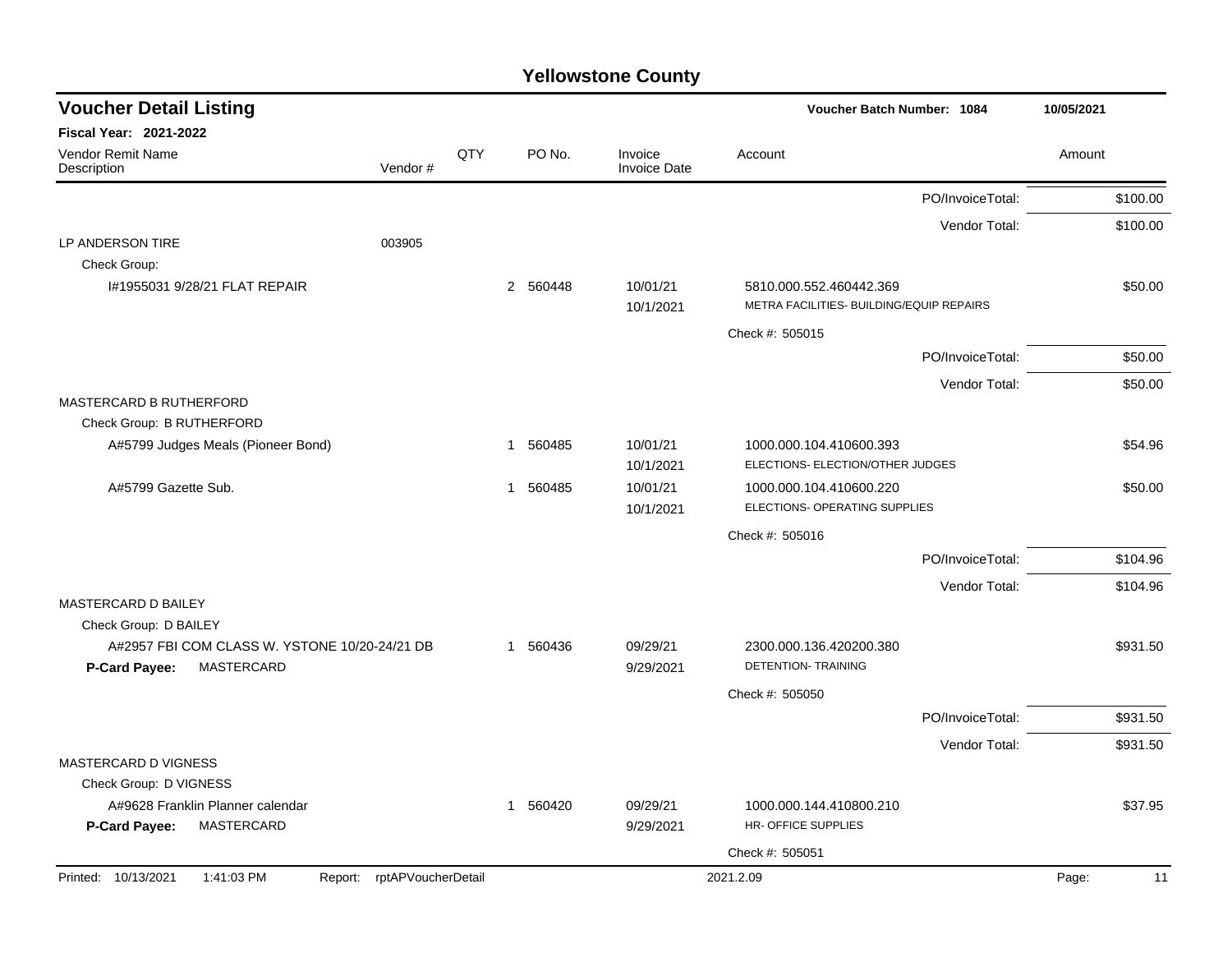| <b>Voucher Detail Listing</b>                                                  |     |             |                                | Voucher Batch Number: 1084                       | 10/05/2021  |
|--------------------------------------------------------------------------------|-----|-------------|--------------------------------|--------------------------------------------------|-------------|
| <b>Fiscal Year: 2021-2022</b>                                                  |     |             |                                |                                                  |             |
| <b>Vendor Remit Name</b><br>Description<br>Vendor#                             | QTY | PO No.      | Invoice<br><b>Invoice Date</b> | Account                                          | Amount      |
|                                                                                |     |             |                                | PO/InvoiceTotal:                                 | \$37.95     |
|                                                                                |     |             |                                | Vendor Total:                                    | \$37.95     |
| MASTERCARD J LERVICK                                                           |     |             |                                |                                                  |             |
| Check Group: J LERVICK                                                         |     |             |                                |                                                  |             |
| A#2588; Case #12208; Hotel for mediation<br>MASTERCARD<br><b>P-Card Payee:</b> |     | 1 560472    | 10/01/21<br>10/1/2021          | 2190.000.429.510200.370<br>DEFENSE COSTS- TRAVEL | \$236.52    |
|                                                                                |     |             |                                | Check #: 505052                                  |             |
|                                                                                |     |             |                                | PO/InvoiceTotal:                                 | \$236.52    |
|                                                                                |     |             |                                | Vendor Total:                                    | \$236.52    |
| MASTERCARD J MARTIN                                                            |     |             |                                |                                                  |             |
| Check Group: J MARTIN                                                          |     |             |                                |                                                  |             |
| A#3226 Notary Certificate S. Ans #516625                                       |     | 1 560459    | 10/01/21                       | 1000.000.102.410940.350                          | \$25.00     |
| MASTERCARD<br><b>P-Card Payee:</b>                                             |     |             | 10/1/2021                      | CLERK & REC- PROFESSIONAL SERVICES               |             |
| A#3226 Keyboard/Mouse Combo                                                    |     | 1 560459    | 10/01/21                       | 1000.000.102.410940.210                          | \$31.94     |
| MASTERCARD<br><b>P-Card Payee:</b>                                             |     |             | 10/1/2021                      | <b>CLERK &amp; REC- OFFICE SUPPLIES</b>          |             |
| A#3226 Notary Certificate R. Gross #593982                                     |     | 560459<br>1 | 10/01/21                       | 1000.000.102.410940.350                          | \$25.00     |
| MASTERCARD<br>P-Card Payee:                                                    |     |             | 10/1/2021                      | CLERK & REC- PROFESSIONAL SERVICES               |             |
| A#3226 Paypal Fee Sept 2021                                                    |     | 1 560459    | 10/01/21                       | 2393.000.102.410950.368                          | \$30.00     |
| <b>MASTERCARD</b><br>P-Card Payee:                                             |     |             | 10/1/2021                      | RECORDS PRES- SOFTWARE/HARDWARE MAINT            |             |
|                                                                                |     |             |                                | Check #: 505053                                  |             |
|                                                                                |     |             |                                | PO/InvoiceTotal:                                 | \$111.94    |
| MASTERCARD J SEWARD                                                            |     |             |                                | Vendor Total:                                    | \$111.94    |
| Check Group: J SEWARD                                                          |     |             |                                |                                                  |             |
| A# 3370 8/30/21 ESCO BILLINGS - LIGHT TOWER                                    |     | 1 560423    | 09/29/21                       | 5810.000.557.460443.533                          | \$2,000.00  |
| <b>RENTALS</b>                                                                 |     |             |                                |                                                  |             |
| <b>P-Card Payee:</b><br>MASTERCARD                                             |     |             | 9/29/2021                      | METRA FAIR ENTERTAINMENT- EQUIPMENT RENTAL       |             |
| A# 3370 9/13/2021 EDUCATE LLP - BOILER SEMINAR<br>FOR BILLIE CHASE III         |     | 1 560423    | 09/29/21                       | 5810.000.551.460442.380                          | \$525.00    |
| MASTERCARD<br><b>P-Card Payee:</b>                                             |     |             | 9/29/2021                      | METRA ADMIN- TRAINING                            |             |
|                                                                                |     |             |                                | Check #: 505054                                  |             |
| rptAPVoucherDetail<br>Printed: 10/13/2021<br>1:41:03 PM<br>Report:             |     |             |                                | 2021.2.09                                        | 12<br>Page: |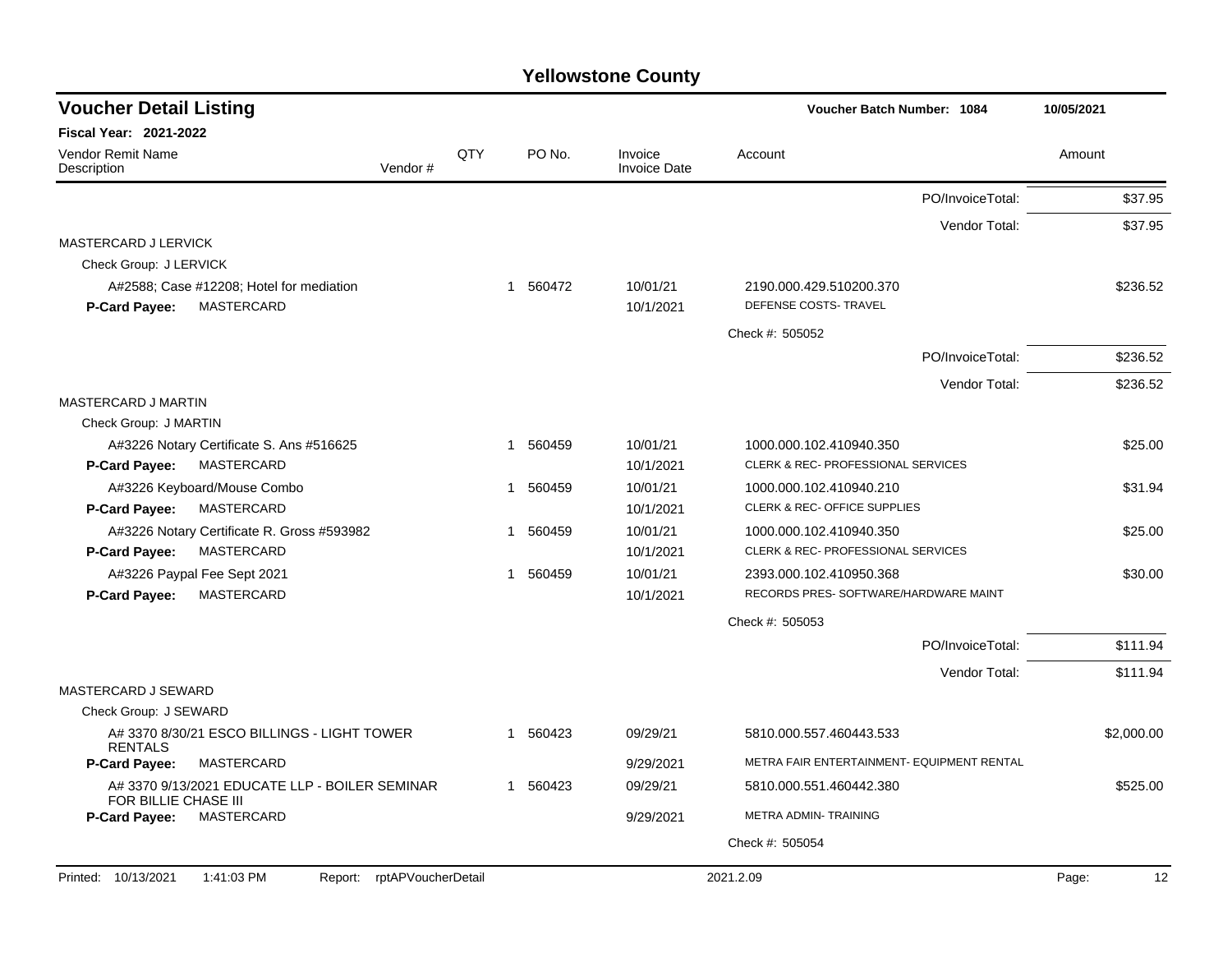| <b>Voucher Detail Listing</b>           |                                            |                    |             |                                | Voucher Batch Number: 1084    |                  | 10/05/2021  |
|-----------------------------------------|--------------------------------------------|--------------------|-------------|--------------------------------|-------------------------------|------------------|-------------|
| Fiscal Year: 2021-2022                  |                                            |                    |             |                                |                               |                  |             |
| <b>Vendor Remit Name</b><br>Description | Vendor#                                    | QTY                | PO No.      | Invoice<br><b>Invoice Date</b> | Account                       |                  | Amount      |
|                                         |                                            |                    |             |                                |                               | PO/InvoiceTotal: | \$2,525.00  |
|                                         |                                            |                    |             |                                |                               | Vendor Total:    | \$2,525.00  |
| MASTERCARD J SLAVICK                    |                                            |                    |             |                                |                               |                  |             |
| Check Group: J SLAVICK                  |                                            |                    |             |                                |                               |                  |             |
| A#9823 10GB CISCO SFP                   |                                            |                    | 3 560465    | 10/01/21                       | 1000.000.115.410580.220       |                  | \$426.30    |
| <b>P-Card Payee:</b>                    | MASTERCARD                                 |                    |             | 10/1/2021                      | IT-OPERATING SUPPLIES         |                  |             |
| A#9823 DELL 10GB SFP                    |                                            |                    | 2 560465    | 10/01/21                       | 1000.000.115.410580.220       |                  | \$172.48    |
| <b>P-Card Payee:</b>                    | MASTERCARD                                 |                    |             | 10/1/2021                      | IT-OPERATING SUPPLIES         |                  |             |
|                                         | A#9823 HEIC FILE CONVERTER UTILITY         |                    | 2 560465    | 10/01/21                       | 1000.000.115.410580.220       |                  | \$3.98      |
| P-Card Payee:                           | MASTERCARD                                 |                    |             | 10/1/2021                      | IT-OPERATING SUPPLIES         |                  |             |
| AND S.O.                                | A#9823 CISCO 3560CX 8 PORT SWITCHES- PAUL, |                    | 2 560465    | 10/01/21                       | 1000.000.115.410580.220       |                  | \$1,489.60  |
| P-Card Payee:                           | MASTERCARD                                 |                    |             | 10/1/2021                      | IT-OPERATING SUPPLIES         |                  |             |
|                                         |                                            |                    |             |                                | Check #: 505055               |                  |             |
|                                         |                                            |                    |             |                                |                               | PO/InvoiceTotal: | \$2,092.36  |
|                                         |                                            |                    |             |                                |                               | Vendor Total:    | \$2,092.36  |
| MASTERCARD J VALDEZ                     |                                            |                    |             |                                |                               |                  |             |
| Check Group: J VALDEZ                   |                                            |                    |             |                                |                               |                  |             |
|                                         | A#6366 MT STATE SEC NOTARY (SEIBERT)       |                    | 1 560432    | 09/29/21                       | 2300.000.136.420200.210       |                  | \$25.00     |
| <b>P-Card Payee:</b>                    | MASTERCARD                                 |                    |             | 9/29/2021                      | DETENTION- OFFICE SUPPLIES    |                  |             |
|                                         | A#6366 ULINE SHELFS FOR GED                |                    | 2 560432    | 09/29/21                       | 2300.000.136.420200.220       |                  | \$592.43    |
| <b>P-Card Payee:</b>                    | <b>MASTERCARD</b>                          |                    |             | 9/29/2021                      | DETENTION- OPERATING SUPPLIES |                  |             |
|                                         | A#6366 AMAZON SHELVING 9/12/21             |                    | 1 560432    | 09/29/21                       | 2300.000.136.420200.220       |                  | \$59.99     |
| <b>P-Card Payee:</b>                    | <b>MASTERCARD</b>                          |                    |             | 9/29/2021                      | DETENTION- OPERATING SUPPLIES |                  |             |
|                                         | A#6366 UPS - TO BE CREDITED OCT STMT       |                    | 1 560432    | 09/29/21                       | 2300.000.136.420200.210       |                  | \$65.78     |
| P-Card Payee:                           | MASTERCARD                                 |                    |             | 9/29/2021                      | DETENTION- OFFICE SUPPLIES    |                  |             |
|                                         | A#6366 AMAZON STORAGE CABINET 8/26/21      |                    | 560432<br>1 | 09/29/21                       | 2300.000.136.420200.356       |                  | \$123.00    |
| <b>P-Card Payee:</b>                    | MASTERCARD                                 |                    |             | 9/29/2021                      | DETENTION- DOCTORS/HOSPITALS  |                  |             |
|                                         | A#6366 AMAZON LAW DICTIONARY               |                    | 560432<br>3 | 09/29/21                       | 2300.000.136.420200.220       |                  | \$242.10    |
| <b>P-Card Payee:</b>                    | MASTERCARD                                 |                    |             | 9/29/2021                      | DETENTION- OPERATING SUPPLIES |                  |             |
|                                         |                                            |                    |             |                                | Check #: 505056               |                  |             |
|                                         |                                            |                    |             |                                |                               |                  |             |
| Printed: 10/13/2021                     | 1:41:03 PM<br>Report:                      | rptAPVoucherDetail |             |                                | 2021.2.09                     |                  | Page:<br>13 |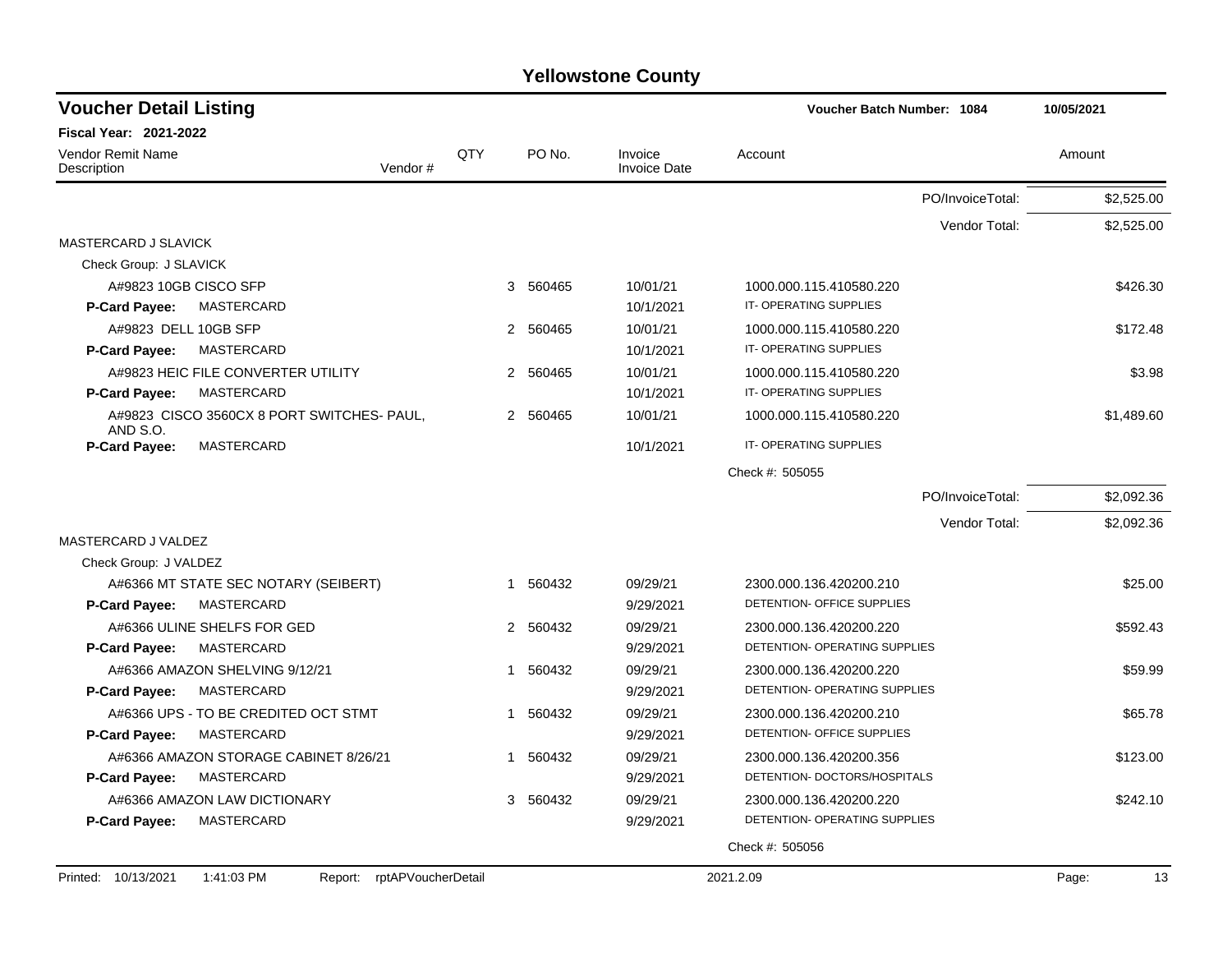| <b>Fiscal Year: 2021-2022</b><br>QTY<br>PO No.<br><b>Vendor Remit Name</b><br>Invoice<br>Amount<br>Account<br>Vendor#<br><b>Invoice Date</b><br>Description<br>PO/InvoiceTotal:<br>Vendor Total:<br><b>MASTERCARD M LINDER</b><br>Check Group: M LINDER<br>10/01/21<br>#2462; Lodging MBCC conf. Fairmont, MT 9/27-9/28/21<br>1 560486<br>2300.000.130.420110.370<br>ML<br>P-Card Payee:<br>MASTERCARD<br>10/1/2021<br><b>ADMIN-TRAVEL</b><br>10/01/21<br>#2462; Amazon - UPS battery backups, memory cards<br>1 560486<br>2300.000.132.420150.220<br>PATROL- OPERATING SUPPLIES<br><b>P-Card Payee:</b><br>MASTERCARD<br>10/1/2021<br>#2462; AAA Credit Screening TS<br>10/01/21<br>1 560486<br>2300.000.130.420110.380<br><b>ADMIN-TRAINING</b><br><b>P-Card Payee:</b><br>MASTERCARD<br>10/1/2021<br>#2462; Fuel - search & rescue assist Red Lodge, MT<br>1 560486<br>10/01/21<br>2300.000.132.420150.231<br>PATROL- GAS/OIL/GREASE<br><b>P-Card Payee:</b><br>MASTERCARD<br>10/1/2021<br>#2462; Amazon - Wireless keyboard, HDMI cables<br>1 560486<br>10/01/21<br>2300.000.134.420170.220<br>MASTERCARD<br>10/1/2021<br>RECORDS- OPERATING SUPPLIES<br><b>P-Card Payee:</b><br>#2462; Amazon - Sig Sauer red dot sight<br>10/01/21<br>1 560486<br>2300.000.132.420150.229<br><b>MASTERCARD</b><br>10/1/2021<br>PATROL- OTHER OPERATING SUPPLIES<br><b>P-Card Payee:</b><br>1 560486 | 10/05/2021 | Voucher Batch Number: 1084 |          |  | <b>Voucher Detail Listing</b>      |
|-------------------------------------------------------------------------------------------------------------------------------------------------------------------------------------------------------------------------------------------------------------------------------------------------------------------------------------------------------------------------------------------------------------------------------------------------------------------------------------------------------------------------------------------------------------------------------------------------------------------------------------------------------------------------------------------------------------------------------------------------------------------------------------------------------------------------------------------------------------------------------------------------------------------------------------------------------------------------------------------------------------------------------------------------------------------------------------------------------------------------------------------------------------------------------------------------------------------------------------------------------------------------------------------------------------------------------------------------------------------------------------------|------------|----------------------------|----------|--|------------------------------------|
|                                                                                                                                                                                                                                                                                                                                                                                                                                                                                                                                                                                                                                                                                                                                                                                                                                                                                                                                                                                                                                                                                                                                                                                                                                                                                                                                                                                           |            |                            |          |  |                                    |
|                                                                                                                                                                                                                                                                                                                                                                                                                                                                                                                                                                                                                                                                                                                                                                                                                                                                                                                                                                                                                                                                                                                                                                                                                                                                                                                                                                                           |            |                            |          |  |                                    |
|                                                                                                                                                                                                                                                                                                                                                                                                                                                                                                                                                                                                                                                                                                                                                                                                                                                                                                                                                                                                                                                                                                                                                                                                                                                                                                                                                                                           | \$1,108.30 |                            |          |  |                                    |
|                                                                                                                                                                                                                                                                                                                                                                                                                                                                                                                                                                                                                                                                                                                                                                                                                                                                                                                                                                                                                                                                                                                                                                                                                                                                                                                                                                                           | \$1,108.30 |                            |          |  |                                    |
|                                                                                                                                                                                                                                                                                                                                                                                                                                                                                                                                                                                                                                                                                                                                                                                                                                                                                                                                                                                                                                                                                                                                                                                                                                                                                                                                                                                           |            |                            |          |  |                                    |
|                                                                                                                                                                                                                                                                                                                                                                                                                                                                                                                                                                                                                                                                                                                                                                                                                                                                                                                                                                                                                                                                                                                                                                                                                                                                                                                                                                                           |            |                            |          |  |                                    |
|                                                                                                                                                                                                                                                                                                                                                                                                                                                                                                                                                                                                                                                                                                                                                                                                                                                                                                                                                                                                                                                                                                                                                                                                                                                                                                                                                                                           | \$119.68   |                            |          |  |                                    |
|                                                                                                                                                                                                                                                                                                                                                                                                                                                                                                                                                                                                                                                                                                                                                                                                                                                                                                                                                                                                                                                                                                                                                                                                                                                                                                                                                                                           |            |                            |          |  |                                    |
|                                                                                                                                                                                                                                                                                                                                                                                                                                                                                                                                                                                                                                                                                                                                                                                                                                                                                                                                                                                                                                                                                                                                                                                                                                                                                                                                                                                           | \$298.72   |                            |          |  |                                    |
|                                                                                                                                                                                                                                                                                                                                                                                                                                                                                                                                                                                                                                                                                                                                                                                                                                                                                                                                                                                                                                                                                                                                                                                                                                                                                                                                                                                           |            |                            |          |  |                                    |
|                                                                                                                                                                                                                                                                                                                                                                                                                                                                                                                                                                                                                                                                                                                                                                                                                                                                                                                                                                                                                                                                                                                                                                                                                                                                                                                                                                                           | \$30.00    |                            |          |  |                                    |
|                                                                                                                                                                                                                                                                                                                                                                                                                                                                                                                                                                                                                                                                                                                                                                                                                                                                                                                                                                                                                                                                                                                                                                                                                                                                                                                                                                                           |            |                            |          |  |                                    |
|                                                                                                                                                                                                                                                                                                                                                                                                                                                                                                                                                                                                                                                                                                                                                                                                                                                                                                                                                                                                                                                                                                                                                                                                                                                                                                                                                                                           | \$75.02    |                            |          |  |                                    |
|                                                                                                                                                                                                                                                                                                                                                                                                                                                                                                                                                                                                                                                                                                                                                                                                                                                                                                                                                                                                                                                                                                                                                                                                                                                                                                                                                                                           |            |                            |          |  |                                    |
|                                                                                                                                                                                                                                                                                                                                                                                                                                                                                                                                                                                                                                                                                                                                                                                                                                                                                                                                                                                                                                                                                                                                                                                                                                                                                                                                                                                           | \$62.37    |                            |          |  |                                    |
|                                                                                                                                                                                                                                                                                                                                                                                                                                                                                                                                                                                                                                                                                                                                                                                                                                                                                                                                                                                                                                                                                                                                                                                                                                                                                                                                                                                           |            |                            |          |  |                                    |
|                                                                                                                                                                                                                                                                                                                                                                                                                                                                                                                                                                                                                                                                                                                                                                                                                                                                                                                                                                                                                                                                                                                                                                                                                                                                                                                                                                                           | \$114.99   |                            |          |  |                                    |
|                                                                                                                                                                                                                                                                                                                                                                                                                                                                                                                                                                                                                                                                                                                                                                                                                                                                                                                                                                                                                                                                                                                                                                                                                                                                                                                                                                                           |            |                            |          |  |                                    |
|                                                                                                                                                                                                                                                                                                                                                                                                                                                                                                                                                                                                                                                                                                                                                                                                                                                                                                                                                                                                                                                                                                                                                                                                                                                                                                                                                                                           | \$59.99    | 2300.000.134.420170.220    | 10/01/21 |  | #2462; Amazon - Monitor desk mount |
| RECORDS- OPERATING SUPPLIES<br><b>P-Card Payee:</b><br>MASTERCARD<br>10/1/2021                                                                                                                                                                                                                                                                                                                                                                                                                                                                                                                                                                                                                                                                                                                                                                                                                                                                                                                                                                                                                                                                                                                                                                                                                                                                                                            |            |                            |          |  |                                    |
| Check #: 505057                                                                                                                                                                                                                                                                                                                                                                                                                                                                                                                                                                                                                                                                                                                                                                                                                                                                                                                                                                                                                                                                                                                                                                                                                                                                                                                                                                           |            |                            |          |  |                                    |
| PO/InvoiceTotal:                                                                                                                                                                                                                                                                                                                                                                                                                                                                                                                                                                                                                                                                                                                                                                                                                                                                                                                                                                                                                                                                                                                                                                                                                                                                                                                                                                          | \$760.77   |                            |          |  |                                    |
| Vendor Total:                                                                                                                                                                                                                                                                                                                                                                                                                                                                                                                                                                                                                                                                                                                                                                                                                                                                                                                                                                                                                                                                                                                                                                                                                                                                                                                                                                             | \$760.77   |                            |          |  |                                    |
| MASTERCARD M WILLIAMS<br>Check Group: M WILLIAMS                                                                                                                                                                                                                                                                                                                                                                                                                                                                                                                                                                                                                                                                                                                                                                                                                                                                                                                                                                                                                                                                                                                                                                                                                                                                                                                                          |            |                            |          |  |                                    |
| 1 560471<br>10/01/21<br>2190.000.429.510200.394<br>A#2570; Lunch for inquest                                                                                                                                                                                                                                                                                                                                                                                                                                                                                                                                                                                                                                                                                                                                                                                                                                                                                                                                                                                                                                                                                                                                                                                                                                                                                                              | \$113.16   |                            |          |  |                                    |
| DEFENSE COSTS-WITNESS & JURY FEES<br><b>P-Card Payee:</b><br>MASTERCARD<br>10/1/2021                                                                                                                                                                                                                                                                                                                                                                                                                                                                                                                                                                                                                                                                                                                                                                                                                                                                                                                                                                                                                                                                                                                                                                                                                                                                                                      |            |                            |          |  |                                    |
| A#2570; Water/Supplies for jury for inquest<br>1 560471<br>10/01/21<br>2190.000.429.510200.394                                                                                                                                                                                                                                                                                                                                                                                                                                                                                                                                                                                                                                                                                                                                                                                                                                                                                                                                                                                                                                                                                                                                                                                                                                                                                            | \$4.20     |                            |          |  |                                    |
| MASTERCARD<br>10/1/2021<br>DEFENSE COSTS-WITNESS & JURY FEES<br><b>P-Card Payee:</b>                                                                                                                                                                                                                                                                                                                                                                                                                                                                                                                                                                                                                                                                                                                                                                                                                                                                                                                                                                                                                                                                                                                                                                                                                                                                                                      |            |                            |          |  |                                    |
| 10/01/21<br>A#2570; Anniversary lunch for ME<br>1 560471<br>2190.000.429.510200.394                                                                                                                                                                                                                                                                                                                                                                                                                                                                                                                                                                                                                                                                                                                                                                                                                                                                                                                                                                                                                                                                                                                                                                                                                                                                                                       | \$149.50   |                            |          |  |                                    |
| MASTERCARD<br>10/1/2021<br>DEFENSE COSTS-WITNESS & JURY FEES<br><b>P-Card Payee:</b>                                                                                                                                                                                                                                                                                                                                                                                                                                                                                                                                                                                                                                                                                                                                                                                                                                                                                                                                                                                                                                                                                                                                                                                                                                                                                                      |            |                            |          |  |                                    |
| Check #: 505058                                                                                                                                                                                                                                                                                                                                                                                                                                                                                                                                                                                                                                                                                                                                                                                                                                                                                                                                                                                                                                                                                                                                                                                                                                                                                                                                                                           |            |                            |          |  |                                    |
| Report: rptAPVoucherDetail<br>Printed: 10/13/2021<br>1:41:03 PM<br>2021.2.09<br>Page:                                                                                                                                                                                                                                                                                                                                                                                                                                                                                                                                                                                                                                                                                                                                                                                                                                                                                                                                                                                                                                                                                                                                                                                                                                                                                                     | 14         |                            |          |  |                                    |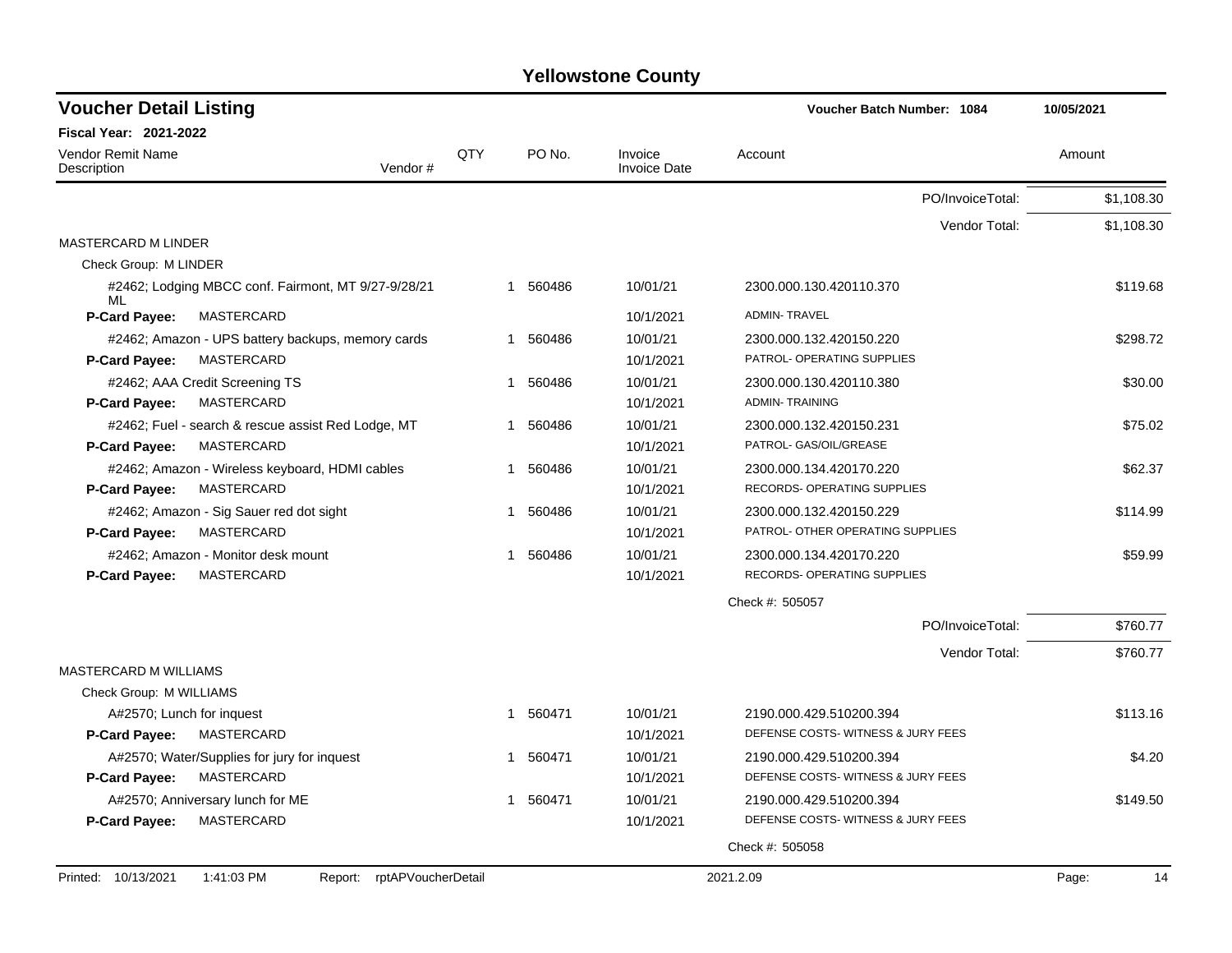| <b>Voucher Detail Listing</b>                                         |     |             |                                | <b>Voucher Batch Number: 1084</b>                  | 10/05/2021 |
|-----------------------------------------------------------------------|-----|-------------|--------------------------------|----------------------------------------------------|------------|
| <b>Fiscal Year: 2021-2022</b>                                         |     |             |                                |                                                    |            |
| Vendor Remit Name<br>Vendor#<br>Description                           | QTY | PO No.      | Invoice<br><b>Invoice Date</b> | Account                                            | Amount     |
|                                                                       |     |             |                                | PO/InvoiceTotal:                                   | \$266.86   |
|                                                                       |     |             |                                | Vendor Total:                                      | \$266.86   |
| MASTERCARD METRAPARK CONCESSIONS                                      |     |             |                                |                                                    |            |
| Check Group: MP CONCESSIONS                                           |     |             |                                |                                                    |            |
| A# 9144 9/17/21 SAM'S CLUB FOOD PRODUCT                               |     | 560435<br>1 | 09/29/21                       | 5810.000.553.460442.223<br>METRA CONCESSIONS- FOOD | \$450.40   |
| MASTERCARD<br>P-Card Payee:                                           |     |             | 9/29/2021                      |                                                    |            |
| A# 9144 9/17/21 SAM'S CLUB TABLES FOR DRESSING<br><b>ROOMS</b>        |     | 1 560435    | 09/29/21                       | 5810.000.553.460442.220                            | \$209.88   |
| <b>P-Card Payee:</b><br>MASTERCARD                                    |     |             | 9/29/2021                      | METRA CONCESSIONS- OPERATING SUPPLIES              |            |
| A# 9144 9/20/21 SAM'S CLUB LUKE COMBS CATERING<br><b>FOOD PRODUCT</b> |     | 1 560435    | 09/29/21                       | 5810.000.553.460442.228                            | \$357.12   |
| <b>P-Card Payee:</b><br>MASTERCARD                                    |     |             | 9/29/2021                      | METRA CONCESSIONS- FOOD-CATERING                   |            |
|                                                                       |     |             |                                | Check #: 505059                                    |            |
|                                                                       |     |             |                                | PO/InvoiceTotal:                                   | \$1,017.40 |
|                                                                       |     |             |                                | Vendor Total:                                      | \$1,017.40 |
| <b>MASTERCARD R MASSIE</b>                                            |     |             |                                |                                                    |            |
| Check Group: R MASSIE                                                 |     |             |                                |                                                    |            |
| A# 7471 9/7/21 THRIFTY NICKEL SEPT 21 AD                              |     | 1 560460    | 10/01/21                       | 5810.000.555.460442.337                            | \$5.00     |
| <b>P-Card Payee:</b><br>MASTERCARD                                    |     |             | 10/1/2021                      | METRA MARKETING- PUBLICITY/ADVERTSING              |            |
| A# 7471 9/1/21 MAILCHIMP SEPT 21 MKTG                                 |     | 1 560460    | 10/01/21                       | 5810.000.555.460442.368                            | \$430.00   |
| P-Card Payee:<br>MASTERCARD                                           |     |             | 10/1/2021                      | METRA MARKETING- SOFTWARE/HARDWARE MAINT           |            |
| A# 7471 9/2/21 H. SINGH LUKE HOMES TICKETS                            |     | 560460<br>1 | 10/01/21                       | 5810.000.555.460442.336                            | \$825.00   |
| P-Card Payee:<br>MASTERCARD                                           |     |             | 10/1/2021                      | METRA MARKETING- PUBLIC RELATIONS                  |            |
| A# 7471 8/31/21 PARKING MTG KSVI - S. EATON                           |     | 560460<br>1 | 10/01/21                       | 5810.000.555.460442.220                            | \$2.00     |
| P-Card Payee:<br>MASTERCARD                                           |     |             | 10/1/2021                      | METRA MARKETING- OPERATING SUPPLIES                |            |
| A# 7471 8/31/21 FACEBOOK FAIR AD 8/20-24/21                           |     | 1 560460    | 10/01/21                       | 5810.000.557.460442.337                            | \$337.04   |
| <b>P-Card Payee:</b><br>MASTERCARD                                    |     |             | 10/1/2021                      | METRA FAIR- PUBLICITY/ADVERTISING                  |            |
| A# 7471 9/8/21 CLEAR BAGS                                             |     | 560460<br>1 | 10/01/21                       | 5810.000.554.460442.220                            | \$359.90   |
| P-Card Payee:<br>MASTERCARD                                           |     |             | 10/1/2021                      | METRA EVENTS- OPERATING SUPPLIES                   |            |
| A# 7471 9/11/21 FACEBOOK FAIR AD 8/8-25/21                            |     | 560460      | 10/01/21                       | 5810.000.557.460442.337                            | \$86.55    |
| MASTERCARD<br><b>P-Card Payee:</b>                                    |     |             | 10/1/2021                      | METRA FAIR- PUBLICITY/ADVERTISING                  |            |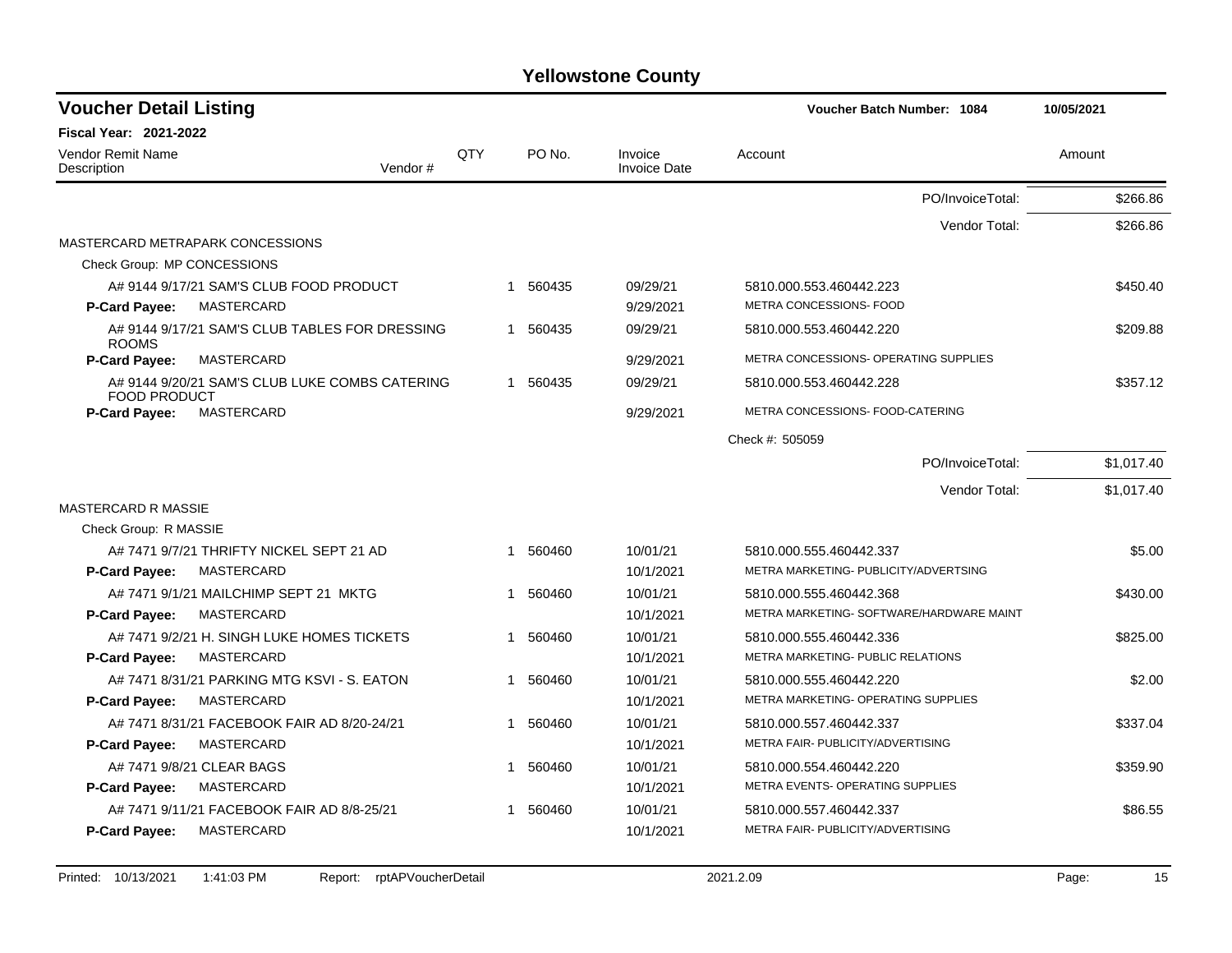| <b>Voucher Detail Listing</b>                                 |     |          |                                | <b>Voucher Batch Number: 1084</b>        | 10/05/2021 |
|---------------------------------------------------------------|-----|----------|--------------------------------|------------------------------------------|------------|
| Fiscal Year: 2021-2022                                        |     |          |                                |                                          |            |
| <b>Vendor Remit Name</b><br>Description<br>Vendor#            | QTY | PO No.   | Invoice<br><b>Invoice Date</b> | Account                                  | Amount     |
| A# 7471 9/13/21 ADOBE CREATIVE CLOUD APPS                     |     | 1 560460 | 10/01/21                       | 5810.000.555.460442.368                  | \$52.99    |
| <b>MASTERCARD</b><br><b>P-Card Payee:</b>                     |     |          | 10/1/2021                      | METRA MARKETING- SOFTWARE/HARDWARE MAINT |            |
| A#7471 9/6/21 ALCHEMER SEPT 21                                | 1   | 560460   | 10/01/21                       | 5810.000.555.460442.368                  | \$49.00    |
| MASTERCARD<br><b>P-Card Payee:</b>                            |     |          | 10/1/2021                      | METRA MARKETING- SOFTWARE/HARDWARE MAINT |            |
| A# 7471 9/20/21 ADOBE CREATIVE CLOUD APP                      |     | 560460   | 10/01/21                       | 5810.000.555.460442.368                  | \$52.99    |
| <b>MASTERCARD</b><br>P-Card Payee:                            |     |          | 10/1/2021                      | METRA MARKETING- SOFTWARE/HARDWARE MAINT |            |
| A# 7471 9/17/21 BASECAMP BASIC HIGHRISE<br>9/17-10/17/21      | 1   | 560460   | 10/01/21                       | 5810.000.555.460442.368                  | \$24.00    |
| <b>P-Card Payee:</b><br>MASTERCARD                            |     |          | 10/1/2021                      | METRA MARKETING- SOFTWARE/HARDWARE MAINT |            |
|                                                               |     |          |                                | Check #: 505060                          |            |
|                                                               |     |          |                                | PO/InvoiceTotal:                         | \$2,224.47 |
|                                                               |     |          |                                | Vendor Total:                            | \$2,224.47 |
| MASTERCARD SHERIFF DEPT TRAINING 1                            |     |          |                                |                                          |            |
| Check Group: TRAINING 1                                       |     |          |                                |                                          |            |
| A#2007 Reg. NTOA Greely, CO 12/5-10/21 AH                     | 1   | 560466   | 10/01/21                       | 2300.000.130.420110.380                  | \$750.00   |
| P-Card Payee:<br>MASTERCARD                                   |     |          | 10/1/2021                      | <b>ADMIN-TRAINING</b>                    |            |
| A#2007 Refund Reg. Red Dot Inst Sch Nunn CO<br>8/23-25/21 SW  | 1   | 560466   | 10/01/21                       | 2300.000.130.420110.380                  | (\$520.00) |
| <b>P-Card Payee:</b><br>MASTERCARD                            |     |          | 10/1/2021                      | <b>ADMIN-TRAINING</b>                    |            |
| A#2007 Credit Finance Charge                                  | 1   | 560466   | 10/01/21                       | 2300.000.130.420110.380                  | (\$15.74)  |
| P-Card Payee:<br><b>MASTERCARD</b>                            |     |          | 10/1/2021                      | <b>ADMIN-TRAINING</b>                    |            |
| A#2007 Airfare NTOA Greely, CO 12/5-10/21 AH                  |     | 560466   | 10/01/21                       | 2300.000.130.420110.370                  | \$384.80   |
| P-Card Payee:<br>MASTERCARD                                   |     |          | 10/1/2021                      | <b>ADMIN-TRAVEL</b>                      |            |
|                                                               |     |          |                                | Check #: 505062                          |            |
|                                                               |     |          |                                | PO/InvoiceTotal:                         | \$599.06   |
|                                                               |     |          |                                | Vendor Total:                            | \$599.06   |
| MASTERCARD SHERIFF DEPT TRAINING 2                            |     |          |                                |                                          |            |
| Check Group: TRAINING 2                                       |     |          |                                |                                          |            |
| A#1737 Fuel Firearms Inst Class Douglass WY 8/29-30/21<br>PG. |     | 1 560467 | 10/01/21                       | 2300.000.130.420110.370                  | \$75.56    |
| P-Card Payee:<br><b>MASTERCARD</b>                            |     |          | 10/1/2021                      | <b>ADMIN-TRAVEL</b>                      |            |
|                                                               |     |          |                                |                                          |            |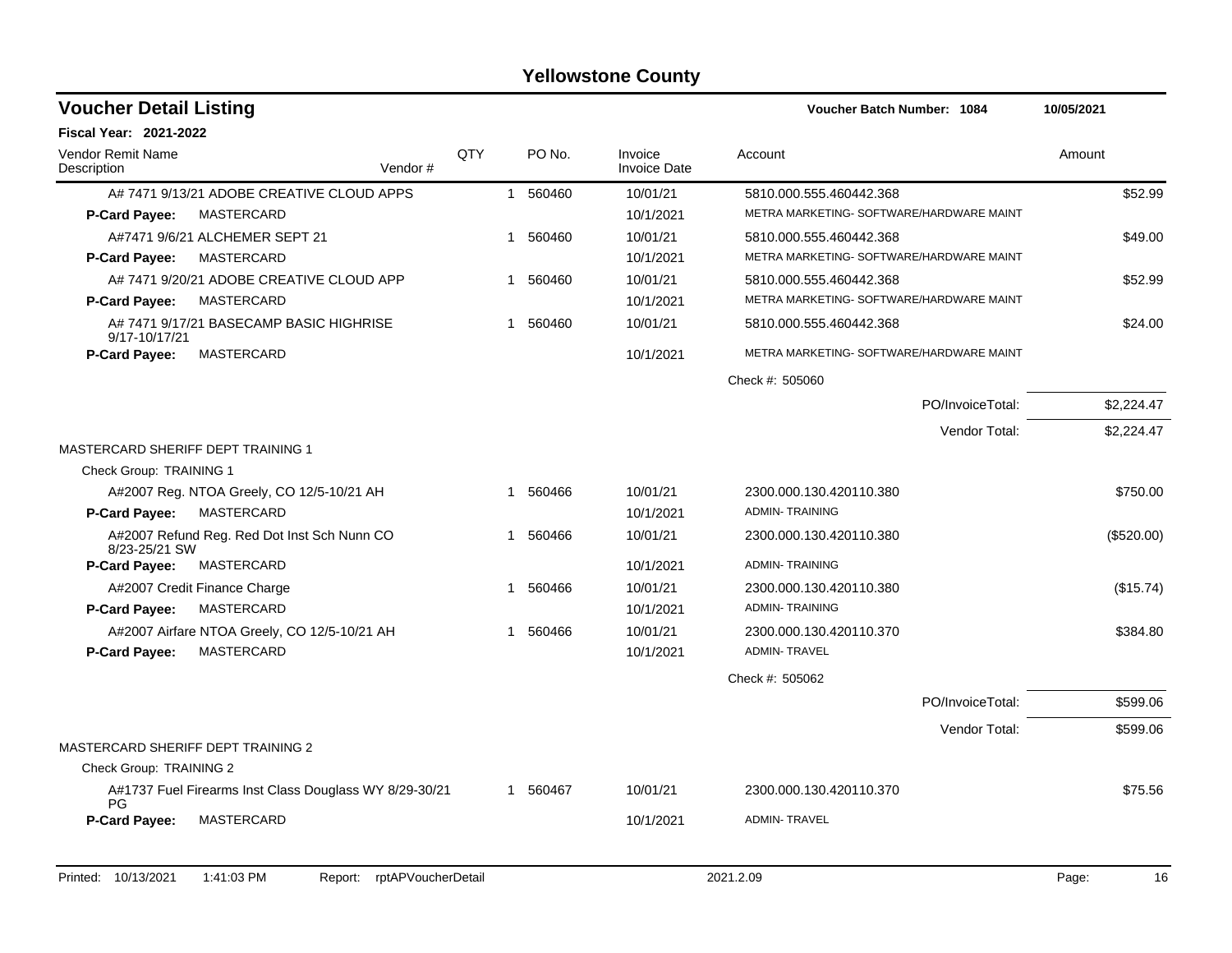| <b>Voucher Detail Listing</b>           |                                                              |                    |     |                        |                                | Voucher Batch Number: 1084                     | 10/05/2021  |
|-----------------------------------------|--------------------------------------------------------------|--------------------|-----|------------------------|--------------------------------|------------------------------------------------|-------------|
| <b>Fiscal Year: 2021-2022</b>           |                                                              |                    |     |                        |                                |                                                |             |
| <b>Vendor Remit Name</b><br>Description |                                                              | Vendor#            | QTY | PO No.                 | Invoice<br><b>Invoice Date</b> | Account                                        | Amount      |
|                                         | A#1737 Lodging Coroners Inquest JB 9/8/21                    |                    |     | 1 560467               | 10/01/21                       | 2300.000.126.420800.370                        | \$216.92    |
| <b>P-Card Pavee:</b>                    | MASTERCARD                                                   |                    |     |                        | 10/1/2021                      | CORONER-TRAVEL/MOVING                          |             |
| <b>P-Card Payee:</b>                    | A#1737 FBINA Fall Conf Whitefish 9/26-29/21 KO<br>MASTERCARD |                    |     | 1 560467               | 10/01/21<br>10/1/2021          | 2300.000.130.420110.370<br><b>ADMIN-TRAVEL</b> | \$307.50    |
|                                         |                                                              |                    |     |                        |                                | Check #: 505063                                |             |
|                                         |                                                              |                    |     |                        |                                | PO/InvoiceTotal:                               | \$599.98    |
|                                         |                                                              |                    |     |                        |                                | Vendor Total:                                  | \$599.98    |
| <b>MASTERCARD T GOODRIDGE</b>           |                                                              |                    |     |                        |                                |                                                |             |
| Check Group: T GOODRIDGE                |                                                              |                    |     |                        |                                |                                                |             |
|                                         | A# 3270 9/10/21 E JUBINVILLE BUS CARDS                       |                    |     | 560473<br>$\mathbf{1}$ | 10/01/21                       | 5810.000.556.460442.220                        | \$87.78     |
| <b>P-Card Payee:</b>                    | MASTERCARD                                                   |                    |     |                        | 10/1/2021                      | METRA ADMISSIONS- OPERATING SUPPLIES           |             |
|                                         | A#32709/17/21 PARKING FEE MASTERPLAN MTG                     |                    |     | 1 560473               | 10/01/21                       | 5810.000.551.460442.220                        | \$1.00      |
| <b>P-Card Payee:</b>                    | MASTERCARD                                                   |                    |     |                        | 10/1/2021                      | METRA ADMIN- OPERATING SUPPLIES                |             |
|                                         | A#32708/31/21 PARKING FEE MASTERPLAN MTG                     |                    |     | 560473<br>$\mathbf{1}$ | 10/01/21                       | 5810.000.551.460442.220                        | \$1.00      |
| <b>P-Card Payee:</b>                    | MASTERCARD                                                   |                    |     |                        | 10/1/2021                      | METRA ADMIN- OPERATING SUPPLIES                |             |
|                                         | A# 3270 9/10/21 BOX OFFICE BUS. CARDS                        |                    |     | 1 560473               | 10/01/21                       | 5810.000.556.460442.220                        | \$161.88    |
| <b>P-Card Payee:</b>                    | MASTERCARD                                                   |                    |     |                        | 10/1/2021                      | METRA ADMISSIONS- OPERATING SUPPLIES           |             |
|                                         |                                                              |                    |     |                        |                                | Check #: 505061                                |             |
|                                         |                                                              |                    |     |                        |                                | PO/InvoiceTotal:                               | \$251.66    |
|                                         |                                                              |                    |     |                        |                                | Vendor Total:                                  | \$251.66    |
| <b>MASTERCARD V WEBER</b>               |                                                              | 041609             |     |                        |                                |                                                |             |
| Check Group: V WEBER                    |                                                              |                    |     |                        |                                |                                                |             |
|                                         | A# 9886 / Membership fee                                     |                    |     | 560438<br>1            | 09/30/21                       | 2399.000.235.420250.330                        | \$12.99     |
| P-Card Payee:                           | MASTERCARD                                                   |                    |     |                        | 9/30/2021                      | YSC- MEMBERSHIP & DUES                         |             |
| 9/27-30/21 VW                           | A# 9886 / Hotel dep. MT Brd Crime Control Fairmont           |                    |     | 560438<br>1            | 09/30/21                       | 2399.000.235.420250.370                        | \$96.00     |
| <b>P-Card Payee:</b>                    | MASTERCARD                                                   |                    |     |                        | 9/30/2021                      | <b>YSC-TRAVEL</b>                              |             |
|                                         | A# 9886 / Trellis for garden                                 |                    |     | 560438<br>1.           | 09/30/21                       | 2399.000.235.420250.360                        | \$29.99     |
| P-Card Payee:                           | MASTERCARD                                                   |                    |     |                        | 9/30/2021                      | YSC- REPAIRS & MAINT SERVICE                   |             |
| A# 9886 / Zip ties                      |                                                              |                    |     | 1 560438               | 09/30/21                       | 2399.000.235.420250.360                        | \$5.99      |
| P-Card Payee:                           | MASTERCARD                                                   |                    |     |                        | 9/30/2021                      | YSC- REPAIRS & MAINT SERVICE                   |             |
| Printed: 10/13/2021                     | 1:41:03 PM<br>Report:                                        | rptAPVoucherDetail |     |                        |                                | 2021.2.09                                      | Page:<br>17 |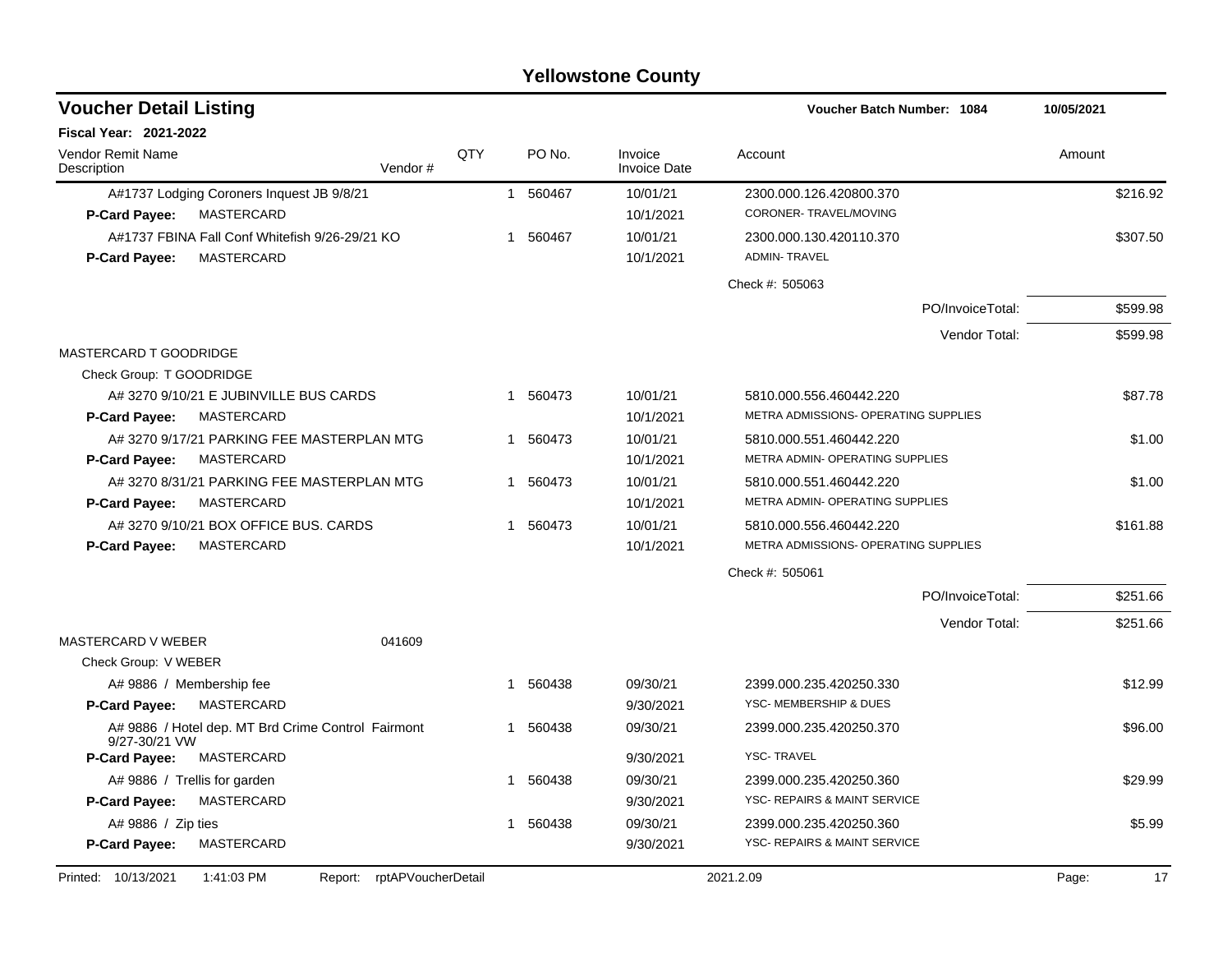| <b>Voucher Detail Listing</b>                                                                        |     |              |          |                                | Voucher Batch Number: 1084                             | 10/05/2021 |
|------------------------------------------------------------------------------------------------------|-----|--------------|----------|--------------------------------|--------------------------------------------------------|------------|
| <b>Fiscal Year: 2021-2022</b>                                                                        |     |              |          |                                |                                                        |            |
| <b>Vendor Remit Name</b><br>Vendor#<br>Description                                                   | QTY |              | PO No.   | Invoice<br><b>Invoice Date</b> | Account                                                | Amount     |
| A# 9886 / Garden tools and gloves                                                                    |     | $\mathbf{1}$ | 560438   | 09/30/21                       | 2399.000.235.420250.360                                | \$16.99    |
| MASTERCARD<br><b>P-Card Payee:</b>                                                                   |     |              |          | 9/30/2021                      | YSC- REPAIRS & MAINT SERVICE                           |            |
| A# 9886 / Food                                                                                       |     | 1            | 560438   | 09/30/21                       | 2399.000.235.420250.223                                | \$14.95    |
| MASTERCARD<br><b>P-Card Payee:</b>                                                                   |     |              |          | 9/30/2021                      | YSC-FOOD                                               |            |
| A# 9886 / Food                                                                                       |     | 1            | 560438   | 09/30/21                       | 2399.000.235.420250.223                                | \$43.96    |
| MASTERCARD<br><b>P-Card Payee:</b>                                                                   |     |              |          | 9/30/2021                      | YSC-FOOD                                               |            |
| A# 9886 / Food                                                                                       |     | 1            | 560438   | 09/30/21                       | 2399.000.235.420250.223                                | \$21.48    |
| MASTERCARD<br><b>P-Card Payee:</b>                                                                   |     |              |          | 9/30/2021                      | YSC-FOOD                                               |            |
| A# 9886 / Food                                                                                       |     | 1            | 560438   | 09/30/21                       | 2399.000.235.420250.223                                | \$22.78    |
| MASTERCARD<br>P-Card Payee:                                                                          |     |              |          | 9/30/2021                      | YSC-FOOD                                               |            |
| A# 9886 / Room rented for training                                                                   |     | 1            | 560438   | 09/30/21                       | 2399.000.235.420250.380                                | \$200.00   |
| MASTERCARD<br>P-Card Payee:                                                                          |     |              |          | 9/30/2021                      | <b>YSC-TRAINING</b>                                    |            |
|                                                                                                      |     |              |          |                                | Check #: 505064                                        |            |
|                                                                                                      |     |              |          |                                | PO/InvoiceTotal:                                       | \$465.13   |
|                                                                                                      |     |              |          |                                | Vendor Total:                                          | \$465.13   |
| <b>MASTERCARD, B DUTCHER</b><br>046464                                                               |     |              |          |                                |                                                        |            |
| Check Group: B DUTCHER                                                                               |     |              |          |                                |                                                        |            |
| A# 5102 9/1/21 MONTHLY PAYMENT FOR DISH TV                                                           |     |              | 1 560407 | 09/29/21                       | 5810.000.552.460442.398                                | \$258.04   |
| MASTERCARD<br><b>P-Card Payee:</b>                                                                   |     |              |          | 9/29/2021                      | METRA FACILITIES- VARIABLE CONTRACT SERVICE            |            |
| A# 5102 9/15/21 WALMART NILE PICNIC                                                                  |     | 1            | 560407   | 09/29/21                       | 5810.000.551.460442.256                                | \$180.76   |
| MASTERCARD<br><b>P-Card Payee:</b>                                                                   |     |              |          | 9/29/2021                      | METRA ADMIN- INTERNAL FOOD USE                         |            |
| A# 5102 8/18/21 PDF ADOBE ACROBAT MONTHLY<br><b>SUBSCRIPTION</b>                                     |     | 1            | 560407   | 09/29/21                       | 5810.000.555.460442.368                                | \$14.99    |
| P-Card Payee:<br>MASTERCARD                                                                          |     |              |          | 9/29/2021                      | METRA MARKETING- SOFTWARE/HARDWARE MAINT               |            |
| A# 5102 9/1/21 AUTHORIZE.NET AUGUST CREDIT<br><b>CARD TRANSACTION FEES</b>                           |     |              | 1 560407 | 09/29/21                       | 5810.000.556.460442.398                                | \$1,458.40 |
| MASTERCARD<br><b>P-Card Payee:</b>                                                                   |     |              |          | 9/29/2021                      | METRA ADMISSIONS- VARIABLE CONTRACT<br><b>SERVICES</b> |            |
| A# 5102 9/3/21 BERNIE'S DINER - CHAMBER/AG<br>BREAKFAST FOR BILL DUTCHER AND TIM<br><b>GOODRIDEG</b> |     | 1            | 560407   | 09/29/21                       | 5810.000.551.460442.256                                | \$25.96    |
| MASTERCARD<br><b>P-Card Payee:</b>                                                                   |     |              |          | 9/29/2021                      | METRA ADMIN- INTERNAL FOOD USE                         |            |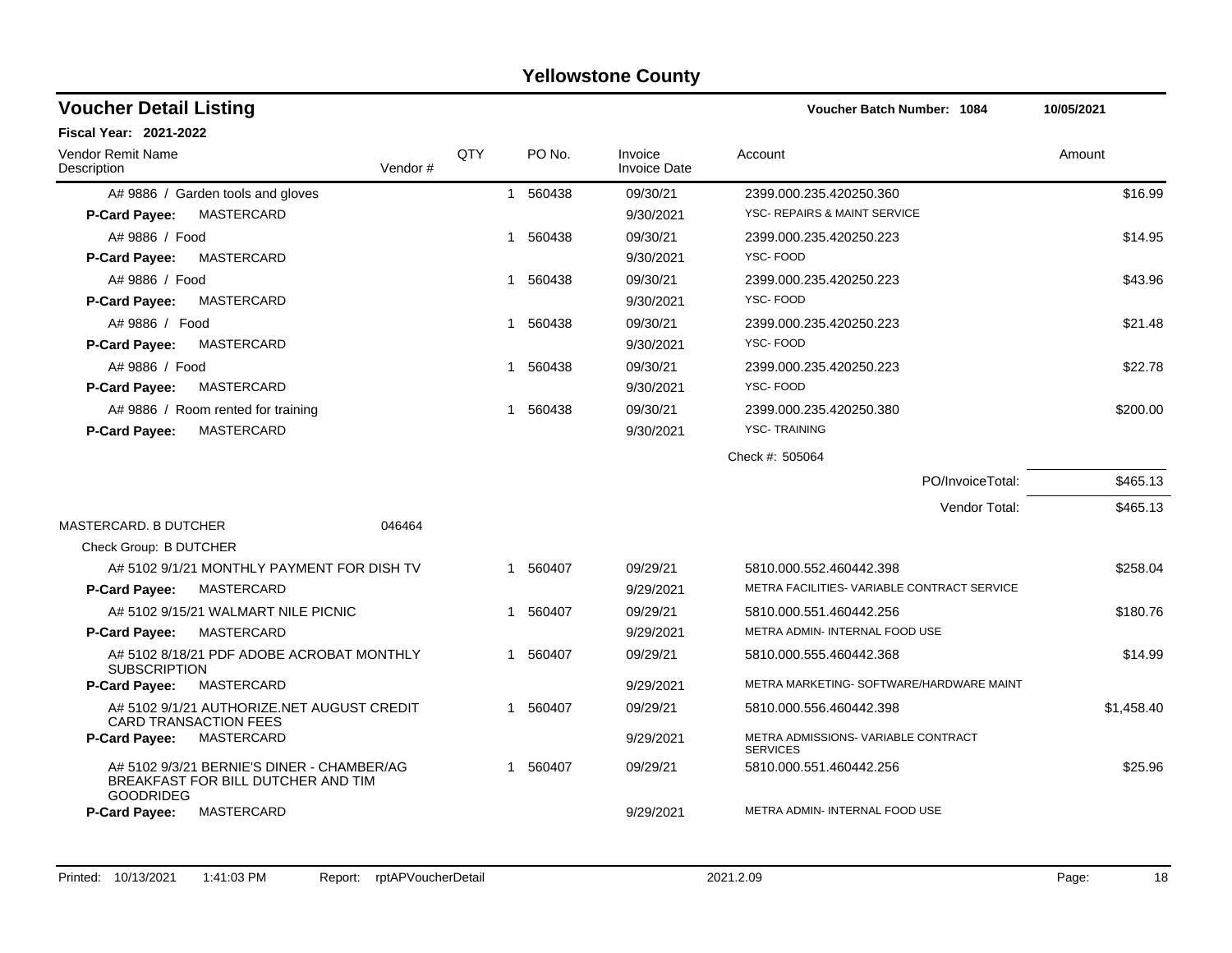| <b>Voucher Detail Listing</b><br>Voucher Batch Number: 1084                                        |     | 10/05/2021 |          |                                |                                                                |             |
|----------------------------------------------------------------------------------------------------|-----|------------|----------|--------------------------------|----------------------------------------------------------------|-------------|
| <b>Fiscal Year: 2021-2022</b>                                                                      |     |            |          |                                |                                                                |             |
| <b>Vendor Remit Name</b><br>Vendor#<br>Description                                                 | QTY |            | PO No.   | Invoice<br><b>Invoice Date</b> | Account                                                        | Amount      |
| A# 5102 9/9/21 BILLINGS HOTEL & CONVENTION<br>CENTER LONG RANGE PLANNING COMMITTEE<br><b>LUNCH</b> |     |            | 1 560407 | 09/29/21                       | 5810.000.551.460442.256                                        | \$92.18     |
| P-Card Payee:<br>MASTERCARD                                                                        |     |            |          | 9/29/2021                      | METRA ADMIN- INTERNAL FOOD USE                                 |             |
|                                                                                                    |     |            |          |                                | Check #: 505049                                                |             |
|                                                                                                    |     |            |          |                                | PO/InvoiceTotal:                                               | \$2,030.33  |
|                                                                                                    |     |            |          |                                | Vendor Total:                                                  | \$2,030.33  |
| MCCAULEY, LAURIE<br>Check Group:                                                                   |     |            |          |                                |                                                                |             |
| MH#1002462 2021 MH TAX REFUND PER DOR JV#50                                                        |     |            | 1 560428 | 09/29/21<br>9/29/2021          | 7920.000.000.021100.000<br>REFUND REVOLVING DUE TO OTHER FUNDS | \$864.34    |
|                                                                                                    |     |            |          |                                | Check #: 505017                                                |             |
|                                                                                                    |     |            |          |                                | PO/InvoiceTotal:                                               | \$864.34    |
|                                                                                                    |     |            |          |                                | Vendor Total:                                                  | \$864.34    |
| <b>MEINECKE &amp; SITZ LLC</b>                                                                     |     |            |          |                                |                                                                |             |
| Check Group:                                                                                       |     |            |          |                                |                                                                |             |
| Writ DV 12 1357<br>#21002201 Hawthorne v. Roberts Ck#372656 - Billings<br>Clinic A101-96450        |     | 1          | 560429   | 09/29/21                       | 7151.000.000.021250.000                                        | \$4.85      |
|                                                                                                    |     |            |          | 9/29/2021                      | SHERIFF WRITS & NOTICES DUE TO OTHERS                          |             |
|                                                                                                    |     |            |          |                                | Check #: 505018                                                |             |
|                                                                                                    |     |            |          |                                | PO/InvoiceTotal:                                               | \$4.85      |
|                                                                                                    |     |            |          |                                | Vendor Total:                                                  | \$4.85      |
| <b>MILLER TROIS LLC</b>                                                                            |     |            |          |                                |                                                                |             |
| Check Group:<br>I#30 Elevator Maint Sept 2021                                                      |     |            | 1 560442 | 09/30/21                       | 1000.000.145.411200.360                                        | \$974.70    |
|                                                                                                    |     |            |          | 9/30/2021                      | FACILITIES- REPAIR & MAINT SERVICE                             |             |
|                                                                                                    |     |            |          |                                | Check #: 505019                                                |             |
|                                                                                                    |     |            |          |                                | PO/InvoiceTotal:                                               | \$974.70    |
| MONTANA AQUATIC SERVICES                                                                           |     |            |          |                                | Vendor Total:                                                  | \$974.70    |
|                                                                                                    |     |            |          |                                |                                                                |             |
| Printed: 10/13/2021<br>1:41:03 PM<br>rptAPVoucherDetail<br>Report:                                 |     |            |          |                                | 2021.2.09                                                      | 19<br>Page: |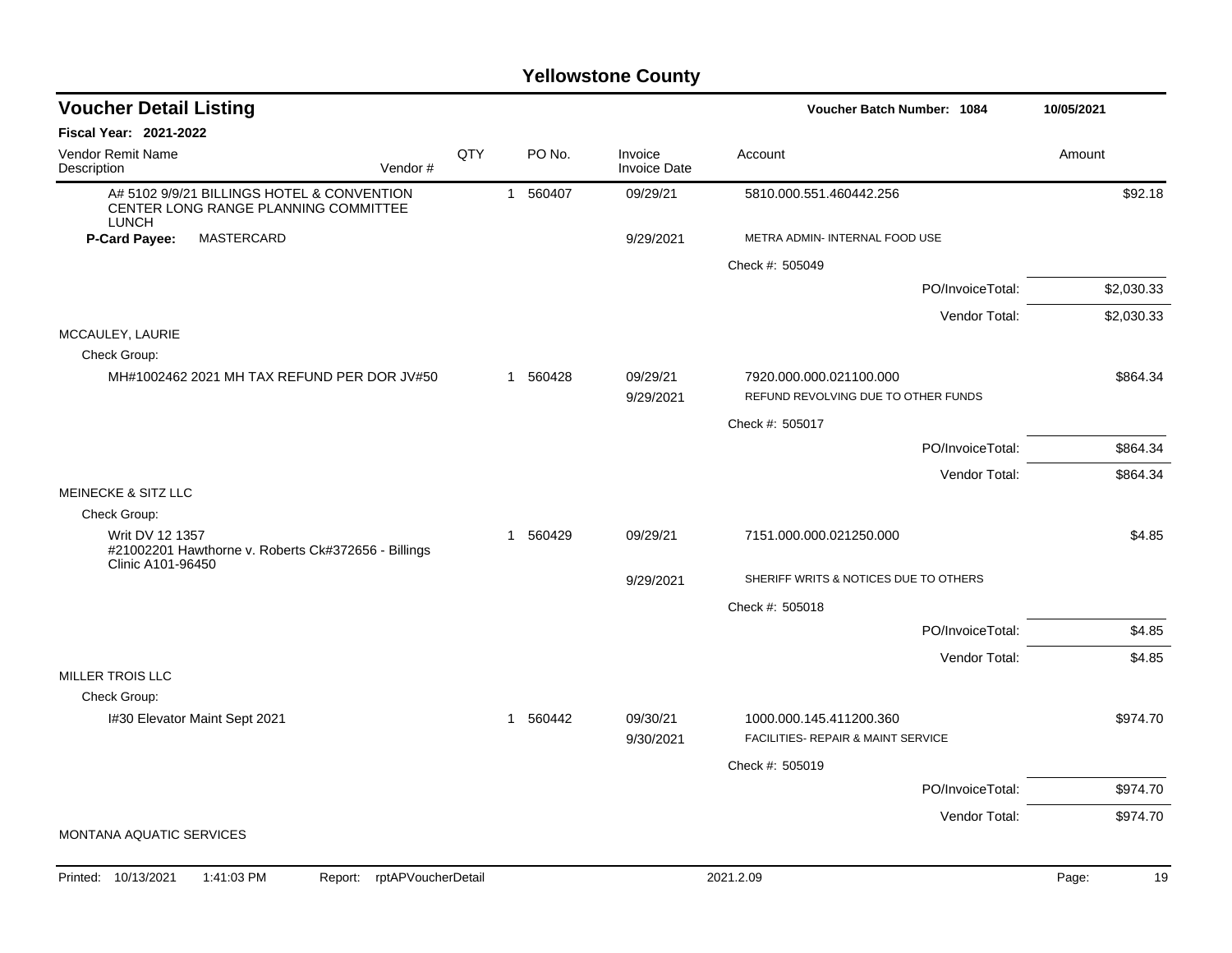| <b>Yellowstone County</b> |  |  |
|---------------------------|--|--|
|---------------------------|--|--|

| <b>Voucher Detail Listing</b>                                      |     |          |                                | Voucher Batch Number: 1084                                     |                  | 10/05/2021  |
|--------------------------------------------------------------------|-----|----------|--------------------------------|----------------------------------------------------------------|------------------|-------------|
| <b>Fiscal Year: 2021-2022</b>                                      |     |          |                                |                                                                |                  |             |
| Vendor Remit Name<br>Vendor#<br>Description                        | QTY | PO No.   | Invoice<br><b>Invoice Date</b> | Account                                                        |                  | Amount      |
| Check Group:                                                       |     |          |                                |                                                                |                  |             |
| I#2165 June - Aug 2021 Ditch Rider                                 |     | 3 560457 | 10/01/21<br>10/1/2021          | 7283.000.735.430550.362<br>VICTORY IRRIGATION- MAINT & REPAIRS |                  | \$4,050.00  |
|                                                                    |     |          |                                | Check #: 505020                                                |                  |             |
|                                                                    |     |          |                                |                                                                | PO/InvoiceTotal: | \$4,050.00  |
|                                                                    |     |          |                                |                                                                | Vendor Total:    | \$4,050.00  |
| <b>MONTANA DAKOTA UTILITIES</b><br>040762<br>Check Group:          |     |          |                                |                                                                |                  |             |
| A# 59378010009 9/17/21 GAS USAGE                                   |     | 1 560416 | 09/29/2021<br>9/29/2021        | 5810.000.552.460442.344<br><b>METRA FACILITIES- GAS</b>        |                  | \$93.17     |
|                                                                    |     |          |                                | Check #: 505021                                                |                  |             |
|                                                                    |     |          |                                |                                                                | PO/InvoiceTotal: | \$93.17     |
| Check Group:                                                       |     |          |                                |                                                                |                  |             |
| A# 113 190 1000 2 / 413 S 27th St 08/20/21 - 09/20/21              |     | 1 560417 | 9/29/2021<br>9/29/2021         | 2399.000.235.420250.344<br>YSC-GAS                             |                  | \$18.78     |
| A# 763 190 1000 5 / 407 S 27th St 08/19/21 - 09/20/21              |     | 1 560417 | 9/29/2021<br>9/29/2021         | 2399.000.235.420250.344<br>YSC-GAS                             |                  | \$17.75     |
| A# 852 190 1000 7 / 410 S 26th St 08/20/21 - 09/20/21              |     | 1 560417 | 9/29/2021<br>9/29/2021         | 2399.000.235.420250.344<br>YSC-GAS                             |                  | \$264.56    |
|                                                                    |     |          |                                | Check #: 505021                                                |                  |             |
|                                                                    |     |          |                                |                                                                | PO/InvoiceTotal: | \$301.09    |
| Check Group:                                                       |     |          |                                |                                                                |                  |             |
| A#77978010005 301 N. 29th St 9/17/21 - Miller Trois LLC            |     | 1 560441 | 09/30/21<br>9/30/2021          | 1000.000.145.411200.344<br><b>FACILITIES- GAS</b>              |                  | \$165.07    |
|                                                                    |     |          |                                | Check #: 505021                                                |                  |             |
|                                                                    |     |          |                                |                                                                | PO/InvoiceTotal: | \$165.07    |
| Check Group:                                                       |     |          |                                |                                                                |                  |             |
| A#51571310005 Svc. evid. bldg. 9/21/21                             |     | 1 560483 | 10/01/21<br>10/1/2021          | 2300.000.131.420140.344<br>DETECTIVES- GAS                     |                  | \$79.24     |
|                                                                    |     |          |                                | Check #: 505021                                                |                  |             |
| Printed: 10/13/2021<br>1:41:03 PM<br>rptAPVoucherDetail<br>Report: |     |          |                                | 2021.2.09                                                      |                  | Page:<br>20 |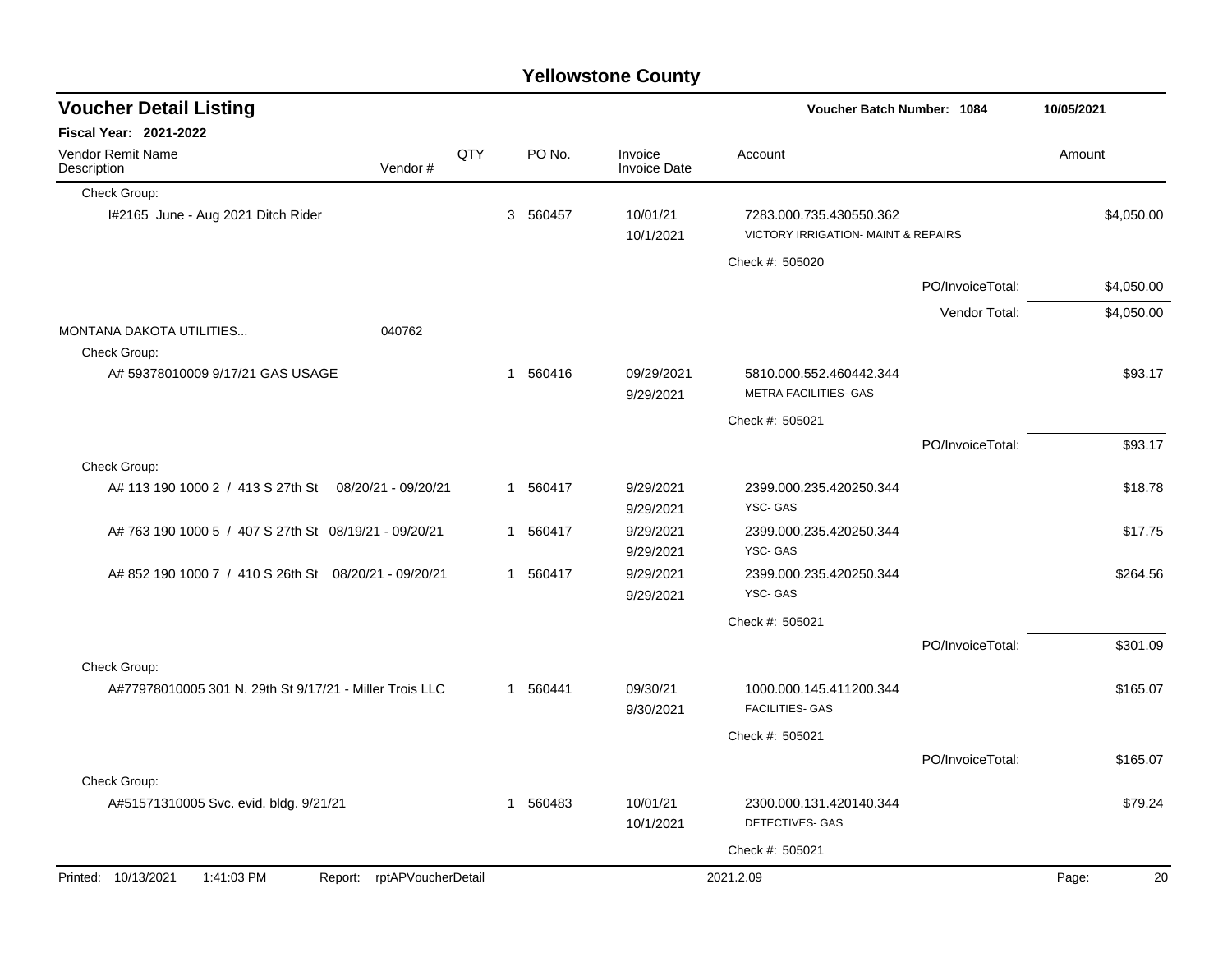| <b>Voucher Detail Listing</b>                   |                    |     |             |          |                                | Voucher Batch Number: 1084           |                  | 10/05/2021  |
|-------------------------------------------------|--------------------|-----|-------------|----------|--------------------------------|--------------------------------------|------------------|-------------|
| Fiscal Year: 2021-2022                          |                    |     |             |          |                                |                                      |                  |             |
| Vendor Remit Name<br>Description                | Vendor#            | QTY |             | PO No.   | Invoice<br><b>Invoice Date</b> | Account                              |                  | Amount      |
|                                                 |                    |     |             |          |                                |                                      | PO/InvoiceTotal: | \$79.24     |
|                                                 |                    |     |             |          |                                |                                      | Vendor Total:    | \$638.57    |
| MORSE, CURTIS L<br>Check Group:                 | 044783             |     |             |          |                                |                                      |                  |             |
| MH#1008293 2021 MH TAX REFUND PER DOR JV#51     |                    |     |             | 1 560414 | 09/29/21                       | 7920.000.000.021100.000              |                  | \$60.06     |
|                                                 |                    |     |             |          | 9/29/2021                      | REFUND REVOLVING DUE TO OTHER FUNDS  |                  |             |
|                                                 |                    |     |             |          |                                | Check #: 505022                      |                  |             |
|                                                 |                    |     |             |          |                                |                                      | PO/InvoiceTotal: | \$60.06     |
|                                                 |                    |     |             |          |                                |                                      | Vendor Total:    | \$60.06     |
| <b>MOUNTAIN ALARM</b><br>Check Group:           |                    |     |             |          |                                |                                      |                  |             |
| I#2545702; Monitor Payne bldg. 10/1/21 A#000994 |                    |     | 1           | 560492   | 10/01/21                       | 2300.000.135.420180.399              |                  | \$47.30     |
|                                                 |                    |     |             |          | 10/1/2021                      | MISC- CONTRACT SERVICE               |                  |             |
| I#2551188; Monitor evid. bldg. 10/1/21 A#10054  |                    |     | $\mathbf 1$ | 560492   | 10/01/21                       | 2300.000.131.420140.202              |                  | \$44.55     |
|                                                 |                    |     |             |          | 10/1/2021                      | DETECTIVES- EXPENSE OF INVEST        |                  |             |
|                                                 |                    |     |             |          |                                | Check #: 505023                      |                  |             |
|                                                 |                    |     |             |          |                                |                                      | PO/InvoiceTotal: | \$91.85     |
|                                                 |                    |     |             |          |                                |                                      | Vendor Total:    | \$91.85     |
| <b>MSU EXTENSION</b><br>Check Group:            | 035815             |     |             |          |                                |                                      |                  |             |
| July, Aug & Sept 2021 Payroll RB, CC, JR        |                    |     |             | 3 560479 | 10/01/21                       | 2290.000.410.450400.398              |                  | \$27,750.09 |
|                                                 |                    |     |             |          | 10/1/2021                      | EXTENSION-VARIABLE CONTRACT SERVICES |                  |             |
|                                                 |                    |     |             |          |                                | Check #: 505024                      |                  |             |
|                                                 |                    |     |             |          |                                |                                      | PO/InvoiceTotal: | \$27,750.09 |
|                                                 |                    |     |             |          |                                |                                      | Vendor Total:    | \$27,750.09 |
| <b>NAPA AUTO PARTS</b><br>Check Group: 1        | 020015             |     |             |          |                                |                                      |                  |             |
| 1#4124-00-203937 9/14/21 AUTO FILTER            |                    |     |             | 1 560408 | 09/29/21                       | 5810.000.552.460442.361              |                  | \$15.55     |
|                                                 |                    |     |             |          | 9/29/2021                      | METRA FACILITIES- VEHICLE REPAIR     |                  |             |
|                                                 |                    |     |             |          |                                | Check #: 505025                      |                  |             |
| Printed: 10/13/2021<br>1:41:03 PM<br>Report:    | rptAPVoucherDetail |     |             |          |                                | 2021.2.09                            |                  | 21<br>Page: |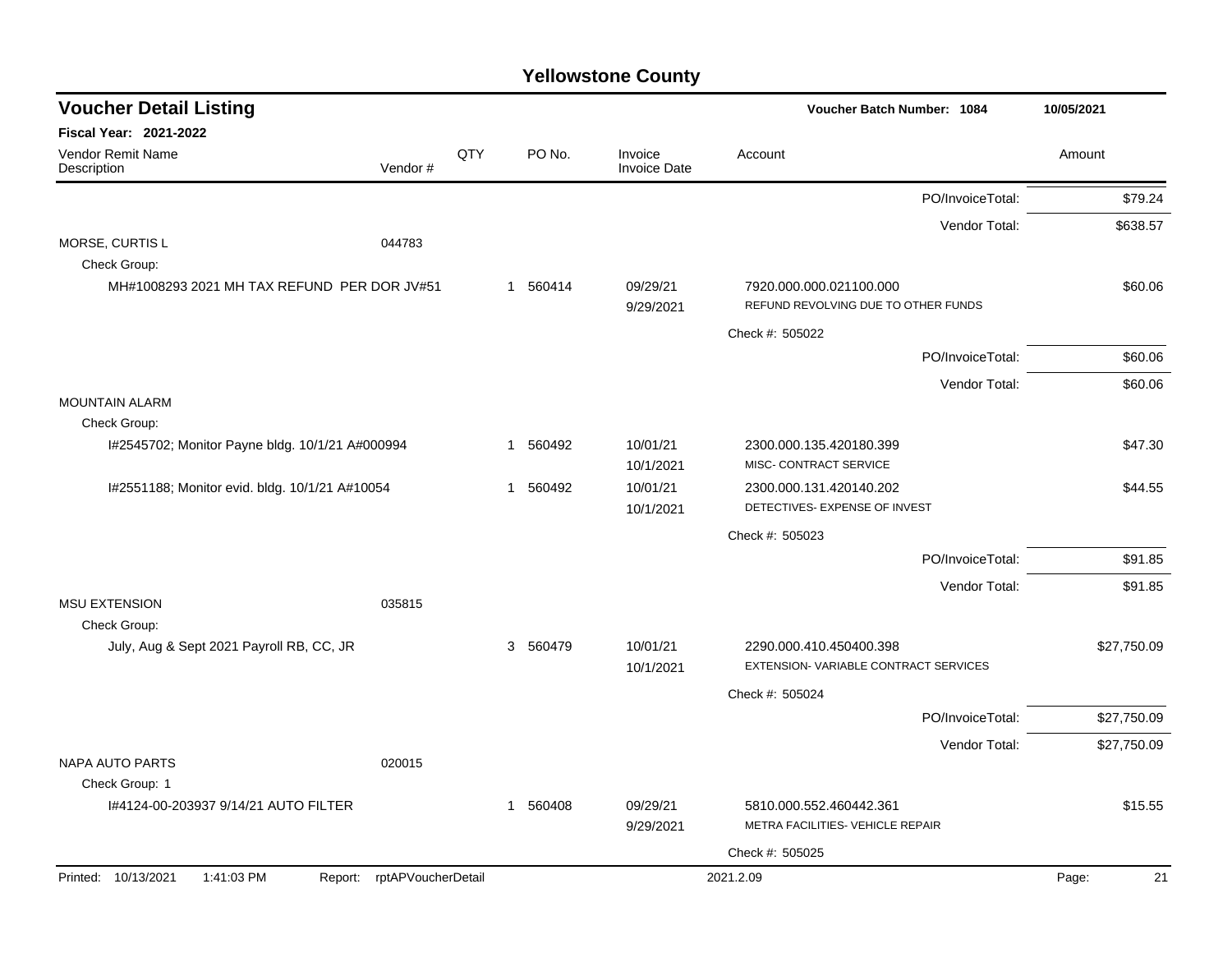| <b>Voucher Detail Listing</b>                  |                               |     |             |                                | Voucher Batch Number: 1084                               |                  | 10/05/2021  |
|------------------------------------------------|-------------------------------|-----|-------------|--------------------------------|----------------------------------------------------------|------------------|-------------|
| Fiscal Year: 2021-2022                         |                               |     |             |                                |                                                          |                  |             |
| Vendor Remit Name<br>Description               | Vendor#                       | QTY | PO No.      | Invoice<br><b>Invoice Date</b> | Account                                                  |                  | Amount      |
|                                                |                               |     |             |                                |                                                          | PO/InvoiceTotal: | \$15.55     |
|                                                |                               |     |             |                                |                                                          | Vendor Total:    | \$15.55     |
| <b>NEIBAUER PAINTING</b><br>Check Group:       | 043887                        |     |             |                                |                                                          |                  |             |
| Claim #04-22 I#7002; Repair SO Patrol Veh U#30 |                               |     | 1 560451    | 10/01/21                       | 2190.000.429.510200.751                                  |                  | \$4,091.57  |
|                                                |                               |     |             | 10/1/2021                      | DEFENSE COSTS- AUTO COLLISION & COMP                     |                  |             |
|                                                |                               |     |             |                                | Check #: 505026                                          |                  |             |
|                                                |                               |     |             |                                |                                                          | PO/InvoiceTotal: | \$4,091.57  |
|                                                |                               |     |             |                                |                                                          | Vendor Total:    | \$4,091.57  |
| NORTHWESTERN ENERGY                            | 045035                        |     |             |                                |                                                          |                  |             |
| Check Group:<br>A# 0255043-2 / 410 S 26th St   | 08/12/21 - 09/15/21           |     | 1 560415    | 09/29/2021                     | 2399.000.235.420250.341                                  |                  | \$2,613.81  |
|                                                |                               |     |             | 9/29/2021                      | <b>YSC- ELECTRICITY</b>                                  |                  |             |
|                                                |                               |     |             |                                | Check #: 505027                                          |                  |             |
|                                                |                               |     |             |                                |                                                          | PO/InvoiceTotal: | \$2,613.81  |
| Check Group:                                   |                               |     |             |                                |                                                          |                  |             |
| A# 0659299-2 9/17/21 ELECTRICITY               |                               |     | 560452<br>1 | 10/01/21                       | 5810.000.552.460442.341                                  |                  | \$734.38    |
|                                                |                               |     |             | 10/1/2021                      | METRA FACILITIES- ELECTRICITY                            |                  |             |
| A# 0256622-2 9/14/21 ELECTRICITY               |                               |     | 560452<br>1 | 10/01/21<br>10/1/2021          | 5810.000.552.460442.341<br>METRA FACILITIES- ELECTRICITY |                  | \$46,376.17 |
|                                                |                               |     |             |                                | Check #: 505027                                          |                  |             |
|                                                |                               |     |             |                                |                                                          | PO/InvoiceTotal: | \$47,110.55 |
| Check Group:                                   |                               |     |             |                                |                                                          |                  |             |
| A#0251977-5 217 N 27TH 9/21/21                 |                               |     | 1 560453    | 10/1/21<br>10/1/2021           | 1000.000.145.411200.341<br>FACILITIES-ELECTRICITY        |                  | \$14,963.47 |
| A#1915135-6 201 N 25th St 9/21/21              |                               |     | 560453<br>1 | 10/1/21<br>10/1/2021           | 1000.000.145.411200.341<br>FACILITIES-ELECTRICITY        |                  | \$84.92     |
|                                                |                               |     |             |                                | Check #: 505027                                          |                  |             |
|                                                |                               |     |             |                                |                                                          | PO/InvoiceTotal: | \$15,048.39 |
|                                                |                               |     |             |                                |                                                          |                  |             |
| Printed: 10/13/2021<br>1:41:03 PM              | rptAPVoucherDetail<br>Report: |     |             |                                | 2021.2.09                                                |                  | Page:<br>22 |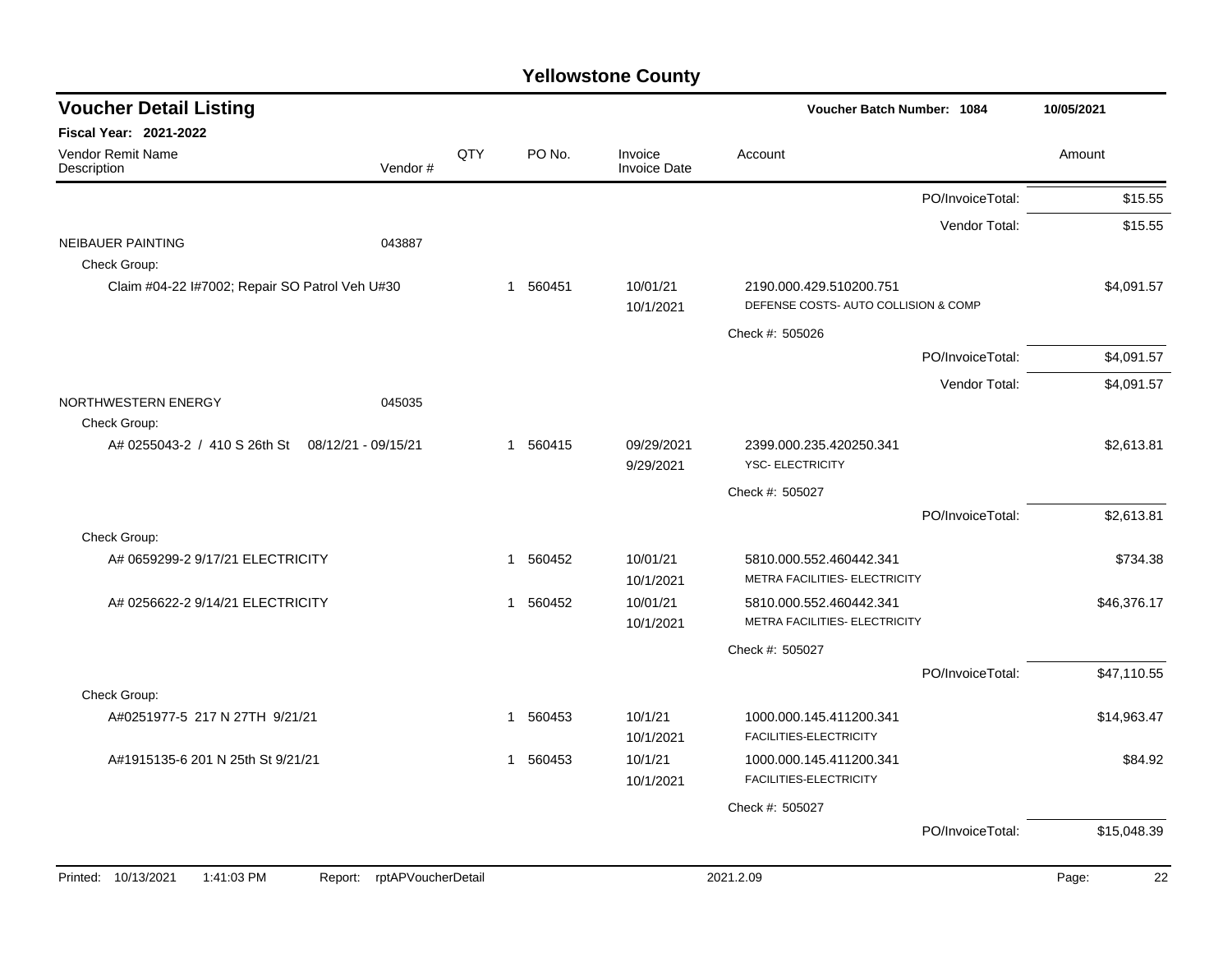| <b>Voucher Detail Listing</b>                |                    |     |              |          |                                | Voucher Batch Number: 1084                                     | 10/05/2021       |             |
|----------------------------------------------|--------------------|-----|--------------|----------|--------------------------------|----------------------------------------------------------------|------------------|-------------|
| Fiscal Year: 2021-2022                       |                    |     |              |          |                                |                                                                |                  |             |
| Vendor Remit Name<br>Description             | Vendor#            | QTY |              | PO No.   | Invoice<br><b>Invoice Date</b> | Account                                                        |                  | Amount      |
| Check Group:                                 |                    |     |              |          |                                |                                                                |                  |             |
| A#3300662-8; Svc. Payne 9/20/21              |                    |     |              | 1 560481 | 10/01/2021<br>10/1/2021        | 2300.000.135.420180.341<br>MISC- ELECTRICITY                   |                  | \$2,761.21  |
| A#0814719-1; Svc. evid. bldg. 9/15/21        |                    |     | $\mathbf{1}$ | 560481   | 10/01/2021<br>10/1/2021        | 2300.000.131.420140.341<br>DETECTIVES- ELECTRICITY             |                  | \$591.86    |
|                                              |                    |     |              |          |                                | Check #: 505027                                                |                  |             |
|                                              |                    |     |              |          |                                |                                                                | PO/InvoiceTotal: | \$3,353.07  |
| Check Group:                                 |                    |     |              |          |                                |                                                                |                  |             |
| A#0996489-1 2550 3RD AVE N 9/21/21           |                    |     |              | 1 560482 | 10/1/2021<br>10/1/2021         | 1000.000.145.411200.341<br>FACILITIES-ELECTRICITY              |                  | \$734.99    |
|                                              |                    |     |              |          |                                | Check #: 505027                                                |                  |             |
|                                              |                    |     |              |          |                                |                                                                | PO/InvoiceTotal: | \$734.99    |
|                                              |                    |     |              |          |                                |                                                                | Vendor Total:    | \$68,860.81 |
| PUBLIC UTILITIES<br>Check Group:             | 005150             |     |              |          |                                |                                                                |                  |             |
| A#129441 Water Bill 9/23/21                  |                    |     |              | 1 560439 | 09/30/21<br>9/30/2021          | 2140.000.403.431100.340<br>WEED- UTILITIES                     |                  | \$16.00     |
|                                              |                    |     |              |          |                                | Check #: 505028                                                |                  |             |
| Check Group:                                 |                    |     |              |          |                                |                                                                | PO/InvoiceTotal: | \$16.00     |
| A#143750; Svc. evid. bldg. 9/23/21           |                    |     |              | 1 560476 | 10/01/21<br>10/1/2021          | 2300.000.131.420140.342<br>DETECTIVES-WATER                    |                  | \$32.85     |
|                                              |                    |     |              |          |                                | Check #: 505028                                                |                  |             |
|                                              |                    |     |              |          |                                |                                                                | PO/InvoiceTotal: | \$32.85     |
|                                              |                    |     |              |          |                                |                                                                | Vendor Total:    | \$48.85     |
| ROCKY MOUNTAIN BANK                          |                    |     |              |          |                                |                                                                |                  |             |
| Check Group:                                 |                    |     |              |          |                                |                                                                |                  |             |
| 10/21 #5139401135; Interest                  |                    |     |              | 1 560456 | 10/01/21<br>10/1/2021          | 7218.000.719.420400.620<br>BLUE CREEK FIRE SERV AREA- INTEREST |                  | \$267.75    |
| Printed: 10/13/2021<br>1:41:03 PM<br>Report: | rptAPVoucherDetail |     |              |          |                                | 2021.2.09                                                      |                  | 23<br>Page: |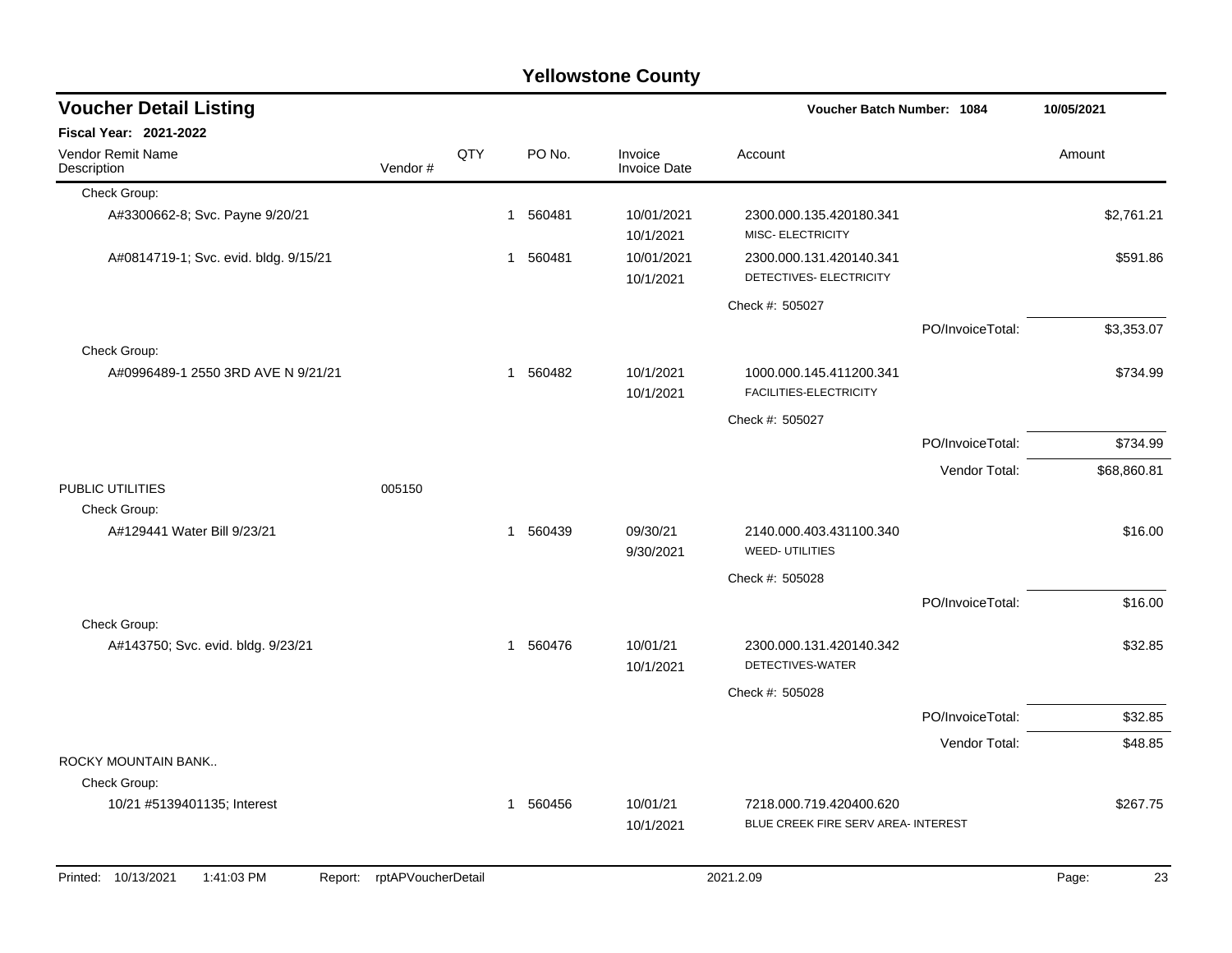| <b>Voucher Detail Listing</b>                                                         |                            |          |          |                                | Voucher Batch Number: 1084                                    |                  | 10/05/2021  |
|---------------------------------------------------------------------------------------|----------------------------|----------|----------|--------------------------------|---------------------------------------------------------------|------------------|-------------|
| <b>Fiscal Year: 2021-2022</b>                                                         |                            |          |          |                                |                                                               |                  |             |
| Vendor Remit Name<br>Description                                                      | Vendor#                    | QTY      | PO No.   | Invoice<br><b>Invoice Date</b> | Account                                                       |                  | Amount      |
| 10/21 #5139401135; Principal                                                          |                            |          | 1 560456 | 10/01/21                       | 7218.000.719.420400.610                                       |                  | \$2,920.25  |
|                                                                                       |                            |          |          | 10/1/2021                      | BLUE CREEK FIRE SERV AREA- PRINCIPAL                          |                  |             |
|                                                                                       |                            |          |          |                                | Check #: 505029                                               |                  |             |
|                                                                                       |                            |          |          |                                |                                                               | PO/InvoiceTotal: | \$3,188.00  |
|                                                                                       |                            |          |          |                                |                                                               | Vendor Total:    | \$3,188.00  |
| ROTO ROOTER SEWER SERVICE<br>Check Group:                                             | 005410                     |          |          |                                |                                                               |                  |             |
| I# 65026756 9/20/21 CLEANED KITCHEN SINK LINE                                         |                            |          | 1 560411 | 09/29/21<br>9/29/2021          | 5810.000.553.460442.362<br>METRA CONCESSIONS- MAINT & REPAIRS |                  | \$139.00    |
|                                                                                       |                            |          |          |                                | Check #: 505030                                               |                  |             |
|                                                                                       |                            |          |          |                                |                                                               | PO/InvoiceTotal: | \$139.00    |
|                                                                                       |                            |          |          |                                |                                                               | Vendor Total:    | \$139.00    |
| <b>RUBBER STAMP SHOP</b>                                                              | 005420                     |          |          |                                |                                                               |                  |             |
| Check Group:                                                                          |                            |          |          |                                |                                                               |                  |             |
| I#210807 Notary Seal & Book SA                                                        |                            |          | 1 560440 | 09/30/21<br>9/30/2021          | 1000.000.102.410940.350<br>CLERK & REC- PROFESSIONAL SERVICES |                  | \$42.00     |
|                                                                                       |                            |          |          |                                | Check #: 505031                                               |                  |             |
|                                                                                       |                            |          |          |                                |                                                               | PO/InvoiceTotal: | \$42.00     |
| Check Group:                                                                          |                            |          |          |                                |                                                               |                  |             |
| I#210812 Date stamps Payroll                                                          |                            |          | 3 560450 | 10/01/21<br>10/1/2021          | 1000.000.144.410800.210<br><b>HR- OFFICE SUPPLIES</b>         |                  | \$186.96    |
|                                                                                       |                            |          |          |                                | Check #: 505031                                               |                  |             |
|                                                                                       |                            |          |          |                                |                                                               | PO/InvoiceTotal: | \$186.96    |
|                                                                                       |                            |          |          |                                |                                                               | Vendor Total:    | \$228.96    |
| SAYE, PAULA                                                                           |                            |          |          |                                |                                                               |                  |             |
| Check Group:                                                                          |                            |          |          |                                |                                                               |                  |             |
| <b>Writ DR 17 06</b><br>#21002299 Easley v. Easley Ck. #76707 - S Bar S<br>A101-96449 |                            | 1 560434 | 09/29/21 | 7151.000.000.021250.000        |                                                               | \$321.77         |             |
|                                                                                       |                            |          |          | 9/29/2021                      | SHERIFF WRITS & NOTICES DUE TO OTHERS                         |                  |             |
|                                                                                       |                            |          |          |                                | Check #: 505032                                               |                  |             |
| 1:41:03 PM<br>Printed: 10/13/2021                                                     | Report: rptAPVoucherDetail |          |          |                                | 2021.2.09                                                     |                  | Page:<br>24 |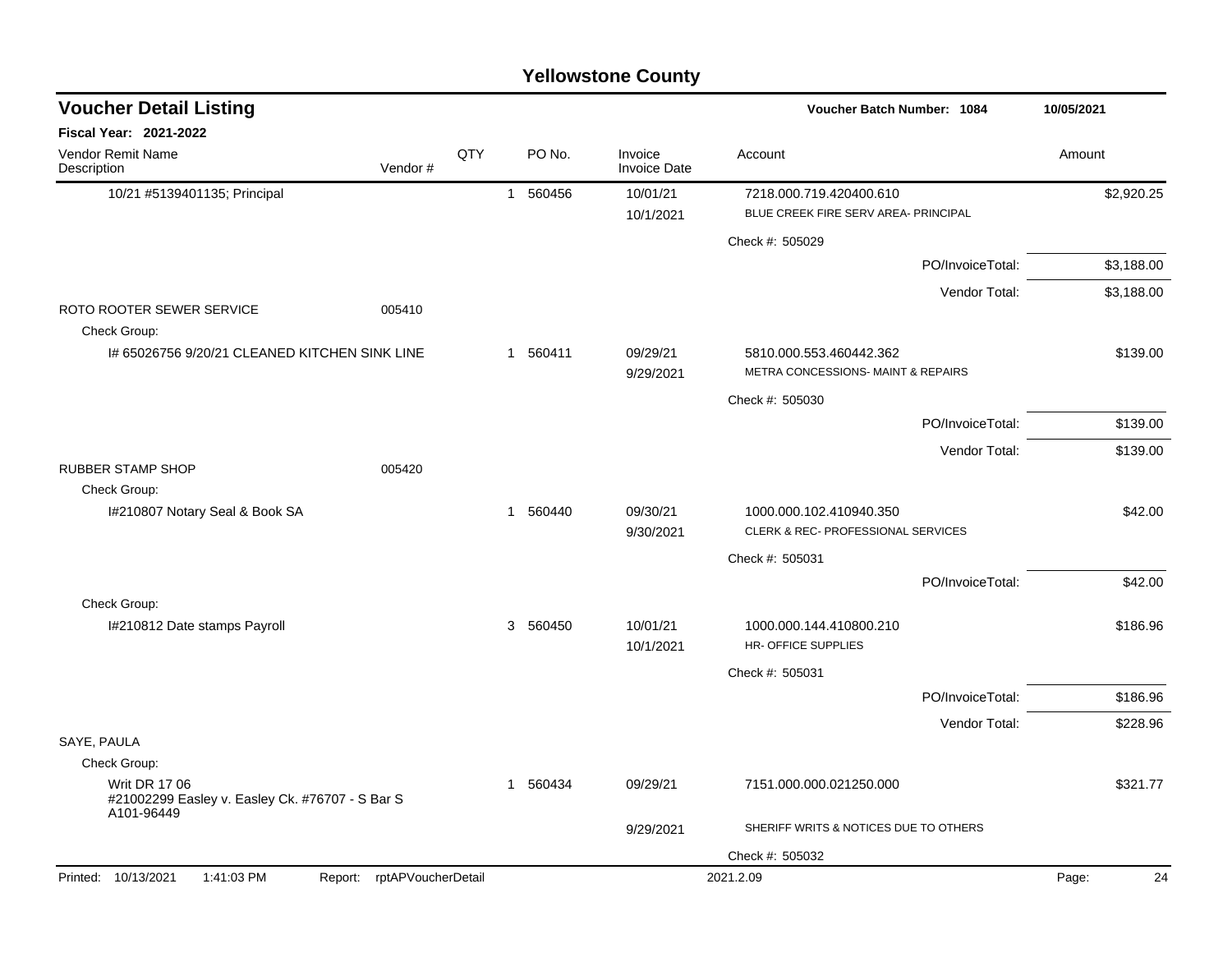| <b>Voucher Detail Listing</b>                           |                               |     |                        |                                | Voucher Batch Number: 1084                                 | 10/05/2021  |
|---------------------------------------------------------|-------------------------------|-----|------------------------|--------------------------------|------------------------------------------------------------|-------------|
| <b>Fiscal Year: 2021-2022</b>                           |                               |     |                        |                                |                                                            |             |
| Vendor Remit Name<br>Description                        | Vendor#                       | QTY | PO No.                 | Invoice<br><b>Invoice Date</b> | Account                                                    | Amount      |
|                                                         |                               |     |                        |                                | PO/InvoiceTotal:                                           | \$321.77    |
| Check Group: z                                          |                               |     |                        |                                |                                                            |             |
| 09/29/2021; Pro Tem Services for Judge Carter - 1/2 day |                               |     | 1 560474               | 10/01/21<br>10/1/2021          | 1000.000.121.410340.357<br>JP- OTHER PROFESSIONAL SERVICES | \$200.00    |
|                                                         |                               |     |                        |                                | Check #: 505033                                            |             |
|                                                         |                               |     |                        |                                | PO/InvoiceTotal:                                           | \$200.00    |
|                                                         |                               |     |                        |                                | Vendor Total:                                              | \$521.77    |
| SHOOP, BARBARA<br>Check Group:                          | 036485                        |     |                        |                                |                                                            |             |
| COVA BURIAL BENEFIT SAMUEL B SHOOP 9/13/21              |                               |     | 560498<br>$\mathbf{1}$ | 10/01/21<br>10/1/2021          | 1000.000.199.450200.396<br>MISC- FUNERAL EXPENSE/BURIALS   | \$250.00    |
|                                                         |                               |     |                        |                                | Check #: 505034                                            |             |
|                                                         |                               |     |                        |                                | PO/InvoiceTotal:                                           | \$250.00    |
|                                                         |                               |     |                        |                                | Vendor Total:                                              | \$250.00    |
| SMITH FUNERAL CHAPEL<br>Check Group:                    | 005690                        |     |                        |                                |                                                            |             |
| COVA BURIAL BENEFIT SELVIN L HANSON 9/19/21             |                               |     | 560495<br>1            | 10/01/21<br>10/1/2021          | 1000.000.199.450200.396<br>MISC- FUNERAL EXPENSE/BURIALS   | \$250.00    |
| COVA BURIAL BENEFIT GERALD E SCHMIDT 7/25/21            |                               |     | 560495<br>$\mathbf 1$  | 10/01/21<br>10/1/2021          | 1000.000.199.450200.396<br>MISC- FUNERAL EXPENSE/BURIALS   | \$250.00    |
| COVA BURIAL BENEFIT DAVID L HARGETT 8/30/21             |                               |     | 560495<br>$\mathbf 1$  | 10/01/21<br>10/1/2021          | 1000.000.199.450200.396<br>MISC- FUNERAL EXPENSE/BURIALS   | \$250.00    |
|                                                         |                               |     |                        |                                | Check #: 505035                                            |             |
|                                                         |                               |     |                        |                                | PO/InvoiceTotal:                                           | \$750.00    |
|                                                         |                               |     |                        |                                | Vendor Total:                                              | \$750.00    |
| SOUTH CENTRAL SCH ADMINISTRATORS                        |                               |     |                        |                                |                                                            |             |
| Check Group:                                            |                               |     |                        |                                |                                                            |             |
| 21-22 MEMBERSHIP DUES                                   |                               |     | 1 560437               | 09/29/21<br>9/29/2021          | 1000.000.113.410540.330<br>TREASURER- MEMBERSHIP & DUES    | \$15.00     |
|                                                         |                               |     |                        |                                | Check #: 505036                                            |             |
| Printed: 10/13/2021<br>1:41:03 PM                       | rptAPVoucherDetail<br>Report: |     |                        |                                | 2021.2.09                                                  | 25<br>Page: |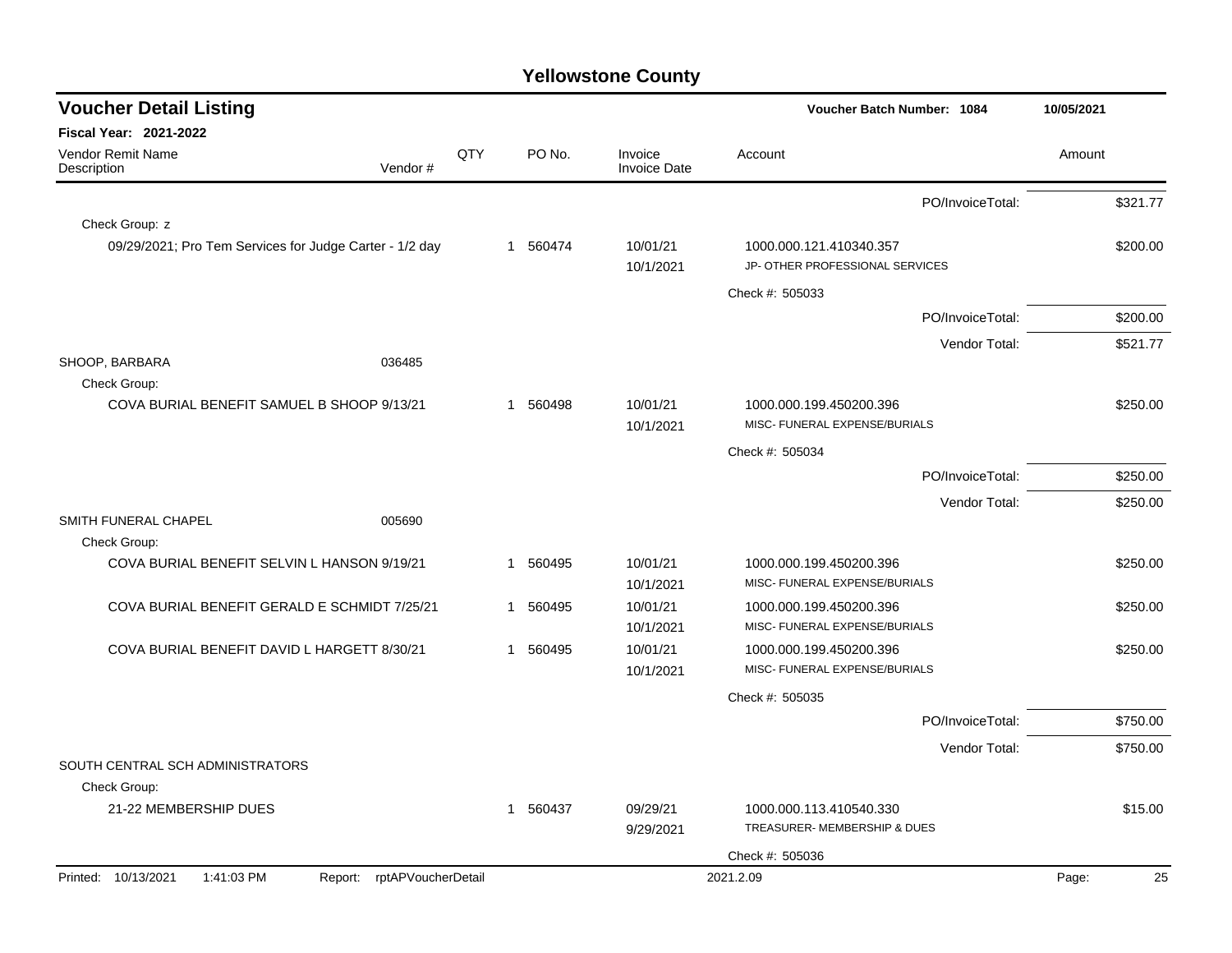| <b>Voucher Detail Listing</b>                                      |                    |    |          |                                | Voucher Batch Number: 1084                          |                  | 10/05/2021  |
|--------------------------------------------------------------------|--------------------|----|----------|--------------------------------|-----------------------------------------------------|------------------|-------------|
| Fiscal Year: 2021-2022                                             |                    |    |          |                                |                                                     |                  |             |
| Vendor Remit Name<br>Description<br>Vendor#                        | QTY                |    | PO No.   | Invoice<br><b>Invoice Date</b> | Account                                             |                  | Amount      |
|                                                                    |                    |    |          |                                |                                                     | PO/InvoiceTotal: | \$15.00     |
|                                                                    |                    |    |          |                                |                                                     | Vendor Total:    | \$15.00     |
| SPECTRUM.                                                          |                    |    |          |                                |                                                     |                  |             |
| Check Group:                                                       |                    |    |          |                                |                                                     |                  |             |
| A#8313200010090588 Cable ACC 9/19/21                               |                    |    | 1 560433 | 09/29/21<br>9/29/2021          | 2399.000.235.420250.225<br>YSC- RECREATION SUPPLIES |                  | \$130.17    |
|                                                                    |                    |    |          |                                | Check #: 505037                                     |                  |             |
|                                                                    |                    |    |          |                                |                                                     | PO/InvoiceTotal: | \$130.17    |
|                                                                    |                    |    |          |                                |                                                     | Vendor Total:    | \$130.17    |
| ST OF MT MISC TAX DIV<br>011099                                    |                    |    |          |                                |                                                     |                  |             |
| Check Group:                                                       |                    |    |          |                                |                                                     |                  |             |
| 1% Contractor Tax YCSO Shooting Range Rd Hardrives<br>Const I#1987 |                    |    | 1 560497 | 10/01/21                       | 4050.000.599.420110.920                             |                  | \$388.96    |
|                                                                    |                    |    |          | 10/1/2021                      | SHERIFF- CAPITAL OUTLAY/ BUILDING                   |                  |             |
|                                                                    |                    |    |          |                                | Check #: 505038                                     |                  |             |
|                                                                    |                    |    |          |                                |                                                     | PO/InvoiceTotal: | \$388.96    |
|                                                                    |                    |    |          |                                |                                                     | Vendor Total:    | \$388.96    |
| STANARD & ASSOCIATES INC                                           |                    |    |          |                                |                                                     |                  |             |
| Check Group:                                                       |                    |    |          |                                |                                                     |                  |             |
| I#SA000048393. Deputy testing materials                            |                    | 60 | 560484   | 10/01/21<br>10/1/2021          | 2300.000.130.420110.380<br><b>ADMIN-TRAINING</b>    |                  | \$1,143.50  |
|                                                                    |                    |    |          |                                | Check #: 505039                                     |                  |             |
|                                                                    |                    |    |          |                                |                                                     | PO/InvoiceTotal: | \$1,143.50  |
|                                                                    |                    |    |          |                                |                                                     | Vendor Total:    | \$1,143.50  |
| STARPLEX CORPORATION<br>042999                                     |                    |    |          |                                |                                                     |                  |             |
| Check Group:                                                       |                    |    |          |                                |                                                     |                  |             |
| 1#51222 LUKE COMBS 9/18-23/21                                      |                    |    | 1 560418 | 09/29/21<br>9/29/2021          | 5810.000.554.460442.367<br>METRA EVENTS- JANITORIAL |                  | \$8,693.33  |
|                                                                    |                    |    |          |                                | Check #: 505040                                     |                  |             |
|                                                                    |                    |    |          |                                |                                                     | PO/InvoiceTotal: | \$8,693.33  |
| Printed: 10/13/2021<br>1:41:03 PM<br>Report:                       | rptAPVoucherDetail |    |          |                                | 2021.2.09                                           |                  | Page:<br>26 |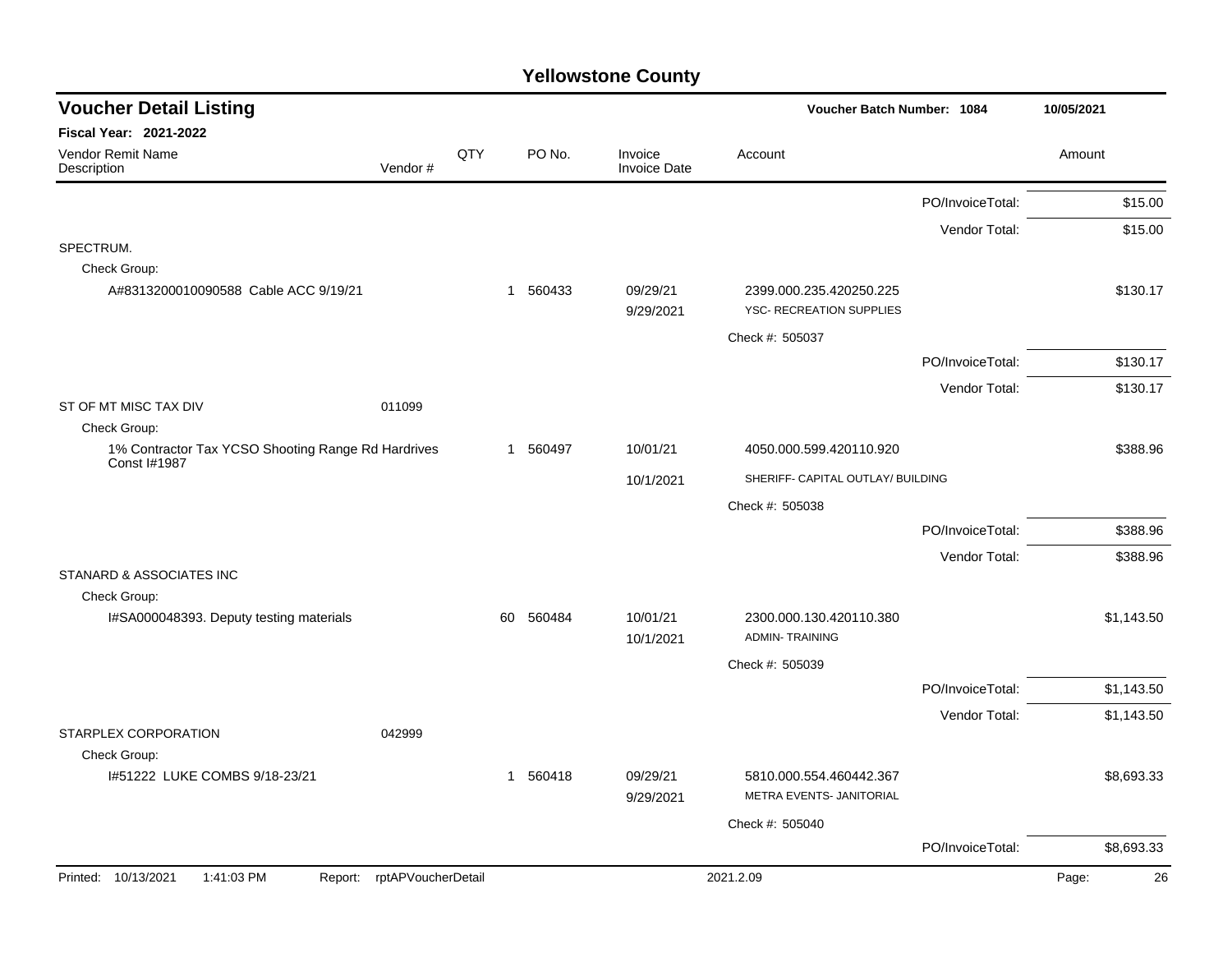| <b>Yellowstone County</b> |  |
|---------------------------|--|
|---------------------------|--|

| <b>Voucher Detail Listing</b>                                   |                    |     |          |                                | Voucher Batch Number: 1084                           |                  | 10/05/2021  |
|-----------------------------------------------------------------|--------------------|-----|----------|--------------------------------|------------------------------------------------------|------------------|-------------|
| <b>Fiscal Year: 2021-2022</b>                                   |                    |     |          |                                |                                                      |                  |             |
| <b>Vendor Remit Name</b><br>Description                         | Vendor#            | QTY | PO No.   | Invoice<br><b>Invoice Date</b> | Account                                              |                  | Amount      |
| Check Group:                                                    |                    |     |          |                                |                                                      |                  |             |
| I#51223 9/25/21 MSUB WINE FESTIVAL                              |                    |     | 1 560454 | 10/01/21<br>10/1/2021          | 5810.000.554.460442.367<br>METRA EVENTS- JANITORIAL  |                  | \$252.60    |
|                                                                 |                    |     |          |                                | Check #: 505040                                      |                  |             |
|                                                                 |                    |     |          |                                |                                                      | PO/InvoiceTotal: | \$252.60    |
|                                                                 |                    |     |          |                                |                                                      | Vendor Total:    | \$8,945.93  |
| STERLING COMPUTERS CORPORATION                                  |                    |     |          |                                |                                                      |                  |             |
| Check Group:<br>I# 0106360; Dell ME4084 Storage Array C.H. DATA |                    |     | 1 560392 | 09/29/2021                     | 6060.000.608.500800.940                              |                  | \$58,142.58 |
| Center                                                          |                    |     |          |                                |                                                      |                  |             |
|                                                                 |                    |     |          | 9/29/2021                      | TECHNOLOGY- CAPITAL OUTLY/EQUIPMENT                  |                  |             |
|                                                                 |                    |     |          |                                | Check #: 505041                                      |                  |             |
| Check Group:                                                    |                    |     |          |                                |                                                      | PO/InvoiceTotal: | \$58,142.58 |
| I# 0107376; Dell 27" Monitors - EZink - 9.6.21                  |                    |     | 2 560393 | 10/01/21<br>10/1/2021          | 2301.000.122.411100.210<br>ATTORNEY- OFFICE SUPPLIES |                  | \$610.00    |
|                                                                 |                    |     |          |                                | Check #: 505041                                      |                  |             |
|                                                                 |                    |     |          |                                |                                                      | PO/InvoiceTotal: | \$610.00    |
|                                                                 |                    |     |          |                                |                                                      | Vendor Total:    | \$58,752.58 |
| <b>TRANSITIONAL MARKETING</b><br>Check Group:                   |                    |     |          |                                |                                                      |                  |             |
| I# 6943 9/20/21 NEW GROUNDS SIGNAGE                             |                    |     | 1 560462 | 10/01/21<br>10/1/2021          | 5811.000.552.460442.365<br>FACILITIES- GROUND MAINT  |                  | \$1,808.22  |
|                                                                 |                    |     |          |                                | Check #: 505042                                      |                  |             |
|                                                                 |                    |     |          |                                |                                                      | PO/InvoiceTotal: | \$1,808.22  |
|                                                                 |                    |     |          |                                |                                                      | Vendor Total:    | \$1,808.22  |
| WC COMMERCIAL LLC<br>Check Group:                               |                    |     |          |                                |                                                      |                  |             |
| I#2020 Stillwater October 2021 Rent                             |                    |     | 1 560468 | 10/01/21                       | 1000.000.199.411800.530                              |                  | \$31,542.93 |
|                                                                 |                    |     |          | 10/1/2021                      | MISC-RENT/LEASE                                      |                  |             |
| Printed: 10/13/2021<br>1:41:03 PM<br>Report:                    | rptAPVoucherDetail |     |          |                                | 2021.2.09                                            |                  | 27<br>Page: |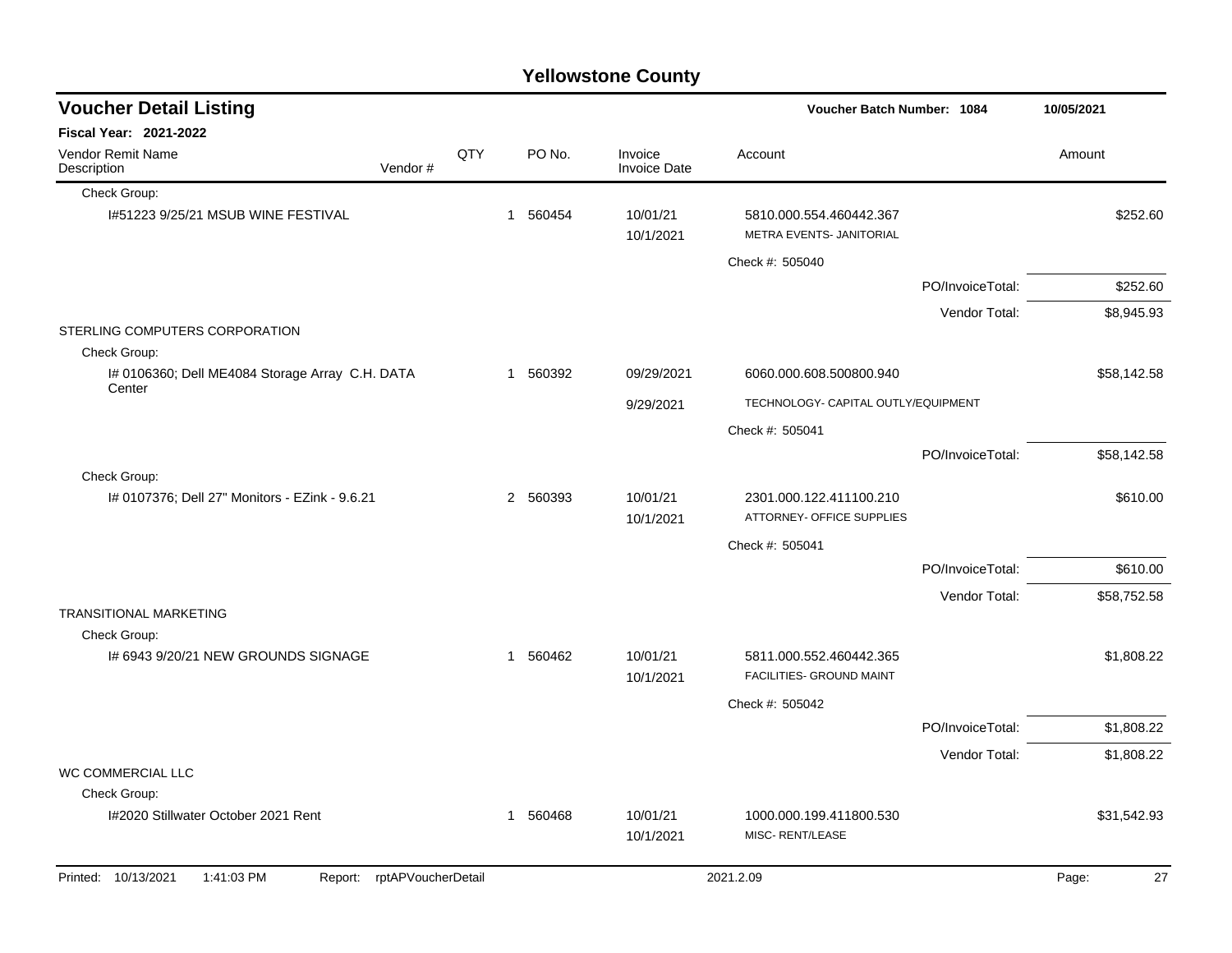| <b>Voucher Detail Listing</b>                |                    |              |          |                                | <b>Voucher Batch Number: 1084</b>                         |                  | 10/05/2021  |
|----------------------------------------------|--------------------|--------------|----------|--------------------------------|-----------------------------------------------------------|------------------|-------------|
| Fiscal Year: 2021-2022                       |                    |              |          |                                |                                                           |                  |             |
| Vendor Remit Name<br>Description             | Vendor#            | QTY          | PO No.   | Invoice<br><b>Invoice Date</b> | Account                                                   |                  | Amount      |
|                                              |                    |              |          |                                | Check #: 505043                                           |                  |             |
|                                              |                    |              |          |                                |                                                           | PO/InvoiceTotal: | \$31,542.93 |
|                                              |                    |              |          |                                |                                                           | Vendor Total:    | \$31,542.93 |
| <b>WEST PROPERTIES</b><br>Check Group:       |                    |              |          |                                |                                                           |                  |             |
| Extension Office Rent October 2021           |                    |              | 1 560461 | 10/01/21<br>10/1/2021          | 2290.000.410.450400.530<br><b>EXTENSION - RENT/LEASE</b>  |                  | \$2,400.00  |
|                                              |                    |              |          |                                | Check #: 505044                                           |                  |             |
|                                              |                    |              |          |                                |                                                           | PO/InvoiceTotal: | \$2,400.00  |
|                                              |                    |              |          |                                |                                                           | Vendor Total:    | \$2,400.00  |
| WESTERN OFFICE EQUIPMENT                     | 006450             |              |          |                                |                                                           |                  |             |
| Check Group:                                 |                    |              |          |                                |                                                           |                  |             |
| 1#54580 LEX TONER (LT METZGER)               |                    |              | 1 560412 | 09/29/21<br>9/29/2021          | 2300.000.136.420200.210<br>DETENTION- OFFICE SUPPLIES     |                  | \$110.00    |
| I#54580 LEX TONER (LT METZGER)               |                    | 1            | 560412   | 09/29/21<br>9/29/2021          | 2300.000.136.420200.210<br>DETENTION- OFFICE SUPPLIES     |                  | \$150.00    |
| 1#54580 LEX TONER (LT METZGER)               |                    | -1           | 560412   | 09/29/21<br>9/29/2021          | 2300.000.136.420200.210<br>DETENTION- OFFICE SUPPLIES     |                  | \$150.00    |
| 1#54580 LEX TONER (LT METZGER)               |                    | $\mathbf{1}$ | 560412   | 09/29/21<br>9/29/2021          | 2300.000.136.420200.210<br>DETENTION- OFFICE SUPPLIES     |                  | \$150.00    |
|                                              |                    |              |          |                                | Check #: 505045                                           |                  |             |
|                                              |                    |              |          |                                |                                                           | PO/InvoiceTotal: | \$560.00    |
| Check Group:                                 |                    |              |          |                                |                                                           |                  |             |
| 1#54632; Lexmark MS331dn laserjet printer    |                    | $\mathbf 1$  | 560477   | 10/01/21<br>10/1/2021          | 2300.000.131.420140.220<br>DETECTIVES- OPERATING SUPPLIES |                  | \$239.00    |
|                                              |                    |              |          |                                | Check #: 505045                                           |                  |             |
|                                              |                    |              |          |                                |                                                           | PO/InvoiceTotal: | \$239.00    |
|                                              |                    |              |          |                                |                                                           | Vendor Total:    | \$799.00    |
| WILEY, BEVERLY<br>Check Group:               |                    |              |          |                                |                                                           |                  |             |
| Printed: 10/13/2021<br>1:41:03 PM<br>Report: | rptAPVoucherDetail |              |          |                                | 2021.2.09                                                 |                  | 28<br>Page: |